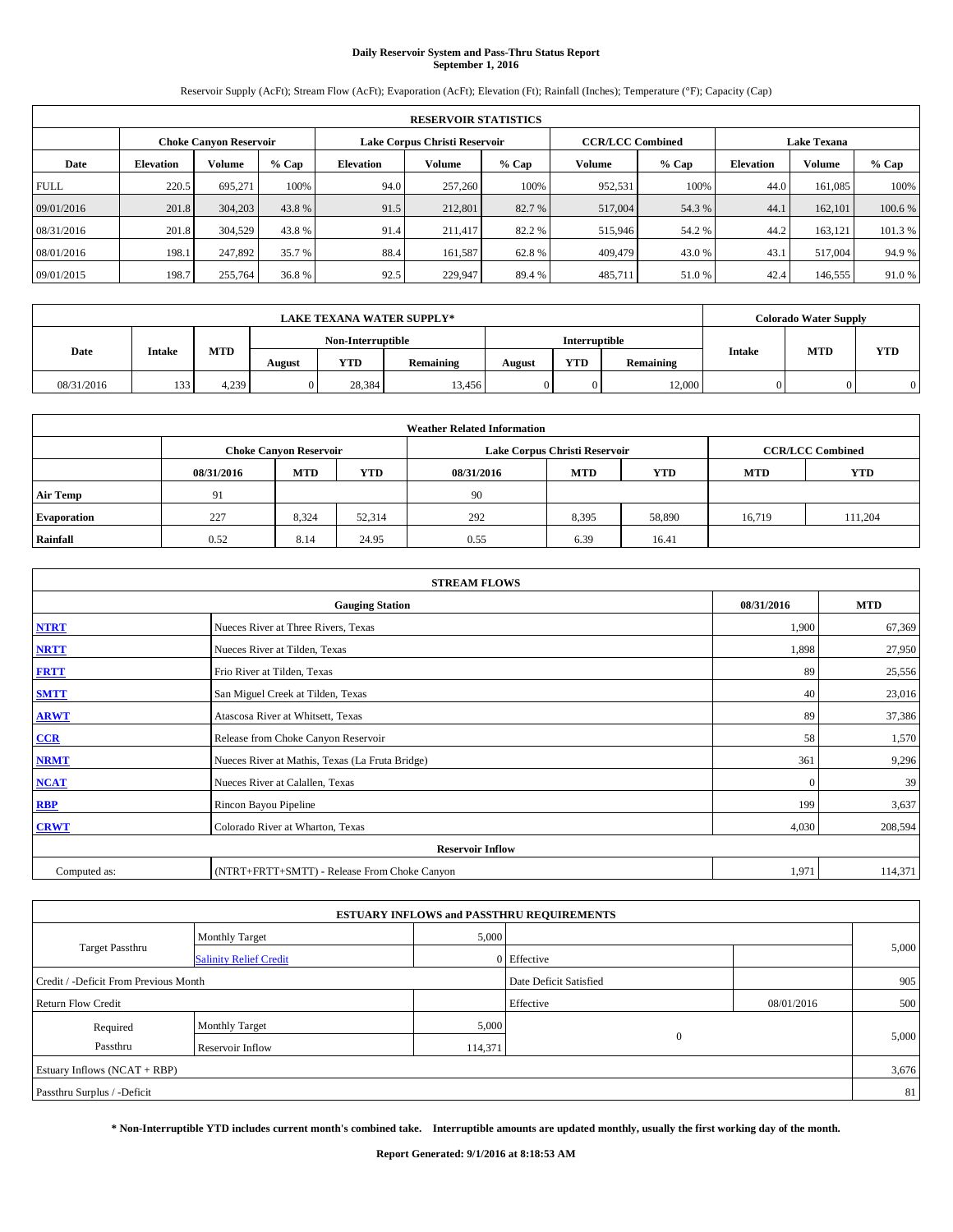# **Daily Reservoir System and Pass-Thru Status Report September 2, 2016**

Reservoir Supply (AcFt); Stream Flow (AcFt); Evaporation (AcFt); Elevation (Ft); Rainfall (Inches); Temperature (°F); Capacity (Cap)

|             | <b>RESERVOIR STATISTICS</b> |                               |         |                  |                                                          |         |         |         |                    |               |         |  |
|-------------|-----------------------------|-------------------------------|---------|------------------|----------------------------------------------------------|---------|---------|---------|--------------------|---------------|---------|--|
|             |                             | <b>Choke Canyon Reservoir</b> |         |                  | Lake Corpus Christi Reservoir<br><b>CCR/LCC Combined</b> |         |         |         | <b>Lake Texana</b> |               |         |  |
| Date        | <b>Elevation</b>            | Volume                        | $%$ Cap | <b>Elevation</b> | Volume                                                   | $%$ Cap | Volume  | $%$ Cap | <b>Elevation</b>   | <b>Volume</b> | % Cap   |  |
| <b>FULL</b> | 220.5                       | 695.271                       | 100%    | 94.0             | 257,260                                                  | 100%    | 952,531 | 100%    | 44.0               | 161.085       | 100%    |  |
| 09/02/2016  | 201.8                       | 303,879                       | 43.7 %  | 91.6             | 214,014                                                  | 83.2 %  | 517,893 | 54.4 %  | 44.0               | 161,085       | 100.0%  |  |
| 09/01/2016  | 201.8                       | 304,203                       | 43.8 %  | 91.5             | 212,801                                                  | 82.7 %  | 517,004 | 54.3 %  | 44.                | 162,101       | 100.6 % |  |
| 08/02/2016  | 198.2                       | 248,313                       | 35.7 %  | 88.3             | 160,010                                                  | 62.2 %  | 408,323 | 42.9 %  | 43.2               | 517.893       | 95.4 %  |  |
| 09/02/2015  | 198.7                       | 256,198                       | 36.8 %  | 92.5             | 229,770                                                  | 89.3%   | 485,968 | 51.0%   | 42.2               | 144,790       | 89.9%   |  |

|            | <b>LAKE TEXANA WATER SUPPLY*</b> |            |        |                   |                  |        |                      |                  |        | <b>Colorado Water Supply</b> |            |
|------------|----------------------------------|------------|--------|-------------------|------------------|--------|----------------------|------------------|--------|------------------------------|------------|
|            |                                  |            |        | Non-Interruptible |                  |        | <b>Interruptible</b> |                  |        |                              |            |
| Date       | <b>Intake</b>                    | <b>MTD</b> | August | YTD               | <b>Remaining</b> | August | <b>YTD</b>           | <b>Remaining</b> | Intake | <b>MTD</b>                   | <b>YTD</b> |
| 09/01/2016 | 133                              | 133        |        | 24.278            | 17.562           |        |                      | 12,000           |        |                              |            |

| <b>Weather Related Information</b> |                                                                                                |                               |        |                               |      |                         |     |            |  |  |
|------------------------------------|------------------------------------------------------------------------------------------------|-------------------------------|--------|-------------------------------|------|-------------------------|-----|------------|--|--|
|                                    |                                                                                                | <b>Choke Canyon Reservoir</b> |        | Lake Corpus Christi Reservoir |      | <b>CCR/LCC Combined</b> |     |            |  |  |
|                                    | <b>YTD</b><br><b>MTD</b><br><b>MTD</b><br><b>YTD</b><br><b>MTD</b><br>09/01/2016<br>09/01/2016 |                               |        |                               |      |                         |     | <b>YTD</b> |  |  |
| <b>Air Temp</b>                    | 93                                                                                             |                               |        | 92                            |      |                         |     |            |  |  |
| <b>Evaporation</b>                 | 198                                                                                            | 198                           | 52,512 | 242                           | 242  | 59.132                  | 440 | 111,644    |  |  |
| Rainfall                           | 0.00                                                                                           | 0.00                          | 24.95  | 0.06                          | 0.06 | 16.47                   |     |            |  |  |

|              | <b>STREAM FLOWS</b>                             |            |              |  |  |  |  |  |  |  |  |
|--------------|-------------------------------------------------|------------|--------------|--|--|--|--|--|--|--|--|
|              | <b>Gauging Station</b>                          | 09/01/2016 | <b>MTD</b>   |  |  |  |  |  |  |  |  |
| <b>NTRT</b>  | Nueces River at Three Rivers, Texas             | 1,808      | 1,808        |  |  |  |  |  |  |  |  |
| <b>NRTT</b>  | Nueces River at Tilden, Texas                   | 1,832      | 1,832        |  |  |  |  |  |  |  |  |
| <b>FRTT</b>  | Frio River at Tilden, Texas                     | 64         | 64           |  |  |  |  |  |  |  |  |
| <b>SMTT</b>  | San Miguel Creek at Tilden, Texas               | 36         | 36           |  |  |  |  |  |  |  |  |
| <b>ARWT</b>  | Atascosa River at Whitsett, Texas               | 177        | 177          |  |  |  |  |  |  |  |  |
| CCR          | Release from Choke Canyon Reservoir             | 58         | 58           |  |  |  |  |  |  |  |  |
| <b>NRMT</b>  | Nueces River at Mathis, Texas (La Fruta Bridge) | 359        | 359          |  |  |  |  |  |  |  |  |
| <b>NCAT</b>  | Nueces River at Calallen, Texas                 | $\Omega$   | $\mathbf{0}$ |  |  |  |  |  |  |  |  |
| <b>RBP</b>   | Rincon Bayou Pipeline                           | 198        | 198          |  |  |  |  |  |  |  |  |
| <b>CRWT</b>  | Colorado River at Wharton, Texas                | 3,871      | 3,871        |  |  |  |  |  |  |  |  |
|              |                                                 |            |              |  |  |  |  |  |  |  |  |
| Computed as: | (NTRT+FRTT+SMTT) - Release From Choke Canyon    | 1,850      | 1,850        |  |  |  |  |  |  |  |  |

| <b>ESTUARY INFLOWS and PASSTHRU REQUIREMENTS</b> |                               |        |                        |            |        |  |  |  |  |  |
|--------------------------------------------------|-------------------------------|--------|------------------------|------------|--------|--|--|--|--|--|
|                                                  | <b>Monthly Target</b>         | 11,500 |                        |            |        |  |  |  |  |  |
| Target Passthru                                  | <b>Salinity Relief Credit</b> |        | 0 Effective            |            | 11,500 |  |  |  |  |  |
| Credit / -Deficit From Previous Month            |                               |        | Date Deficit Satisfied |            | 81     |  |  |  |  |  |
| <b>Return Flow Credit</b>                        |                               |        | Effective              | 09/01/2016 | 500    |  |  |  |  |  |
| Required                                         | Monthly Target                | 11,500 |                        |            |        |  |  |  |  |  |
| Passthru                                         | <b>Reservoir Inflow</b>       | 1,850  | $\Omega$               |            | 1,850  |  |  |  |  |  |
| Estuary Inflows (NCAT + RBP)                     |                               |        |                        |            |        |  |  |  |  |  |
| Passthru Surplus / -Deficit                      |                               |        |                        |            |        |  |  |  |  |  |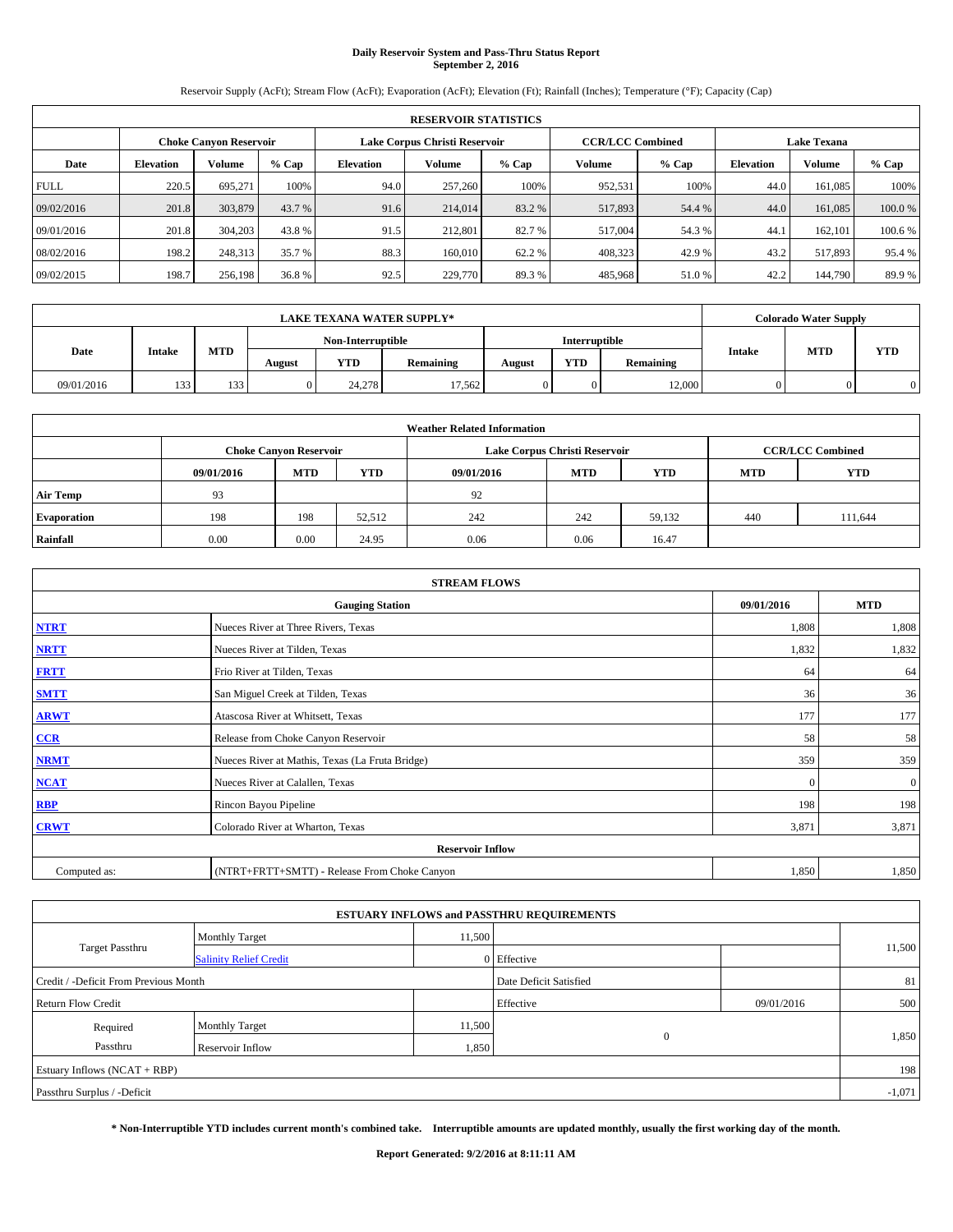# **Daily Reservoir System and Pass-Thru Status Report September 3, 2016**

Reservoir Supply (AcFt); Stream Flow (AcFt); Evaporation (AcFt); Elevation (Ft); Rainfall (Inches); Temperature (°F); Capacity (Cap)

|             | <b>RESERVOIR STATISTICS</b> |                               |         |                  |                               |         |                         |         |                  |                    |        |  |
|-------------|-----------------------------|-------------------------------|---------|------------------|-------------------------------|---------|-------------------------|---------|------------------|--------------------|--------|--|
|             |                             | <b>Choke Canyon Reservoir</b> |         |                  | Lake Corpus Christi Reservoir |         | <b>CCR/LCC Combined</b> |         |                  | <b>Lake Texana</b> |        |  |
| Date        | <b>Elevation</b>            | Volume                        | $%$ Cap | <b>Elevation</b> | Volume                        | $%$ Cap | Volume                  | $%$ Cap | <b>Elevation</b> | <b>Volume</b>      | % Cap  |  |
| <b>FULL</b> | 220.5                       | 695.271                       | 100%    | 94.0             | 257,260                       | 100%    | 952,531                 | 100%    | 44.0             | 161.085            | 100%   |  |
| 09/03/2016  | 201.8                       | 303,879                       | 43.7 %  | 91.6             | 214,707                       | 83.5 %  | 518,586                 | 54.4 %  | 44.0             | 161,085            | 100.0% |  |
| 09/02/2016  | 201.8                       | 303,879                       | 43.7 %  | 91.6             | 214,014                       | 83.2 %  | 517,893                 | 54.4 %  | 44.0             | 161.085            | 100.0% |  |
| 08/03/2016  | 198.1                       | 248.172                       | 35.7 %  | 88.3             | 160.167                       | 62.3 %  | 408,339                 | 42.9 %  | 43.1             | 518,586            | 94.9%  |  |
| 09/03/2015  | 198.7                       | 256,053                       | 36.8%   | 92.4             | 229,240                       | 89.1 %  | 485,293                 | 50.9%   | 42.3             | 145,671            | 90.4 % |  |

|            | <b>LAKE TEXANA WATER SUPPLY*</b> |            |        |                   |                  |        |                      |           |        | <b>Colorado Water Supply</b> |            |
|------------|----------------------------------|------------|--------|-------------------|------------------|--------|----------------------|-----------|--------|------------------------------|------------|
|            |                                  |            |        | Non-Interruptible |                  |        | <b>Interruptible</b> |           |        |                              |            |
| Date       | <b>Intake</b>                    | <b>MTD</b> | August | YTD               | <b>Remaining</b> | August | <b>YTD</b>           | Remaining | Intake | <b>MTD</b>                   | <b>YTD</b> |
| 09/02/2016 | 133                              | 266        |        | 24.411            | 17.429           |        |                      | 12,000    |        |                              |            |

| <b>Weather Related Information</b> |            |                               |            |            |                                                      |                         |     |         |  |  |
|------------------------------------|------------|-------------------------------|------------|------------|------------------------------------------------------|-------------------------|-----|---------|--|--|
|                                    |            | <b>Choke Canyon Reservoir</b> |            |            | Lake Corpus Christi Reservoir                        | <b>CCR/LCC Combined</b> |     |         |  |  |
|                                    | 09/02/2016 | <b>MTD</b>                    | <b>YTD</b> | 09/02/2016 | <b>YTD</b><br><b>MTD</b><br><b>YTD</b><br><b>MTD</b> |                         |     |         |  |  |
| <b>Air Temp</b>                    | 91         |                               |            | 92         |                                                      |                         |     |         |  |  |
| <b>Evaporation</b>                 | 236        | 434                           | 52,748     | 313        | 555                                                  | 59.445                  | 989 | 112,193 |  |  |
| Rainfall                           | 0.00       | 0.00                          | 24.95      | 0.47       | 0.53                                                 | 16.94                   |     |         |  |  |

| <b>STREAM FLOWS</b> |                                                 |              |              |  |  |  |  |  |  |
|---------------------|-------------------------------------------------|--------------|--------------|--|--|--|--|--|--|
|                     | 09/02/2016                                      | <b>MTD</b>   |              |  |  |  |  |  |  |
| <b>NTRT</b>         | Nueces River at Three Rivers, Texas             | 1,816        | 3,625        |  |  |  |  |  |  |
| <b>NRTT</b>         | Nueces River at Tilden, Texas                   | 1,918        | 3,750        |  |  |  |  |  |  |
| <b>FRTT</b>         | Frio River at Tilden, Texas                     | 46           | 109          |  |  |  |  |  |  |
| <b>SMTT</b>         | San Miguel Creek at Tilden, Texas               | 32           | 67           |  |  |  |  |  |  |
| <b>ARWT</b>         | Atascosa River at Whitsett, Texas               | 117          | 294          |  |  |  |  |  |  |
| $CCR$               | Release from Choke Canyon Reservoir             | 58           | 115          |  |  |  |  |  |  |
| <b>NRMT</b>         | Nueces River at Mathis, Texas (La Fruta Bridge) | 373          | 732          |  |  |  |  |  |  |
| <b>NCAT</b>         | Nueces River at Calallen, Texas                 | $\mathbf{0}$ | $\mathbf{0}$ |  |  |  |  |  |  |
| RBP                 | Rincon Bayou Pipeline                           | 189          | 387          |  |  |  |  |  |  |
| <b>CRWT</b>         | Colorado River at Wharton, Texas                | 3,871        | 7,742        |  |  |  |  |  |  |
|                     | <b>Reservoir Inflow</b>                         |              |              |  |  |  |  |  |  |
| Computed as:        | (NTRT+FRTT+SMTT) - Release From Choke Canyon    | 1,836        | 3,686        |  |  |  |  |  |  |

|                                       |                               |        | <b>ESTUARY INFLOWS and PASSTHRU REQUIREMENTS</b> |            |        |  |  |  |
|---------------------------------------|-------------------------------|--------|--------------------------------------------------|------------|--------|--|--|--|
|                                       | <b>Monthly Target</b>         | 11,500 |                                                  |            |        |  |  |  |
| <b>Target Passthru</b>                | <b>Salinity Relief Credit</b> |        | 0 Effective                                      |            | 11,500 |  |  |  |
| Credit / -Deficit From Previous Month |                               |        | Date Deficit Satisfied                           |            | 81     |  |  |  |
| <b>Return Flow Credit</b>             |                               |        | Effective                                        | 09/01/2016 | 500    |  |  |  |
| Required                              | <b>Monthly Target</b>         | 11,500 |                                                  |            |        |  |  |  |
| Passthru                              | <b>Reservoir Inflow</b>       | 3,686  | $\Omega$                                         |            | 3,686  |  |  |  |
| Estuary Inflows (NCAT + RBP)          |                               |        |                                                  |            | 387    |  |  |  |
| Passthru Surplus / -Deficit           |                               |        |                                                  |            |        |  |  |  |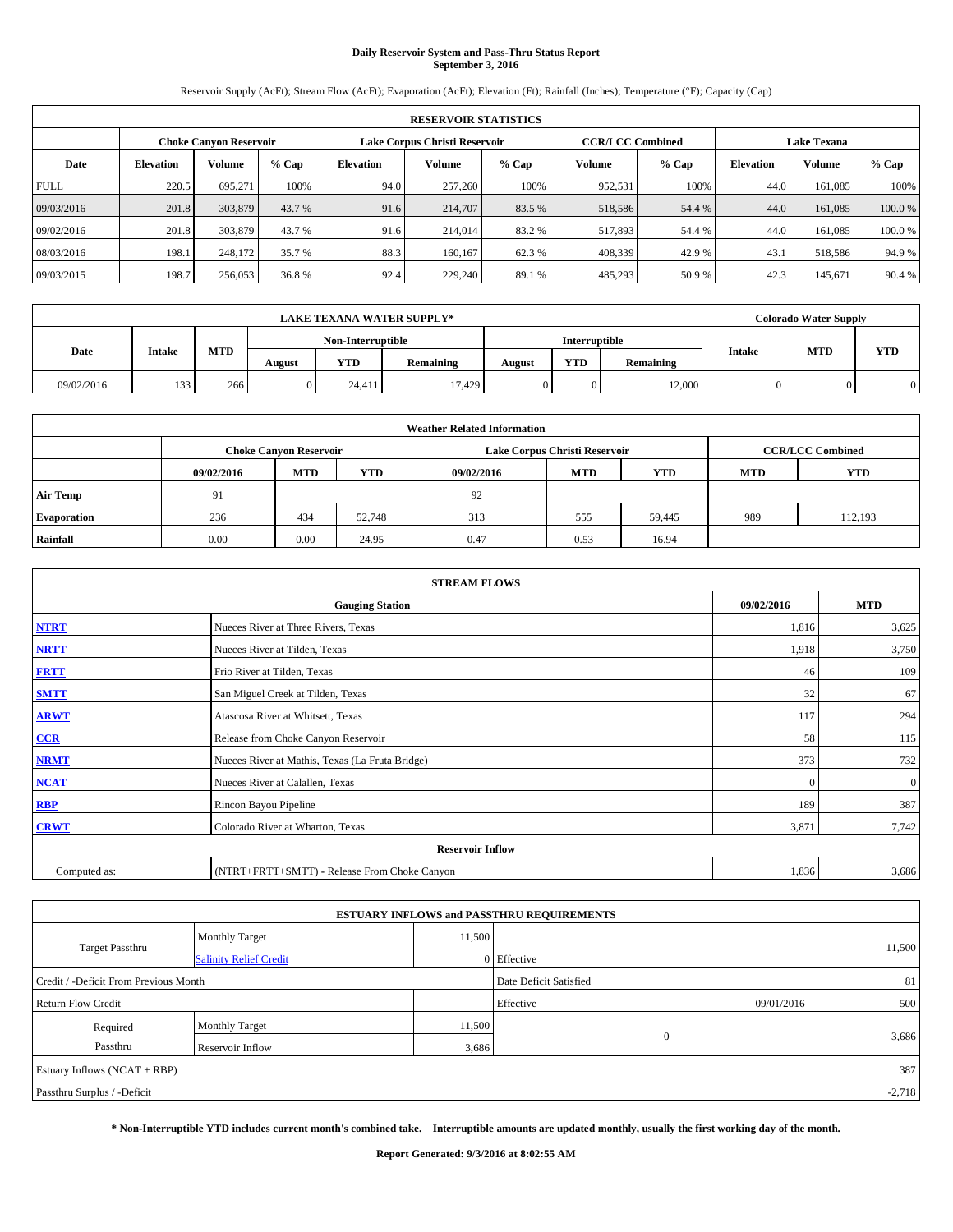# **Daily Reservoir System and Pass-Thru Status Report September 4, 2016**

Reservoir Supply (AcFt); Stream Flow (AcFt); Evaporation (AcFt); Elevation (Ft); Rainfall (Inches); Temperature (°F); Capacity (Cap)

|             | <b>RESERVOIR STATISTICS</b> |                               |         |                  |                               |         |                         |         |                  |                    |        |
|-------------|-----------------------------|-------------------------------|---------|------------------|-------------------------------|---------|-------------------------|---------|------------------|--------------------|--------|
|             |                             | <b>Choke Canyon Reservoir</b> |         |                  | Lake Corpus Christi Reservoir |         | <b>CCR/LCC Combined</b> |         |                  | <b>Lake Texana</b> |        |
| Date        | <b>Elevation</b>            | Volume                        | $%$ Cap | <b>Elevation</b> | Volume                        | $%$ Cap | Volume                  | $%$ Cap | <b>Elevation</b> | <b>Volume</b>      | % Cap  |
| <b>FULL</b> | 220.5                       | 695.271                       | 100%    | 94.0             | 257,260                       | 100%    | 952,531                 | 100%    | 44.0             | 161.085            | 100%   |
| 09/04/2016  | 201.8                       | 304,529                       | 43.8%   | 91.7             | 215,749                       | 83.9 %  | 520,278                 | 54.6 %  | 44.0             | 161.085            | 100.0% |
| 09/03/2016  | 201.8                       | 303,879                       | 43.7 %  | 91.6             | 214,707                       | 83.5 %  | 518,586                 | 54.4 %  | 44.0             | 161.085            | 100.0% |
| 08/04/2016  | 198.1                       | 247.612                       | 35.6 %  | 88.4             | 160,640                       | 62.4 %  | 408,252                 | 42.9 %  | 43.0             | 520,278            | 94.3%  |
| 09/04/2015  | 198.7                       | 255,620                       | 36.8 %  | 92.4             | 228,533                       | 88.8%   | 484,153                 | 50.8%   | 42.3             | 145,671            | 90.4 % |

| <b>LAKE TEXANA WATER SUPPLY*</b> |               |            |                                           |        |                  |        |            |           |        | <b>Colorado Water Supply</b> |            |
|----------------------------------|---------------|------------|-------------------------------------------|--------|------------------|--------|------------|-----------|--------|------------------------------|------------|
|                                  |               |            | Non-Interruptible<br><b>Interruptible</b> |        |                  |        |            |           |        |                              |            |
| Date                             | <b>Intake</b> | <b>MTD</b> | August                                    | YTD    | <b>Remaining</b> | August | <b>YTD</b> | Remaining | Intake | <b>MTD</b>                   | <b>YTD</b> |
| 09/03/2016                       | 133           | 399        |                                           | 24.544 | 17.296           |        |            | 12,000    |        |                              |            |

| <b>Weather Related Information</b> |            |                               |            |            |                                                      |                         |       |         |  |
|------------------------------------|------------|-------------------------------|------------|------------|------------------------------------------------------|-------------------------|-------|---------|--|
|                                    |            | <b>Choke Canyon Reservoir</b> |            |            | Lake Corpus Christi Reservoir                        | <b>CCR/LCC Combined</b> |       |         |  |
|                                    | 09/03/2016 | <b>MTD</b>                    | <b>YTD</b> | 09/03/2016 | <b>YTD</b><br><b>MTD</b><br><b>YTD</b><br><b>MTD</b> |                         |       |         |  |
| <b>Air Temp</b>                    | 92         |                               |            | 91         |                                                      |                         |       |         |  |
| <b>Evaporation</b>                 | 227        | 661                           | 52,975     | 233        | 788                                                  | 59,678                  | 1,449 | 112,653 |  |
| Rainfall                           | 0.00       | 0.00                          | 24.95      | 0.02       | 0.55                                                 | 16.96                   |       |         |  |

| <b>STREAM FLOWS</b> |                                                 |            |              |  |  |  |  |  |  |
|---------------------|-------------------------------------------------|------------|--------------|--|--|--|--|--|--|
|                     | 09/03/2016                                      | <b>MTD</b> |              |  |  |  |  |  |  |
| <b>NTRT</b>         | Nueces River at Three Rivers, Texas             | 1,844      | 5,469        |  |  |  |  |  |  |
| <b>NRTT</b>         | Nueces River at Tilden, Texas                   | 2,084      | 5,834        |  |  |  |  |  |  |
| <b>FRTT</b>         | Frio River at Tilden, Texas                     | 28         | 137          |  |  |  |  |  |  |
| <b>SMTT</b>         | San Miguel Creek at Tilden, Texas               | 30         | 97           |  |  |  |  |  |  |
| <b>ARWT</b>         | Atascosa River at Whitsett, Texas               | 320        | 613          |  |  |  |  |  |  |
| $CCR$               | Release from Choke Canyon Reservoir             | 58         | 173          |  |  |  |  |  |  |
| <b>NRMT</b>         | Nueces River at Mathis, Texas (La Fruta Bridge) | 373        | 1,106        |  |  |  |  |  |  |
| <b>NCAT</b>         | Nueces River at Calallen, Texas                 | $\Omega$   | $\mathbf{0}$ |  |  |  |  |  |  |
| RBP                 | Rincon Bayou Pipeline                           | 188        | 575          |  |  |  |  |  |  |
| <b>CRWT</b>         | Colorado River at Wharton, Texas                | 3,613      | 11,354       |  |  |  |  |  |  |
|                     | <b>Reservoir Inflow</b>                         |            |              |  |  |  |  |  |  |
| Computed as:        | (NTRT+FRTT+SMTT) - Release From Choke Canyon    | 1,844      | 5,530        |  |  |  |  |  |  |

|                                       |                               |        | <b>ESTUARY INFLOWS and PASSTHRU REQUIREMENTS</b> |            |        |  |  |  |  |
|---------------------------------------|-------------------------------|--------|--------------------------------------------------|------------|--------|--|--|--|--|
|                                       | <b>Monthly Target</b>         | 11,500 |                                                  |            |        |  |  |  |  |
| Target Passthru                       | <b>Salinity Relief Credit</b> |        | 0 Effective                                      |            | 11,500 |  |  |  |  |
| Credit / -Deficit From Previous Month |                               |        | Date Deficit Satisfied                           |            | 81     |  |  |  |  |
| <b>Return Flow Credit</b>             |                               |        | Effective                                        | 09/01/2016 | 500    |  |  |  |  |
| Required                              | <b>Monthly Target</b>         | 11,500 |                                                  |            |        |  |  |  |  |
| Passthru                              | <b>Reservoir Inflow</b>       | 5,530  | $\Omega$                                         |            | 5,530  |  |  |  |  |
| Estuary Inflows (NCAT + RBP)          |                               |        |                                                  |            |        |  |  |  |  |
| Passthru Surplus / -Deficit           |                               |        |                                                  |            |        |  |  |  |  |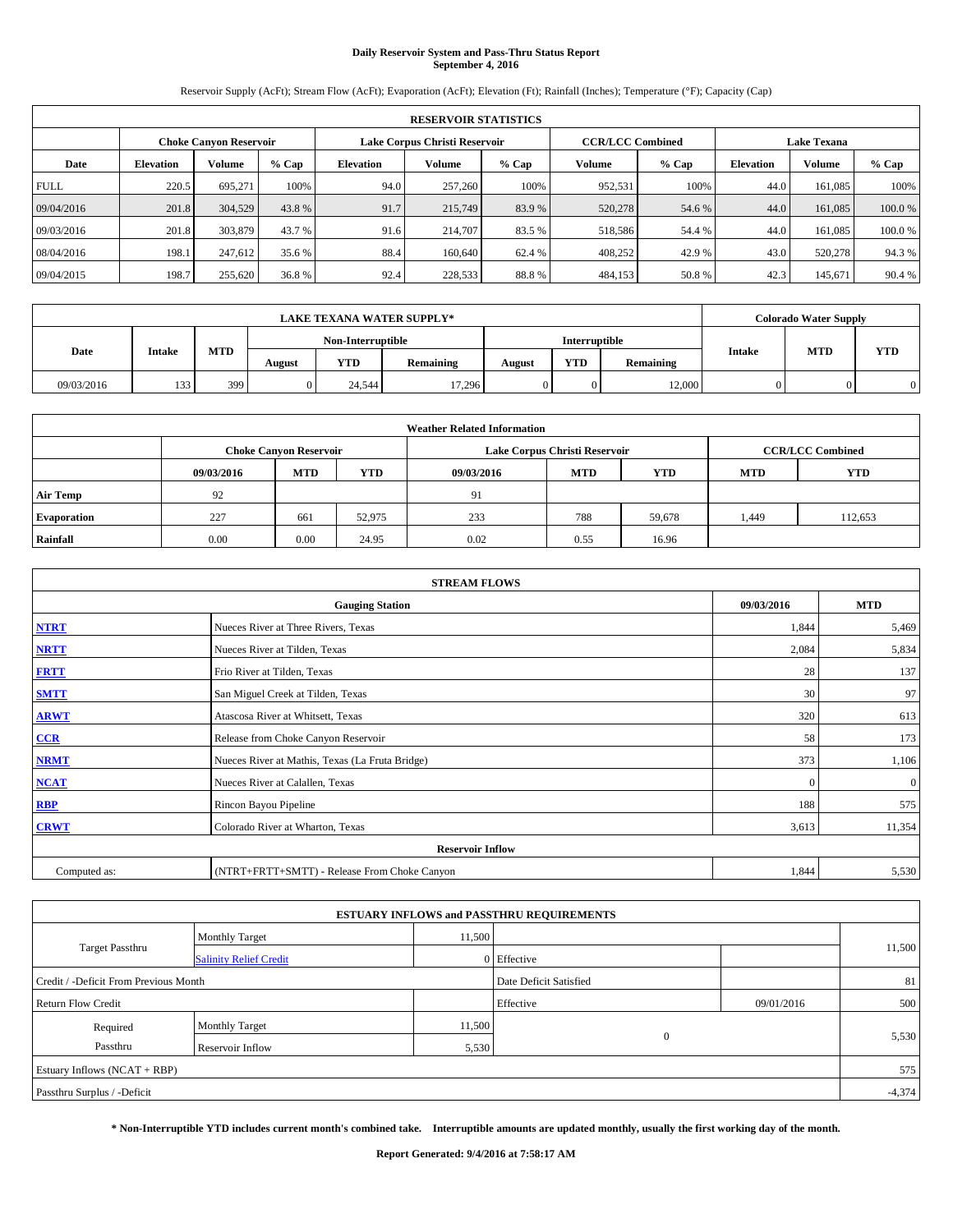# **Daily Reservoir System and Pass-Thru Status Report September 5, 2016**

Reservoir Supply (AcFt); Stream Flow (AcFt); Evaporation (AcFt); Elevation (Ft); Rainfall (Inches); Temperature (°F); Capacity (Cap)

|             | <b>RESERVOIR STATISTICS</b> |                               |         |                  |                               |         |                         |         |                  |                    |        |  |
|-------------|-----------------------------|-------------------------------|---------|------------------|-------------------------------|---------|-------------------------|---------|------------------|--------------------|--------|--|
|             |                             | <b>Choke Canyon Reservoir</b> |         |                  | Lake Corpus Christi Reservoir |         | <b>CCR/LCC Combined</b> |         |                  | <b>Lake Texana</b> |        |  |
| Date        | <b>Elevation</b>            | Volume                        | $%$ Cap | <b>Elevation</b> | Volume                        | $%$ Cap | Volume                  | $%$ Cap | <b>Elevation</b> | <b>Volume</b>      | % Cap  |  |
| <b>FULL</b> | 220.5                       | 695.271                       | 100%    | 94.0             | 257,260                       | 100%    | 952,531                 | 100%    | 44.0             | 161.085            | 100%   |  |
| 09/05/2016  | 201.8                       | 304,529                       | 43.8%   | 91.8             | 217,140                       | 84.4 %  | 521,669                 | 54.8%   | 44.0             | 161.085            | 100.0% |  |
| 09/04/2016  | 201.8                       | 304.529                       | 43.8%   | 91.7             | 215,749                       | 83.9 %  | 520,278                 | 54.6 %  | 44.0             | 161.085            | 100.0% |  |
| 08/05/2016  | 198.1                       | 247,332                       | 35.6 %  | 88.4             | 160,640                       | 62.4 %  | 407,972                 | 42.8%   | 43.0             | 521.669            | 94.3%  |  |
| 09/05/2015  | 198.6                       | 254,463                       | 36.6 %  | 92.4             | 228,004                       | 88.6%   | 482,467                 | 50.7 %  | 42.2             | 144,790            | 89.9%  |  |

| <b>LAKE TEXANA WATER SUPPLY*</b> |               |            |        |                   |                  |                      |            |           |        | <b>Colorado Water Supply</b> |            |
|----------------------------------|---------------|------------|--------|-------------------|------------------|----------------------|------------|-----------|--------|------------------------------|------------|
|                                  |               |            |        | Non-Interruptible |                  | <b>Interruptible</b> |            |           |        |                              |            |
| Date                             | <b>Intake</b> | <b>MTD</b> | August | YTD               | <b>Remaining</b> | August               | <b>YTD</b> | Remaining | Intake | <b>MTD</b>                   | <b>YTD</b> |
| 09/04/2016                       | 133           | 532        |        | 24,677            | 17.163           |                      |            | 12,000    |        |                              |            |

| <b>Weather Related Information</b> |            |                               |            |            |                                                      |                         |       |         |  |
|------------------------------------|------------|-------------------------------|------------|------------|------------------------------------------------------|-------------------------|-------|---------|--|
|                                    |            | <b>Choke Canyon Reservoir</b> |            |            | Lake Corpus Christi Reservoir                        | <b>CCR/LCC Combined</b> |       |         |  |
|                                    | 09/04/2016 | <b>MTD</b>                    | <b>YTD</b> | 09/04/2016 | <b>YTD</b><br><b>MTD</b><br><b>YTD</b><br><b>MTD</b> |                         |       |         |  |
| <b>Air Temp</b>                    | 91         |                               |            | 94         |                                                      |                         |       |         |  |
| <b>Evaporation</b>                 | 208        | 869                           | 53,183     | 345        | 1,133                                                | 60,023                  | 2,002 | 113,206 |  |
| Rainfall                           | 0.03       | 0.03                          | 24.98      | 0.40       | 0.95                                                 | 17.36                   |       |         |  |

| <b>STREAM FLOWS</b> |                                                 |            |        |  |  |  |  |  |  |
|---------------------|-------------------------------------------------|------------|--------|--|--|--|--|--|--|
|                     | 09/04/2016                                      | <b>MTD</b> |        |  |  |  |  |  |  |
| <b>NTRT</b>         | Nueces River at Three Rivers, Texas             | 2,005      | 7,474  |  |  |  |  |  |  |
| <b>NRTT</b>         | Nueces River at Tilden, Texas                   | 2,283      | 8,117  |  |  |  |  |  |  |
| <b>FRTT</b>         | Frio River at Tilden, Texas                     | 17         | 154    |  |  |  |  |  |  |
| <b>SMTT</b>         | San Miguel Creek at Tilden, Texas               | 36         | 133    |  |  |  |  |  |  |
| <b>ARWT</b>         | Atascosa River at Whitsett, Texas               | 347        | 961    |  |  |  |  |  |  |
| $CCR$               | Release from Choke Canyon Reservoir             | 58         | 230    |  |  |  |  |  |  |
| <b>NRMT</b>         | Nueces River at Mathis, Texas (La Fruta Bridge) | 355        | 1,461  |  |  |  |  |  |  |
| <b>NCAT</b>         | Nueces River at Calallen, Texas                 | 38         | 38     |  |  |  |  |  |  |
| RBP                 | Rincon Bayou Pipeline                           | 217        | 792    |  |  |  |  |  |  |
| <b>CRWT</b>         | Colorado River at Wharton, Texas                | 3,295      | 14,649 |  |  |  |  |  |  |
|                     | <b>Reservoir Inflow</b>                         |            |        |  |  |  |  |  |  |
| Computed as:        | (NTRT+FRTT+SMTT) - Release From Choke Canyon    | 2,000      | 7,531  |  |  |  |  |  |  |

| <b>ESTUARY INFLOWS and PASSTHRU REQUIREMENTS</b> |                               |        |                        |            |        |  |  |  |  |  |
|--------------------------------------------------|-------------------------------|--------|------------------------|------------|--------|--|--|--|--|--|
|                                                  | <b>Monthly Target</b>         | 11,500 |                        |            |        |  |  |  |  |  |
| Target Passthru                                  | <b>Salinity Relief Credit</b> |        | 0 Effective            |            | 11,500 |  |  |  |  |  |
| Credit / -Deficit From Previous Month            |                               |        | Date Deficit Satisfied |            | 81     |  |  |  |  |  |
| <b>Return Flow Credit</b>                        |                               |        | Effective              | 09/01/2016 | 500    |  |  |  |  |  |
| Required                                         | <b>Monthly Target</b>         | 11,500 |                        |            |        |  |  |  |  |  |
| Passthru                                         | <b>Reservoir Inflow</b>       | 7,531  | $\Omega$               |            | 7,531  |  |  |  |  |  |
| Estuary Inflows (NCAT + RBP)                     |                               |        |                        |            |        |  |  |  |  |  |
| Passthru Surplus / -Deficit                      |                               |        |                        |            |        |  |  |  |  |  |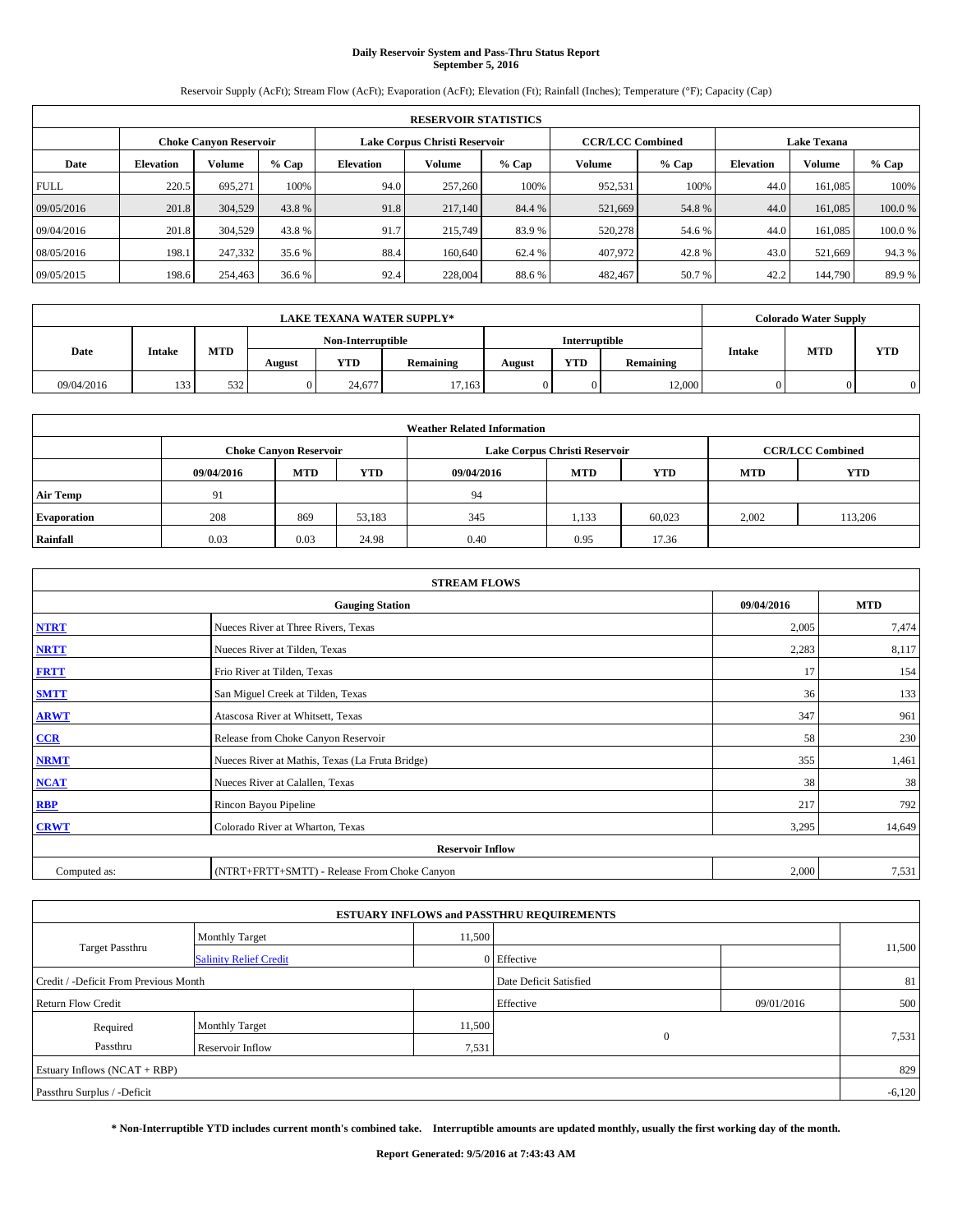# **Daily Reservoir System and Pass-Thru Status Report September 6, 2016**

Reservoir Supply (AcFt); Stream Flow (AcFt); Evaporation (AcFt); Elevation (Ft); Rainfall (Inches); Temperature (°F); Capacity (Cap)

|                               | <b>RESERVOIR STATISTICS</b> |         |         |                  |                               |         |                         |         |                  |                    |        |  |
|-------------------------------|-----------------------------|---------|---------|------------------|-------------------------------|---------|-------------------------|---------|------------------|--------------------|--------|--|
| <b>Choke Canyon Reservoir</b> |                             |         |         |                  | Lake Corpus Christi Reservoir |         | <b>CCR/LCC Combined</b> |         |                  | <b>Lake Texana</b> |        |  |
| Date                          | <b>Elevation</b>            | Volume  | $%$ Cap | <b>Elevation</b> | Volume                        | $%$ Cap | Volume                  | $%$ Cap | <b>Elevation</b> | <b>Volume</b>      | % Cap  |  |
| <b>FULL</b>                   | 220.5                       | 695.271 | 100%    | 94.0             | 257,260                       | 100%    | 952,531                 | 100%    | 44.0             | 161.085            | 100%   |  |
| 09/06/2016                    | 201.8                       | 303,558 | 43.7 %  | 91.8             | 218,011                       | 84.7 %  | 521,569                 | 54.8%   | 44.0             | 161,085            | 100.0% |  |
| 09/05/2016                    | 201.8                       | 304.529 | 43.8%   | 91.8             | 217,140                       | 84.4 %  | 521,669                 | 54.8%   | 44.0             | 161.085            | 100.0% |  |
| 08/06/2016                    | 198.0                       | 246,352 | 35.4 %  | 88.3             | 160,010                       | 62.2 %  | 406,362                 | 42.7 %  | 42.9             | 521,569            | 93.8%  |  |
| 09/06/2015                    | 198.6                       | 255,041 | 36.7 %  | 92.3             | 227,475                       | 88.4 %  | 482,516                 | 50.7 %  | 42.2             | 144,790            | 89.9%  |  |

|            |               |                   |        |        | <b>LAKE TEXANA WATER SUPPLY*</b> |        |            |           |        | <b>Colorado Water Supply</b> |            |
|------------|---------------|-------------------|--------|--------|----------------------------------|--------|------------|-----------|--------|------------------------------|------------|
|            |               | Non-Interruptible |        |        | <b>Interruptible</b>             |        |            |           |        |                              |            |
| Date       | <b>Intake</b> | <b>MTD</b>        | August | YTD    | <b>Remaining</b>                 | August | <b>YTD</b> | Remaining | Intake | <b>MTD</b>                   | <b>YTD</b> |
| 09/05/2016 | 133           | 664               |        | 24,810 | 17.030                           |        |            | 12,000    |        |                              |            |

| <b>Weather Related Information</b> |            |                                                                                  |        |      |                               |        |                         |         |  |  |
|------------------------------------|------------|----------------------------------------------------------------------------------|--------|------|-------------------------------|--------|-------------------------|---------|--|--|
|                                    |            | <b>Choke Canyon Reservoir</b>                                                    |        |      | Lake Corpus Christi Reservoir |        | <b>CCR/LCC Combined</b> |         |  |  |
|                                    | 09/05/2016 | <b>YTD</b><br><b>MTD</b><br><b>MTD</b><br><b>YTD</b><br>09/05/2016<br><b>MTD</b> |        |      |                               |        |                         |         |  |  |
| <b>Air Temp</b>                    | 92         |                                                                                  |        | 92   |                               |        |                         |         |  |  |
| <b>Evaporation</b>                 | 321        | 1,190                                                                            | 53,504 | 447  | 1,580                         | 60,470 | 2,770                   | 113,974 |  |  |
| Rainfall                           | 0.00       | 0.03                                                                             | 24.98  | 0.00 | 0.95                          | 17.36  |                         |         |  |  |

| <b>STREAM FLOWS</b> |                                                 |            |            |  |  |  |  |  |  |
|---------------------|-------------------------------------------------|------------|------------|--|--|--|--|--|--|
|                     | <b>Gauging Station</b>                          | 09/05/2016 | <b>MTD</b> |  |  |  |  |  |  |
| <b>NTRT</b>         | Nueces River at Three Rivers, Texas             | 2,144      | 9,617      |  |  |  |  |  |  |
| <b>NRTT</b>         | Nueces River at Tilden, Texas                   | 2,481      | 10,598     |  |  |  |  |  |  |
| <b>FRTT</b>         | Frio River at Tilden, Texas                     | 12         | 166        |  |  |  |  |  |  |
| <b>SMTT</b>         | San Miguel Creek at Tilden, Texas               | 26         | 159        |  |  |  |  |  |  |
| <b>ARWT</b>         | Atascosa River at Whitsett, Texas               | 274        | 1,235      |  |  |  |  |  |  |
| $CCR$               | Release from Choke Canyon Reservoir             | 58         | 288        |  |  |  |  |  |  |
| <b>NRMT</b>         | Nueces River at Mathis, Texas (La Fruta Bridge) | 343        | 1,804      |  |  |  |  |  |  |
| <b>NCAT</b>         | Nueces River at Calallen, Texas                 | 15         | 53         |  |  |  |  |  |  |
| RBP                 | Rincon Bayou Pipeline                           | 198        | 989        |  |  |  |  |  |  |
| <b>CRWT</b>         | Colorado River at Wharton, Texas                | 3,077      | 17,726     |  |  |  |  |  |  |
|                     | <b>Reservoir Inflow</b>                         |            |            |  |  |  |  |  |  |
| Computed as:        | (NTRT+FRTT+SMTT) - Release From Choke Canyon    | 2,124      | 9,655      |  |  |  |  |  |  |

| <b>ESTUARY INFLOWS and PASSTHRU REQUIREMENTS</b> |                               |           |                        |     |        |  |  |  |  |  |
|--------------------------------------------------|-------------------------------|-----------|------------------------|-----|--------|--|--|--|--|--|
|                                                  | <b>Monthly Target</b>         | 11,500    |                        |     |        |  |  |  |  |  |
| Target Passthru                                  | <b>Salinity Relief Credit</b> |           | 0 Effective            |     | 11,500 |  |  |  |  |  |
| Credit / -Deficit From Previous Month            |                               |           | Date Deficit Satisfied |     | 81     |  |  |  |  |  |
| <b>Return Flow Credit</b>                        |                               | Effective | 09/01/2016             | 500 |        |  |  |  |  |  |
| Required                                         | <b>Monthly Target</b>         | 11,500    |                        |     |        |  |  |  |  |  |
| Passthru                                         | <b>Reservoir Inflow</b>       | 9,655     | $\mathbf{0}$           |     | 9,655  |  |  |  |  |  |
| Estuary Inflows (NCAT + RBP)                     |                               |           |                        |     |        |  |  |  |  |  |
| Passthru Surplus / -Deficit                      |                               |           |                        |     |        |  |  |  |  |  |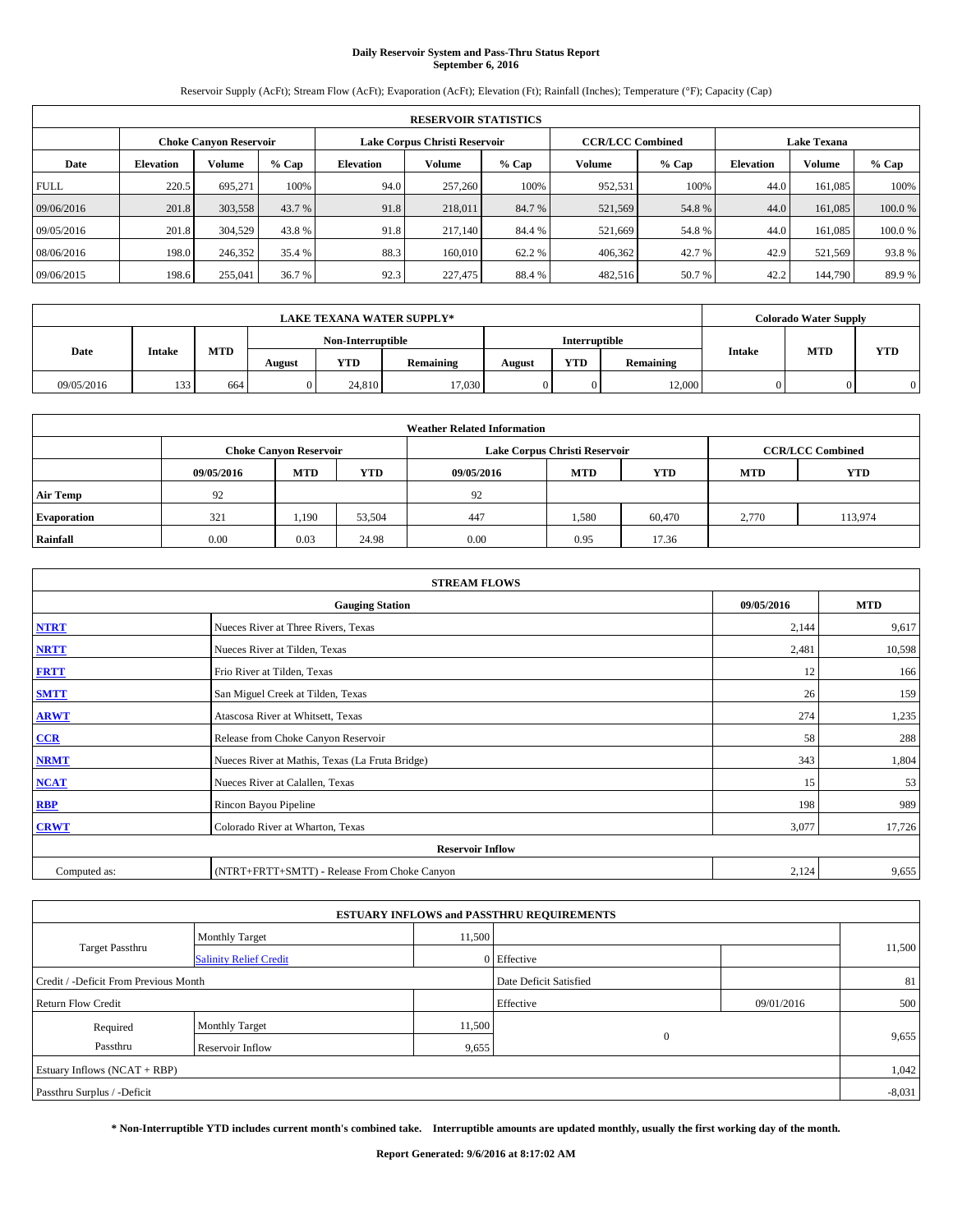# **Daily Reservoir System and Pass-Thru Status Report September 7, 2016**

Reservoir Supply (AcFt); Stream Flow (AcFt); Evaporation (AcFt); Elevation (Ft); Rainfall (Inches); Temperature (°F); Capacity (Cap)

|             | <b>RESERVOIR STATISTICS</b> |                        |         |                  |                               |         |                         |         |                  |                    |        |  |
|-------------|-----------------------------|------------------------|---------|------------------|-------------------------------|---------|-------------------------|---------|------------------|--------------------|--------|--|
|             |                             | Choke Canvon Reservoir |         |                  | Lake Corpus Christi Reservoir |         | <b>CCR/LCC Combined</b> |         |                  | <b>Lake Texana</b> |        |  |
| Date        | <b>Elevation</b>            | Volume                 | $%$ Cap | <b>Elevation</b> | Volume                        | $%$ Cap | Volume                  | $%$ Cap | <b>Elevation</b> | <b>Volume</b>      | % Cap  |  |
| <b>FULL</b> | 220.5                       | 695.271                | 100%    | 94.0             | 257,260                       | 100%    | 952,531                 | 100%    | 44.0             | 161.085            | 100%   |  |
| 09/07/2016  | 201.8                       | 303,719                | 43.7 %  | 91.9             | 219,580                       | 85.4 %  | 523,299                 | 54.9%   | 44.0             | 161,085            | 100.0% |  |
| 09/06/2016  | 201.8                       | 303,558                | 43.7 %  | 91.8             | 218,011                       | 84.7 %  | 521,569                 | 54.8%   | 44.0             | 161.085            | 100.0% |  |
| 08/07/2016  | 198.0                       | 246,212                | 35.4 %  | 88.3             | 159.538                       | 62.0 %  | 405,750                 | 42.6 %  | 42.9             | 523.299            | 93.8%  |  |
| 09/07/2015  | 198.6                       | 254,607                | 36.6 %  | 92.3             | 227,122                       | 88.3%   | 481,729                 | 50.6%   | 42.2             | 144,790            | 89.9%  |  |

|            |               |                   |        |        | <b>LAKE TEXANA WATER SUPPLY*</b> |        |            |           |        | <b>Colorado Water Supply</b> |            |
|------------|---------------|-------------------|--------|--------|----------------------------------|--------|------------|-----------|--------|------------------------------|------------|
|            |               | Non-Interruptible |        |        | <b>Interruptible</b>             |        |            |           |        |                              |            |
| Date       | <b>Intake</b> | <b>MTD</b>        | August | YTD    | <b>Remaining</b>                 | August | <b>YTD</b> | Remaining | Intake | <b>MTD</b>                   | <b>YTD</b> |
| 09/06/2016 | 132           | 797               |        | 24.942 | 16,898                           |        |            | 12,000    |        |                              |            |

| <b>Weather Related Information</b> |            |                                                                                  |        |      |                                                          |        |       |         |  |  |
|------------------------------------|------------|----------------------------------------------------------------------------------|--------|------|----------------------------------------------------------|--------|-------|---------|--|--|
|                                    |            | <b>Choke Canyon Reservoir</b>                                                    |        |      | <b>CCR/LCC Combined</b><br>Lake Corpus Christi Reservoir |        |       |         |  |  |
|                                    | 09/06/2016 | <b>YTD</b><br><b>MTD</b><br><b>MTD</b><br><b>YTD</b><br><b>MTD</b><br>09/06/2016 |        |      |                                                          |        |       |         |  |  |
| <b>Air Temp</b>                    | 92         |                                                                                  |        | 92   |                                                          |        |       |         |  |  |
| <b>Evaporation</b>                 | 274        | 1.464                                                                            | 53,778 | 173  | 1,753                                                    | 60,643 | 3,217 | 114,421 |  |  |
| Rainfall                           | 0.00       | 0.03                                                                             | 24.98  | 0.05 | 1.00                                                     | 17.41  |       |         |  |  |

| <b>STREAM FLOWS</b> |                                                 |            |            |  |  |  |  |  |  |
|---------------------|-------------------------------------------------|------------|------------|--|--|--|--|--|--|
|                     | <b>Gauging Station</b>                          | 09/06/2016 | <b>MTD</b> |  |  |  |  |  |  |
| <b>NTRT</b>         | Nueces River at Three Rivers, Texas             | 2,144      | 11,761     |  |  |  |  |  |  |
| <b>NRTT</b>         | Nueces River at Tilden, Texas                   | 2,025      | 12,623     |  |  |  |  |  |  |
| <b>FRTT</b>         | Frio River at Tilden, Texas                     | 8          | 174        |  |  |  |  |  |  |
| <b>SMTT</b>         | San Miguel Creek at Tilden, Texas               | 24         | 183        |  |  |  |  |  |  |
| <b>ARWT</b>         | Atascosa River at Whitsett, Texas               | 175        | 1,409      |  |  |  |  |  |  |
| $CCR$               | Release from Choke Canyon Reservoir             | 58         | 345        |  |  |  |  |  |  |
| <b>NRMT</b>         | Nueces River at Mathis, Texas (La Fruta Bridge) | 345        | 2,150      |  |  |  |  |  |  |
| <b>NCAT</b>         | Nueces River at Calallen, Texas                 |            | 54         |  |  |  |  |  |  |
| RBP                 | Rincon Bayou Pipeline                           | 193        | 1,183      |  |  |  |  |  |  |
| <b>CRWT</b>         | Colorado River at Wharton, Texas                | 2,997      | 20,723     |  |  |  |  |  |  |
|                     | <b>Reservoir Inflow</b>                         |            |            |  |  |  |  |  |  |
| Computed as:        | (NTRT+FRTT+SMTT) - Release From Choke Canyon    | 2,118      | 11,772     |  |  |  |  |  |  |

| <b>ESTUARY INFLOWS and PASSTHRU REQUIREMENTS</b> |                               |        |                        |            |        |  |  |  |  |  |
|--------------------------------------------------|-------------------------------|--------|------------------------|------------|--------|--|--|--|--|--|
|                                                  | <b>Monthly Target</b>         | 11,500 |                        |            |        |  |  |  |  |  |
| Target Passthru                                  | <b>Salinity Relief Credit</b> |        | 0 Effective            |            | 11,500 |  |  |  |  |  |
| Credit / -Deficit From Previous Month            |                               |        | Date Deficit Satisfied |            | 81     |  |  |  |  |  |
| <b>Return Flow Credit</b>                        |                               |        | Effective              | 09/01/2016 | 500    |  |  |  |  |  |
| Required                                         | Monthly Target                | 11,500 |                        |            |        |  |  |  |  |  |
| Passthru                                         | <b>Reservoir Inflow</b>       | 11,772 | $\Omega$               |            | 11,500 |  |  |  |  |  |
| Estuary Inflows (NCAT + RBP)                     |                               |        |                        |            |        |  |  |  |  |  |
| Passthru Surplus / -Deficit                      |                               |        |                        |            |        |  |  |  |  |  |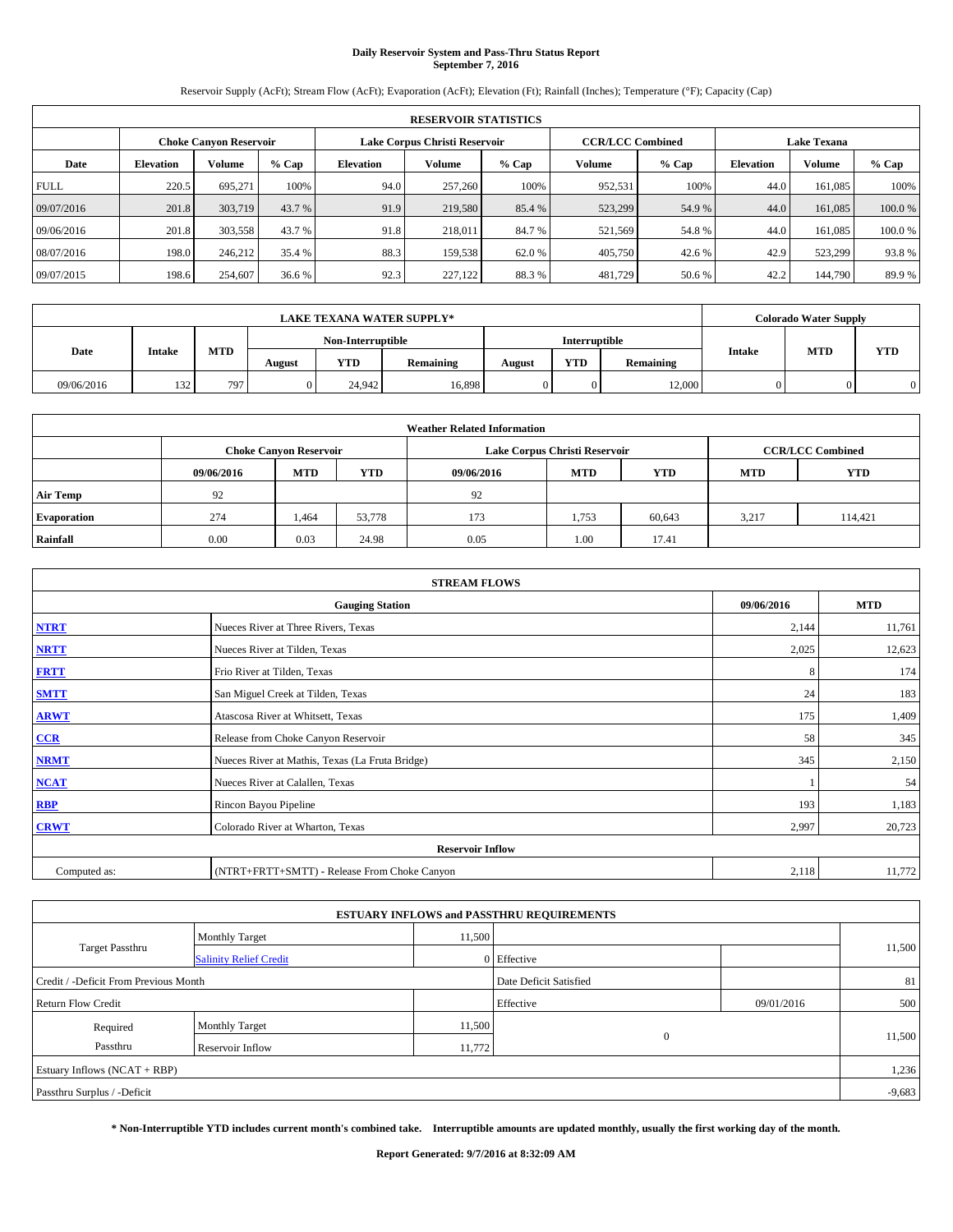# **Daily Reservoir System and Pass-Thru Status Report September 8, 2016**

Reservoir Supply (AcFt); Stream Flow (AcFt); Evaporation (AcFt); Elevation (Ft); Rainfall (Inches); Temperature (°F); Capacity (Cap)

|                               | <b>RESERVOIR STATISTICS</b> |         |         |                  |                               |         |                         |         |                  |                    |        |  |
|-------------------------------|-----------------------------|---------|---------|------------------|-------------------------------|---------|-------------------------|---------|------------------|--------------------|--------|--|
| <b>Choke Canyon Reservoir</b> |                             |         |         |                  | Lake Corpus Christi Reservoir |         | <b>CCR/LCC Combined</b> |         |                  | <b>Lake Texana</b> |        |  |
| Date                          | <b>Elevation</b>            | Volume  | $%$ Cap | <b>Elevation</b> | Volume                        | $%$ Cap | Volume                  | $%$ Cap | <b>Elevation</b> | <b>Volume</b>      | % Cap  |  |
| <b>FULL</b>                   | 220.5                       | 695.271 | 100%    | 94.0             | 257,260                       | 100%    | 952,531                 | 100%    | 44.0             | 161.085            | 100%   |  |
| 09/08/2016                    | 201.6                       | 301.292 | 43.3 %  | 92.0             | 220,803                       | 85.8%   | 522,095                 | 54.8%   | 44.0             | 161,085            | 100.0% |  |
| 09/07/2016                    | 201.8                       | 303,719 | 43.7 %  | 91.9             | 219,580                       | 85.4 %  | 523,299                 | 54.9 %  | 44.0             | 161.085            | 100.0% |  |
| 08/08/2016                    | 198.0                       | 245,932 | 35.4 %  | 88.3             | 158,910                       | 61.8%   | 404,842                 | 42.5 %  | 42.9             | 522,095            | 93.8%  |  |
| 09/08/2015                    | 198.6                       | 254,174 | 36.6 %  | 92.3             | 226,418                       | 88.0%   | 480,592                 | 50.5 %  | 42.2             | 144,790            | 89.9%  |  |

|            | <b>LAKE TEXANA WATER SUPPLY*</b><br>Non-Interruptible<br><b>Interruptible</b> |            |        |        |                  |        |            |           |        | <b>Colorado Water Supply</b> |            |
|------------|-------------------------------------------------------------------------------|------------|--------|--------|------------------|--------|------------|-----------|--------|------------------------------|------------|
|            |                                                                               |            |        |        |                  |        |            |           |        |                              |            |
| Date       | <b>Intake</b>                                                                 | <b>MTD</b> | August | YTD    | <b>Remaining</b> | August | <b>YTD</b> | Remaining | Intake | <b>MTD</b>                   | <b>YTD</b> |
| 09/07/2016 | 132                                                                           | 928        |        | 25,074 | 16.766           |        |            | 12,000    |        |                              |            |

|                    | <b>Weather Related Information</b>                                                             |                               |        |      |                               |                         |       |            |  |  |  |  |
|--------------------|------------------------------------------------------------------------------------------------|-------------------------------|--------|------|-------------------------------|-------------------------|-------|------------|--|--|--|--|
|                    |                                                                                                | <b>Choke Canyon Reservoir</b> |        |      | Lake Corpus Christi Reservoir | <b>CCR/LCC Combined</b> |       |            |  |  |  |  |
|                    | <b>YTD</b><br><b>MTD</b><br><b>MTD</b><br><b>YTD</b><br>09/07/2016<br>09/07/2016<br><b>MTD</b> |                               |        |      |                               |                         |       | <b>YTD</b> |  |  |  |  |
| <b>Air Temp</b>    | 93                                                                                             |                               |        | 95   |                               |                         |       |            |  |  |  |  |
| <b>Evaporation</b> | 301                                                                                            | 1,765                         | 54,079 | 346  | 2,099                         | 60.989                  | 3,864 | 115,068    |  |  |  |  |
| Rainfall           | 0.00                                                                                           | 0.03                          | 24.98  | 0.00 | 1.00                          | 17.41                   |       |            |  |  |  |  |

| <b>STREAM FLOWS</b> |                                                 |            |            |  |  |  |  |  |
|---------------------|-------------------------------------------------|------------|------------|--|--|--|--|--|
|                     | <b>Gauging Station</b>                          | 09/07/2016 | <b>MTD</b> |  |  |  |  |  |
| <b>NTRT</b>         | Nueces River at Three Rivers, Texas             | 2,084      | 13,845     |  |  |  |  |  |
| <b>NRTT</b>         | Nueces River at Tilden, Texas                   | 881        | 13,504     |  |  |  |  |  |
| <b>FRTT</b>         | Frio River at Tilden, Texas                     | 5          | 179        |  |  |  |  |  |
| <b>SMTT</b>         | San Miguel Creek at Tilden, Texas               | 22         | 204        |  |  |  |  |  |
| <b>ARWT</b>         | Atascosa River at Whitsett, Texas               | 129        | 1,538      |  |  |  |  |  |
| $CCR$               | Release from Choke Canyon Reservoir             | 58         | 403        |  |  |  |  |  |
| <b>NRMT</b>         | Nueces River at Mathis, Texas (La Fruta Bridge) | 345        | 2,495      |  |  |  |  |  |
| <b>NCAT</b>         | Nueces River at Calallen, Texas                 | 6          | 60         |  |  |  |  |  |
| RBP                 | Rincon Bayou Pipeline                           | 202        | 1,384      |  |  |  |  |  |
| <b>CRWT</b>         | Colorado River at Wharton, Texas                | 2,719      | 23,443     |  |  |  |  |  |
|                     | <b>Reservoir Inflow</b>                         |            |            |  |  |  |  |  |
| Computed as:        | (NTRT+FRTT+SMTT) - Release From Choke Canyon    | 2,053      | 13,826     |  |  |  |  |  |

|                                       |                               |        | <b>ESTUARY INFLOWS and PASSTHRU REQUIREMENTS</b> |            |          |
|---------------------------------------|-------------------------------|--------|--------------------------------------------------|------------|----------|
|                                       | <b>Monthly Target</b>         | 11,500 |                                                  |            |          |
| Target Passthru                       | <b>Salinity Relief Credit</b> |        | 0 Effective                                      |            | 11,500   |
| Credit / -Deficit From Previous Month |                               |        | Date Deficit Satisfied                           |            | 81       |
| <b>Return Flow Credit</b>             |                               |        | Effective                                        | 09/01/2016 | 500      |
| Required                              | Monthly Target                | 11,500 |                                                  |            |          |
| Passthru                              | <b>Reservoir Inflow</b>       | 13,826 | $\Omega$                                         |            | 11,500   |
| Estuary Inflows (NCAT + RBP)          |                               |        |                                                  |            | 1,444    |
| Passthru Surplus / -Deficit           |                               |        |                                                  |            | $-9,475$ |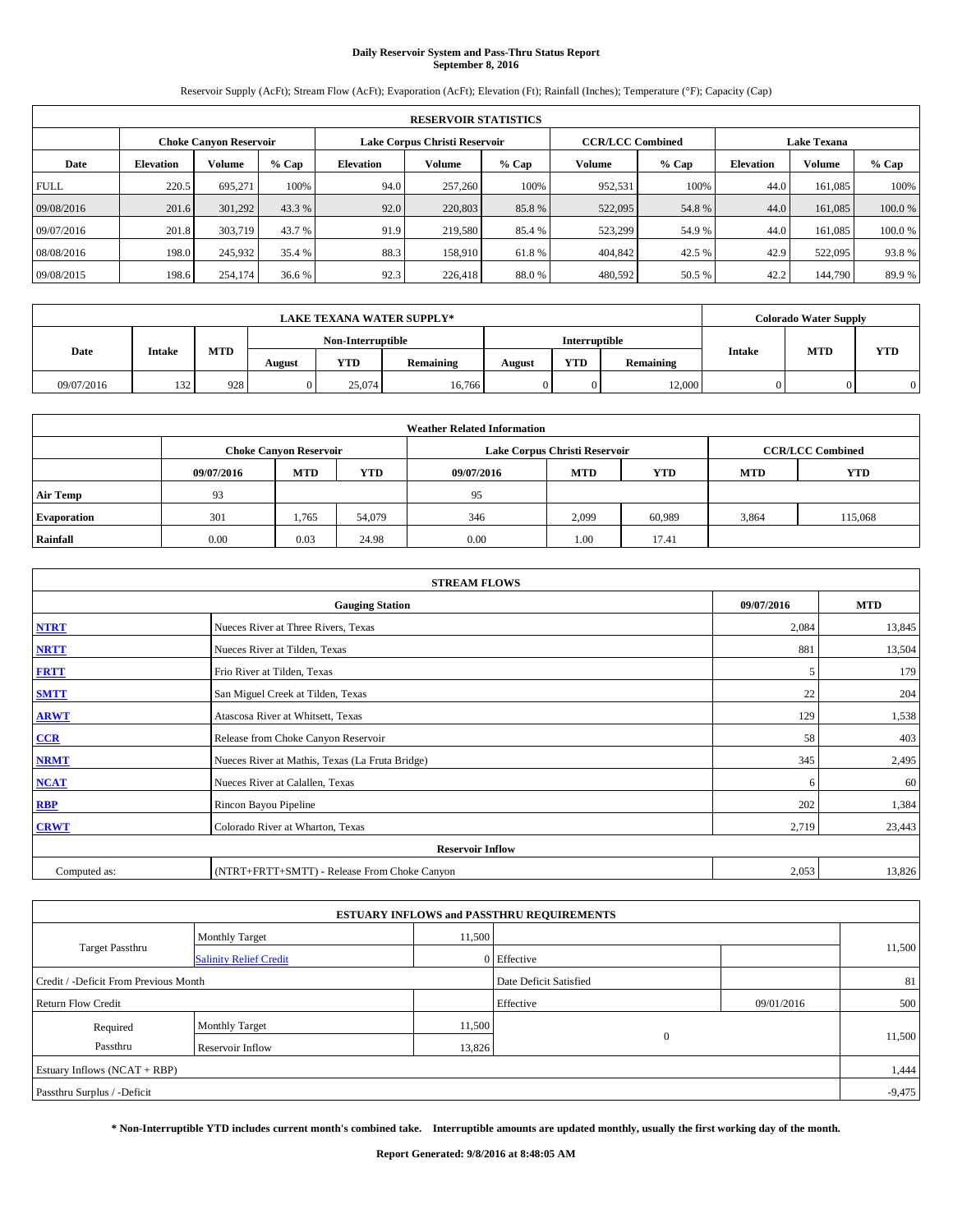# **Daily Reservoir System and Pass-Thru Status Report September 9, 2016**

Reservoir Supply (AcFt); Stream Flow (AcFt); Evaporation (AcFt); Elevation (Ft); Rainfall (Inches); Temperature (°F); Capacity (Cap)

|             | <b>RESERVOIR STATISTICS</b> |                               |         |                  |                               |         |                         |         |                    |               |        |  |  |
|-------------|-----------------------------|-------------------------------|---------|------------------|-------------------------------|---------|-------------------------|---------|--------------------|---------------|--------|--|--|
|             |                             | <b>Choke Canyon Reservoir</b> |         |                  | Lake Corpus Christi Reservoir |         | <b>CCR/LCC Combined</b> |         | <b>Lake Texana</b> |               |        |  |  |
| Date        | <b>Elevation</b>            | Volume                        | $%$ Cap | <b>Elevation</b> | Volume                        | $%$ Cap | Volume                  | $%$ Cap | <b>Elevation</b>   | <b>Volume</b> | % Cap  |  |  |
| <b>FULL</b> | 220.5                       | 695.271                       | 100%    | 94.0             | 257,260                       | 100%    | 952,531                 | 100%    | 44.0               | 161.085       | 100%   |  |  |
| 09/09/2016  | 201.6                       | 301,129                       | 43.3 %  | 92.0             | 220,803                       | 85.8%   | 521,932                 | 54.8%   | 44.0               | 161,085       | 100.0% |  |  |
| 09/08/2016  | 201.6                       | 301.292                       | 43.3 %  | 92.0             | 220,803                       | 85.8%   | 522,095                 | 54.8%   | 44.0               | 161.085       | 100.0% |  |  |
| 08/09/2016  | 198.0                       | 245,512                       | 35.3 %  | 88.2             | 158.283                       | 61.5 %  | 403,795                 | 42.4 %  | 42.8               | 521,932       | 93.2 % |  |  |
| 09/09/2015  | 198.5                       | 253,740                       | 36.5 %  | 92.3             | 225,890                       | 87.8%   | 479,630                 | 50.4 %  | 42.3               | 145,671       | 90.4 % |  |  |

|            | <b>LAKE TEXANA WATER SUPPLY*</b><br><b>Interruptible</b><br>Non-Interruptible |            |        |            |           |        |            |           |  | <b>Colorado Water Supply</b> |            |
|------------|-------------------------------------------------------------------------------|------------|--------|------------|-----------|--------|------------|-----------|--|------------------------------|------------|
|            |                                                                               |            |        |            |           |        |            |           |  | <b>MTD</b><br><b>Intake</b>  |            |
| Date       | <b>Intake</b>                                                                 | <b>MTD</b> | August | <b>YTD</b> | Remaining | August | <b>YTD</b> | Remaining |  |                              | <b>YTD</b> |
| 09/08/2016 | 131                                                                           | .060       |        | 25,205     | 16,635    |        | 0          | 12,000    |  |                              |            |

|                    | <b>Weather Related Information</b>                                                             |                               |        |      |                               |                         |       |            |  |  |  |  |
|--------------------|------------------------------------------------------------------------------------------------|-------------------------------|--------|------|-------------------------------|-------------------------|-------|------------|--|--|--|--|
|                    |                                                                                                | <b>Choke Canyon Reservoir</b> |        |      | Lake Corpus Christi Reservoir | <b>CCR/LCC Combined</b> |       |            |  |  |  |  |
|                    | <b>YTD</b><br><b>MTD</b><br>09/08/2016<br><b>MTD</b><br><b>YTD</b><br>09/08/2016<br><b>MTD</b> |                               |        |      |                               |                         |       | <b>YTD</b> |  |  |  |  |
| <b>Air Temp</b>    | 93                                                                                             |                               |        | 96   |                               |                         |       |            |  |  |  |  |
| <b>Evaporation</b> | 348                                                                                            | 2,113                         | 54.427 | 336  | 2,435                         | 61,325                  | 4,548 | 115,752    |  |  |  |  |
| Rainfall           | 0.00                                                                                           | 0.03                          | 24.98  | 0.00 | 1.00                          | 17.41                   |       |            |  |  |  |  |

| <b>STREAM FLOWS</b>                                |                                                 |              |        |  |  |  |  |  |
|----------------------------------------------------|-------------------------------------------------|--------------|--------|--|--|--|--|--|
| <b>MTD</b><br><b>Gauging Station</b><br>09/08/2016 |                                                 |              |        |  |  |  |  |  |
| <b>NTRT</b>                                        | Nueces River at Three Rivers, Texas             | 1,370        | 15,215 |  |  |  |  |  |
| <b>NRTT</b>                                        | Nueces River at Tilden, Texas                   | 306          | 13,810 |  |  |  |  |  |
| <b>FRTT</b>                                        | Frio River at Tilden, Texas                     |              | 182    |  |  |  |  |  |
| <b>SMTT</b>                                        | San Miguel Creek at Tilden, Texas               | 20           | 224    |  |  |  |  |  |
| <b>ARWT</b>                                        | Atascosa River at Whitsett, Texas               | 81           | 1,620  |  |  |  |  |  |
| $CCR$                                              | Release from Choke Canyon Reservoir             | 58           | 461    |  |  |  |  |  |
| <b>NRMT</b>                                        | Nueces River at Mathis, Texas (La Fruta Bridge) | 647          | 3,142  |  |  |  |  |  |
| <b>NCAT</b>                                        | Nueces River at Calallen, Texas                 | $\mathbf{0}$ | 60     |  |  |  |  |  |
| RBP                                                | Rincon Bayou Pipeline                           | 195          | 1,580  |  |  |  |  |  |
| <b>CRWT</b>                                        | Colorado River at Wharton, Texas                | 2,620        | 26,063 |  |  |  |  |  |
|                                                    | <b>Reservoir Inflow</b>                         |              |        |  |  |  |  |  |
| Computed as:                                       | (NTRT+FRTT+SMTT) - Release From Choke Canyon    | 1,336        | 15,161 |  |  |  |  |  |

|                                                                 |                               |        | <b>ESTUARY INFLOWS and PASSTHRU REQUIREMENTS</b> |            |          |  |  |
|-----------------------------------------------------------------|-------------------------------|--------|--------------------------------------------------|------------|----------|--|--|
|                                                                 | <b>Monthly Target</b>         | 11,500 |                                                  |            |          |  |  |
| Target Passthru                                                 | <b>Salinity Relief Credit</b> |        | 0 Effective                                      |            | 11,500   |  |  |
| Credit / -Deficit From Previous Month<br>Date Deficit Satisfied |                               |        |                                                  |            |          |  |  |
| <b>Return Flow Credit</b>                                       |                               |        | Effective                                        | 09/01/2016 | 500      |  |  |
| Required                                                        | <b>Monthly Target</b>         | 11,500 |                                                  |            |          |  |  |
| Passthru                                                        | <b>Reservoir Inflow</b>       | 15,161 | $\Omega$                                         |            | 11,500   |  |  |
| Estuary Inflows (NCAT + RBP)                                    |                               |        |                                                  |            | 1,639    |  |  |
| Passthru Surplus / -Deficit                                     |                               |        |                                                  |            | $-9,280$ |  |  |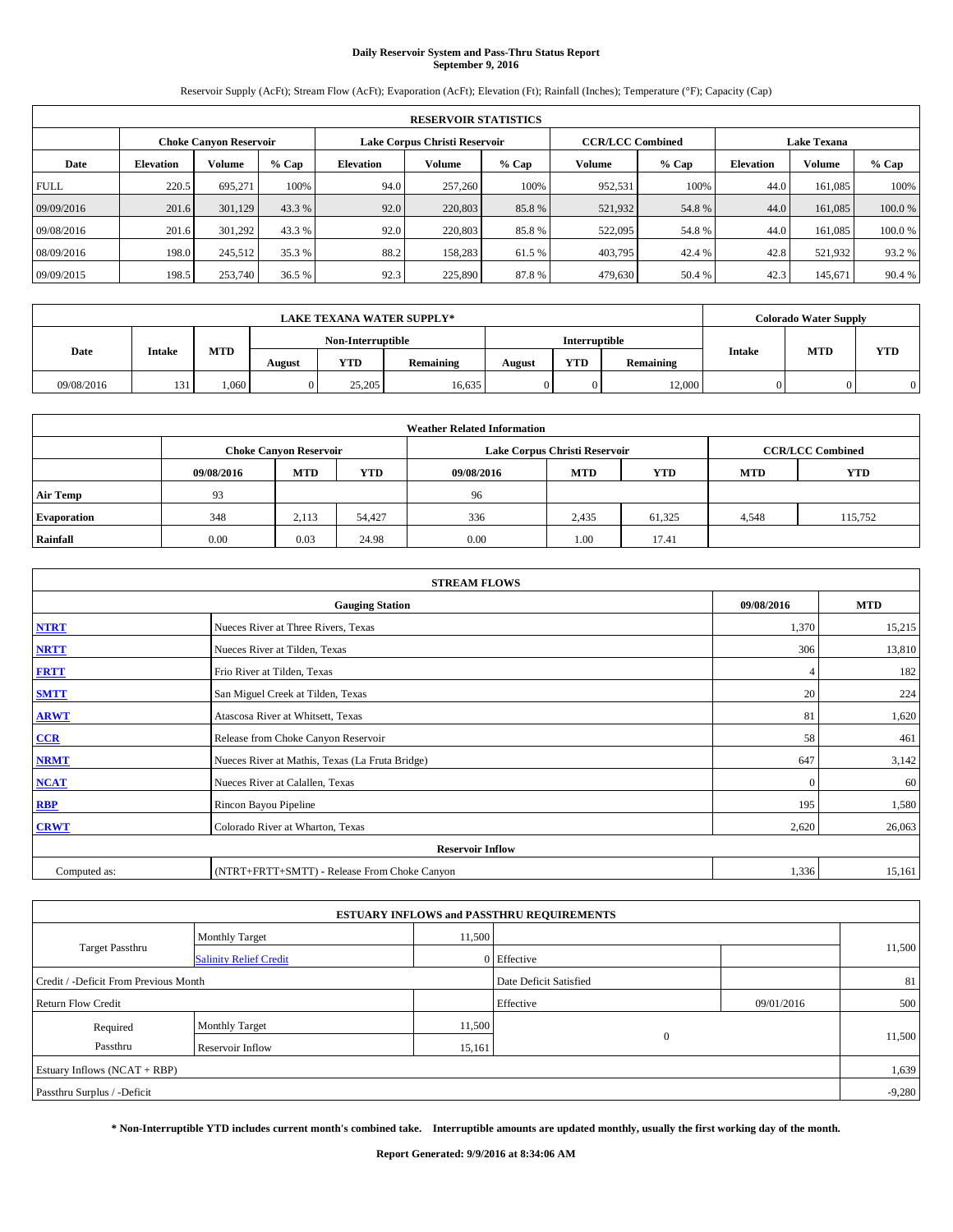# **Daily Reservoir System and Pass-Thru Status Report September 10, 2016**

Reservoir Supply (AcFt); Stream Flow (AcFt); Evaporation (AcFt); Elevation (Ft); Rainfall (Inches); Temperature (°F); Capacity (Cap)

|             | <b>RESERVOIR STATISTICS</b> |                               |         |                               |         |         |                         |         |                    |               |        |  |  |
|-------------|-----------------------------|-------------------------------|---------|-------------------------------|---------|---------|-------------------------|---------|--------------------|---------------|--------|--|--|
|             |                             | <b>Choke Canyon Reservoir</b> |         | Lake Corpus Christi Reservoir |         |         | <b>CCR/LCC Combined</b> |         | <b>Lake Texana</b> |               |        |  |  |
| Date        | <b>Elevation</b>            | Volume                        | $%$ Cap | <b>Elevation</b>              | Volume  | $%$ Cap | Volume                  | $%$ Cap | <b>Elevation</b>   | <b>Volume</b> | % Cap  |  |  |
| <b>FULL</b> | 220.5                       | 695.271                       | 100%    | 94.0                          | 257,260 | 100%    | 952,531                 | 100%    | 44.0               | 161.085       | 100%   |  |  |
| 09/10/2016  | 201.7                       | 302,594                       | 43.5 %  | 91.9                          | 219,930 | 85.5 %  | 522,524                 | 54.9 %  | 44.0               | 162,101       | 100.6% |  |  |
| 09/09/2016  | 201.6                       | 301.129                       | 43.3 %  | 92.0                          | 220,803 | 85.8%   | 521,932                 | 54.8%   | 44.0               | 161.085       | 100.0% |  |  |
| 08/10/2016  | 197.9                       | 244,952                       | 35.2 %  | 88.2                          | 157,813 | 61.3 %  | 402,765                 | 42.3 %  | 42.8               | 522.524       | 93.2 % |  |  |
| 09/10/2015  | 198.5                       | 253,306                       | 36.4 %  | 92.2                          | 225,538 | 87.7%   | 478,844                 | 50.3%   | 42.3               | 145,671       | 90.4 % |  |  |

|            | <b>LAKE TEXANA WATER SUPPLY*</b><br>Non-Interruptible<br>Interruptible |            |        |            |           |        |            |           |                                           | <b>Colorado Water Supply</b> |  |
|------------|------------------------------------------------------------------------|------------|--------|------------|-----------|--------|------------|-----------|-------------------------------------------|------------------------------|--|
|            |                                                                        |            |        |            |           |        |            |           | <b>MTD</b><br><b>YTD</b><br><b>Intake</b> |                              |  |
| Date       | <b>Intake</b>                                                          | <b>MTD</b> | August | <b>YTD</b> | Remaining | August | <b>YTD</b> | Remaining |                                           |                              |  |
| 09/09/2016 | 131                                                                    | 1.190      |        | 25.336     | 16,504    |        | 0          | 12,000    |                                           |                              |  |

|                    | <b>Weather Related Information</b> |                                                                                  |        |      |                               |                         |       |         |  |  |  |  |
|--------------------|------------------------------------|----------------------------------------------------------------------------------|--------|------|-------------------------------|-------------------------|-------|---------|--|--|--|--|
|                    |                                    | <b>Choke Canyon Reservoir</b>                                                    |        |      | Lake Corpus Christi Reservoir | <b>CCR/LCC Combined</b> |       |         |  |  |  |  |
|                    | 09/09/2016                         | <b>YTD</b><br><b>MTD</b><br><b>MTD</b><br><b>YTD</b><br><b>MTD</b><br>09/09/2016 |        |      |                               |                         |       |         |  |  |  |  |
| <b>Air Temp</b>    | 93                                 |                                                                                  |        | 96   |                               |                         |       |         |  |  |  |  |
| <b>Evaporation</b> | 311                                | 2.424                                                                            | 54,738 | 346  | 2,781                         | 61,671                  | 5,205 | 116,409 |  |  |  |  |
| Rainfall           | 0.00                               | 0.03                                                                             | 24.98  | 0.00 | 1.00                          | 17.41                   |       |         |  |  |  |  |

| <b>STREAM FLOWS</b> |                                                 |            |            |  |  |  |  |  |  |
|---------------------|-------------------------------------------------|------------|------------|--|--|--|--|--|--|
|                     | <b>Gauging Station</b>                          | 09/09/2016 | <b>MTD</b> |  |  |  |  |  |  |
| <b>NTRT</b>         | Nueces River at Three Rivers, Texas             | 594        | 15,809     |  |  |  |  |  |  |
| <b>NRTT</b>         | Nueces River at Tilden, Texas                   | 202        | 14,012     |  |  |  |  |  |  |
| <b>FRTT</b>         | Frio River at Tilden, Texas                     | 3          | 185        |  |  |  |  |  |  |
| <b>SMTT</b>         | San Miguel Creek at Tilden, Texas               | 18         | 243        |  |  |  |  |  |  |
| <b>ARWT</b>         | Atascosa River at Whitsett, Texas               | 60         | 1,679      |  |  |  |  |  |  |
| $CCR$               | Release from Choke Canyon Reservoir             | 58         | 518        |  |  |  |  |  |  |
| <b>NRMT</b>         | Nueces River at Mathis, Texas (La Fruta Bridge) | 1,034      | 4,176      |  |  |  |  |  |  |
| <b>NCAT</b>         | Nueces River at Calallen, Texas                 | 77         | 137        |  |  |  |  |  |  |
| RBP                 | Rincon Bayou Pipeline                           | 199        | 1,779      |  |  |  |  |  |  |
| <b>CRWT</b>         | Colorado River at Wharton, Texas                | 2,759      | 28,822     |  |  |  |  |  |  |
|                     | <b>Reservoir Inflow</b>                         |            |            |  |  |  |  |  |  |
| Computed as:        | (NTRT+FRTT+SMTT) - Release From Choke Canyon    | 557        | 15,718     |  |  |  |  |  |  |

| <b>ESTUARY INFLOWS and PASSTHRU REQUIREMENTS</b> |                               |        |                        |            |          |  |  |  |  |  |
|--------------------------------------------------|-------------------------------|--------|------------------------|------------|----------|--|--|--|--|--|
|                                                  | <b>Monthly Target</b>         | 11,500 |                        |            |          |  |  |  |  |  |
| Target Passthru                                  | <b>Salinity Relief Credit</b> |        | 0 Effective            |            | 11,500   |  |  |  |  |  |
| Credit / -Deficit From Previous Month            |                               |        | Date Deficit Satisfied |            | 81       |  |  |  |  |  |
| <b>Return Flow Credit</b>                        |                               |        | Effective              | 09/01/2016 | 500      |  |  |  |  |  |
| Required                                         | Monthly Target                | 11,500 |                        |            |          |  |  |  |  |  |
| Passthru                                         | <b>Reservoir Inflow</b>       | 15,718 | $\Omega$               |            | 11,500   |  |  |  |  |  |
| Estuary Inflows (NCAT + RBP)                     |                               |        |                        |            | 1,916    |  |  |  |  |  |
| Passthru Surplus / -Deficit                      |                               |        |                        |            | $-9,003$ |  |  |  |  |  |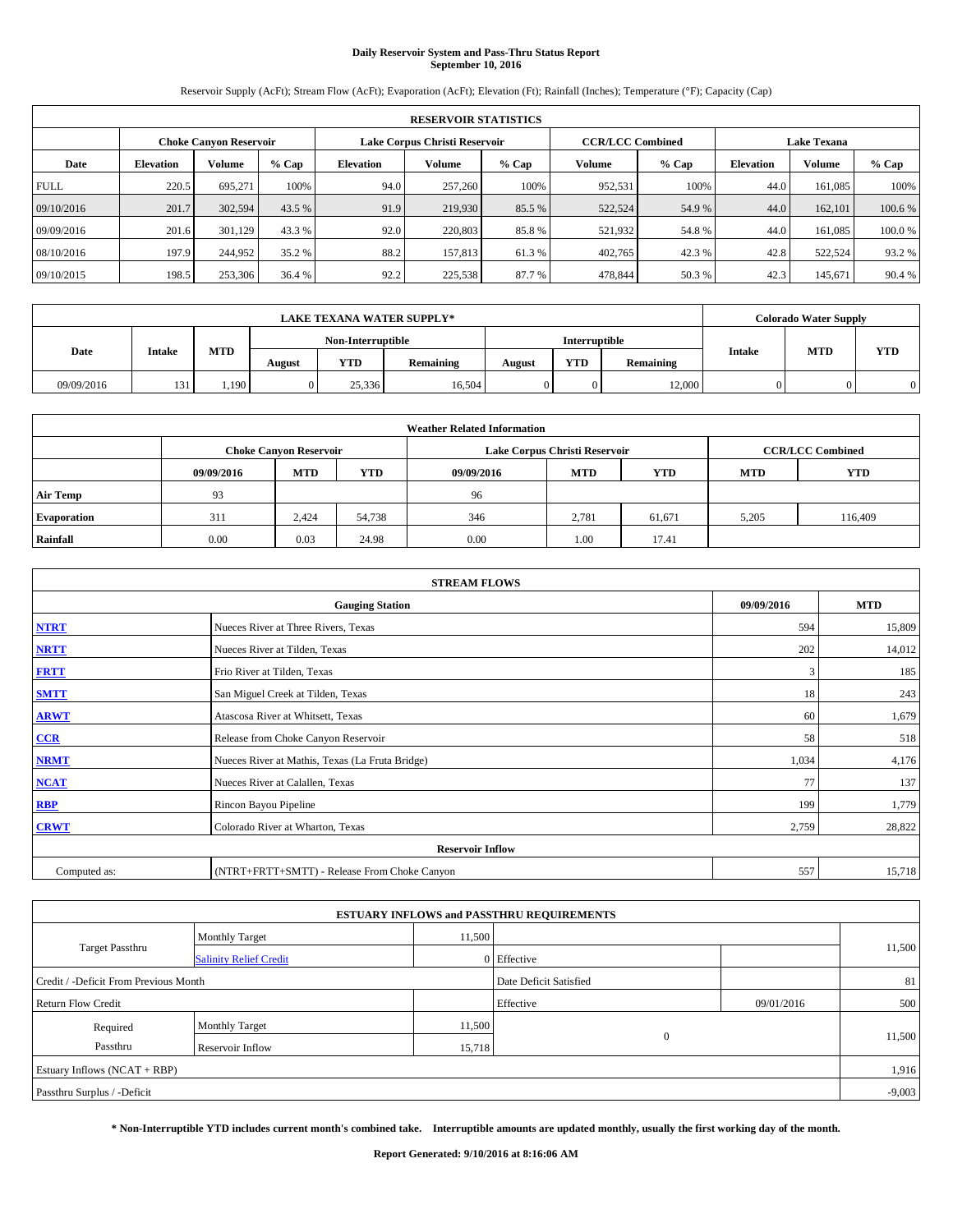# **Daily Reservoir System and Pass-Thru Status Report September 11, 2016**

Reservoir Supply (AcFt); Stream Flow (AcFt); Evaporation (AcFt); Elevation (Ft); Rainfall (Inches); Temperature (°F); Capacity (Cap)

|             | <b>RESERVOIR STATISTICS</b> |                        |         |                  |                               |         |                         |         |                    |               |         |  |
|-------------|-----------------------------|------------------------|---------|------------------|-------------------------------|---------|-------------------------|---------|--------------------|---------------|---------|--|
|             |                             | Choke Canvon Reservoir |         |                  | Lake Corpus Christi Reservoir |         | <b>CCR/LCC Combined</b> |         | <b>Lake Texana</b> |               |         |  |
| Date        | <b>Elevation</b>            | Volume                 | $%$ Cap | <b>Elevation</b> | Volume                        | $%$ Cap | Volume                  | $%$ Cap | <b>Elevation</b>   | <b>Volume</b> | % Cap   |  |
| <b>FULL</b> | 220.5                       | 695.271                | 100%    | 94.0             | 257,260                       | 100%    | 952,531                 | 100%    | 44.0               | 161.085       | 100%    |  |
| 09/11/2016  | 201.7                       | 301,618                | 43.4 %  | 91.9             | 219,406                       | 85.3%   | 521,024                 | 54.7 %  | 44.0               | 162,101       | 100.6 % |  |
| 09/10/2016  | 201.7                       | 302,594                | 43.5 %  | 91.9             | 219,930                       | 85.5 %  | 522,524                 | 54.9 %  | 44.                | 162,101       | 100.6 % |  |
| 08/11/2016  | 197.8                       | 243,551                | 35.0 %  | 88.1             | 157.188                       | 61.1 %  | 400,739                 | 42.1 %  | 42.7               | 521.024       | 92.6 %  |  |
| 09/11/2015  | 198.5                       | 253,017                | 36.4 %  | 92.2             | 225,186                       | 87.5 %  | 478,203                 | 50.2 %  | 42.3               | 145,671       | 90.4 %  |  |

|            |               |            |                   |            | <b>LAKE TEXANA WATER SUPPLY*</b> |               |            |           |               | <b>Colorado Water Supply</b> |            |
|------------|---------------|------------|-------------------|------------|----------------------------------|---------------|------------|-----------|---------------|------------------------------|------------|
|            |               |            | Non-Interruptible |            |                                  | Interruptible |            |           |               |                              |            |
| Date       | <b>Intake</b> | <b>MTD</b> | August            | <b>YTD</b> | Remaining                        | August        | <b>YTD</b> | Remaining | <b>Intake</b> | <b>MTD</b>                   | <b>YTD</b> |
| 09/10/2016 | 131           | 1.321      |                   | 25,467     | 16,373                           |               | 0          | 12,000    |               |                              |            |

| <b>Weather Related Information</b> |            |                               |            |            |                               |                         |            |            |  |  |
|------------------------------------|------------|-------------------------------|------------|------------|-------------------------------|-------------------------|------------|------------|--|--|
|                                    |            | <b>Choke Canyon Reservoir</b> |            |            | Lake Corpus Christi Reservoir | <b>CCR/LCC Combined</b> |            |            |  |  |
|                                    | 09/10/2016 | <b>MTD</b>                    | <b>YTD</b> | 09/10/2016 | <b>MTD</b>                    | <b>YTD</b>              | <b>MTD</b> | <b>YTD</b> |  |  |
| <b>Air Temp</b>                    | 93         |                               |            | 93         |                               |                         |            |            |  |  |
| <b>Evaporation</b>                 | 292        | 2,716                         | 55,030     | 315        | 3,096                         | 61,986                  | 5,812      | 117,016    |  |  |
| Rainfall                           | 0.64       | 0.67                          | 25.62      | 0.00       | 1.00                          | 17.41                   |            |            |  |  |

| <b>STREAM FLOWS</b> |                                                 |            |            |  |  |  |  |  |
|---------------------|-------------------------------------------------|------------|------------|--|--|--|--|--|
|                     | <b>Gauging Station</b>                          | 09/10/2016 | <b>MTD</b> |  |  |  |  |  |
| <b>NTRT</b>         | Nueces River at Three Rivers, Texas             | 419        | 16,227     |  |  |  |  |  |
| <b>NRTT</b>         | Nueces River at Tilden, Texas                   | 145        | 14,157     |  |  |  |  |  |
| <b>FRTT</b>         | Frio River at Tilden, Texas                     |            | 187        |  |  |  |  |  |
| <b>SMTT</b>         | San Miguel Creek at Tilden, Texas               | 18         | 260        |  |  |  |  |  |
| <b>ARWT</b>         | Atascosa River at Whitsett, Texas               | 50         | 1,729      |  |  |  |  |  |
| $CCR$               | Release from Choke Canyon Reservoir             | 58         | 576        |  |  |  |  |  |
| <b>NRMT</b>         | Nueces River at Mathis, Texas (La Fruta Bridge) | 1,046      | 5,223      |  |  |  |  |  |
| <b>NCAT</b>         | Nueces River at Calallen, Texas                 | 508        | 645        |  |  |  |  |  |
| <b>RBP</b>          | Rincon Bayou Pipeline                           | 197        | 1,976      |  |  |  |  |  |
| <b>CRWT</b>         | Colorado River at Wharton, Texas                | 2,799      | 31,621     |  |  |  |  |  |
|                     | <b>Reservoir Inflow</b>                         |            |            |  |  |  |  |  |
| Computed as:        | (NTRT+FRTT+SMTT) - Release From Choke Canyon    | 381        | 16,099     |  |  |  |  |  |

| <b>ESTUARY INFLOWS and PASSTHRU REQUIREMENTS</b> |                               |        |                        |            |          |  |  |  |  |  |
|--------------------------------------------------|-------------------------------|--------|------------------------|------------|----------|--|--|--|--|--|
|                                                  | <b>Monthly Target</b>         | 11,500 |                        |            |          |  |  |  |  |  |
| Target Passthru                                  | <b>Salinity Relief Credit</b> |        | 0 Effective            |            | 11,500   |  |  |  |  |  |
| Credit / -Deficit From Previous Month            |                               |        | Date Deficit Satisfied |            | 81       |  |  |  |  |  |
| <b>Return Flow Credit</b>                        |                               |        | Effective              | 09/01/2016 | 500      |  |  |  |  |  |
| Required                                         | Monthly Target                | 11,500 |                        |            |          |  |  |  |  |  |
| Passthru                                         | <b>Reservoir Inflow</b>       | 16,099 | $\Omega$               |            | 11,500   |  |  |  |  |  |
| Estuary Inflows (NCAT + RBP)                     |                               |        |                        |            |          |  |  |  |  |  |
| Passthru Surplus / -Deficit                      |                               |        |                        |            | $-8,298$ |  |  |  |  |  |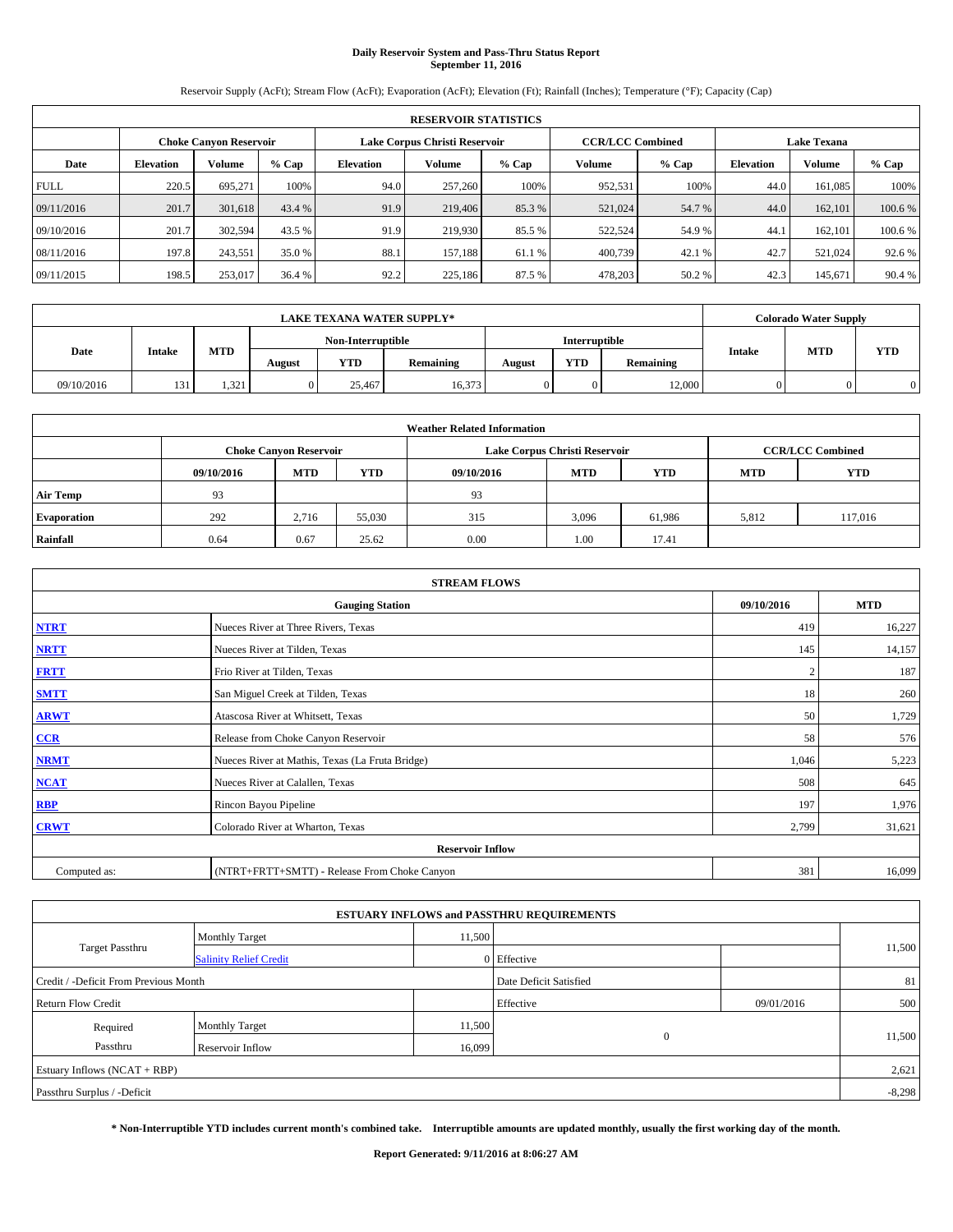# **Daily Reservoir System and Pass-Thru Status Report September 12, 2016**

Reservoir Supply (AcFt); Stream Flow (AcFt); Evaporation (AcFt); Elevation (Ft); Rainfall (Inches); Temperature (°F); Capacity (Cap)

|             | <b>RESERVOIR STATISTICS</b> |                               |         |           |                               |         |                         |         |                  |                    |         |  |
|-------------|-----------------------------|-------------------------------|---------|-----------|-------------------------------|---------|-------------------------|---------|------------------|--------------------|---------|--|
|             |                             | <b>Choke Canyon Reservoir</b> |         |           | Lake Corpus Christi Reservoir |         | <b>CCR/LCC Combined</b> |         |                  | <b>Lake Texana</b> |         |  |
| Date        | <b>Elevation</b>            | Volume                        | $%$ Cap | Elevation | Volume                        | $%$ Cap | Volume                  | $%$ Cap | <b>Elevation</b> | <b>Volume</b>      | $%$ Cap |  |
| <b>FULL</b> | 220.5                       | 695,271                       | 100%    | 94.0      | 257,260                       | 100%    | 952,531                 | 100%    | 44.0             | 161.085            | 100%    |  |
| 09/12/2016  | 201.6                       | 301,455                       | 43.4 %  | 91.8      | 218,011                       | 84.7%   | 519,466                 | 54.5 %  | 44.0             | 162,101            | 100.6%  |  |
| 09/11/2016  | 201.7                       | 301.618                       | 43.4 %  | 91.9      | 219,406                       | 85.3 %  | 521,024                 | 54.7 %  | 44.              | 162,101            | 100.6 % |  |
| 08/12/2016  | 197.8                       | 242,851                       | 34.9 %  | 88.1      | 155,943                       | 60.6 %  | 398,794                 | 41.9%   | 42.6             | 519,466            | 92.1 %  |  |
| 09/12/2015  | 198.4                       | 251,575                       | 36.2 %  | 92.3      | 226,418                       | 88.0%   | 477,993                 | 50.2%   | 42.4             | 146,555            | 91.0 %  |  |

|            |               |            |                   |            | <b>LAKE TEXANA WATER SUPPLY*</b> |               |            |           |               | <b>Colorado Water Supply</b> |            |
|------------|---------------|------------|-------------------|------------|----------------------------------|---------------|------------|-----------|---------------|------------------------------|------------|
|            |               |            | Non-Interruptible |            |                                  | Interruptible |            |           |               |                              |            |
| Date       | <b>Intake</b> | <b>MTD</b> | August            | <b>YTD</b> | Remaining                        | August        | <b>YTD</b> | Remaining | <b>Intake</b> | <b>MTD</b>                   | <b>YTD</b> |
| 09/11/2016 | 131           | 1.452      |                   | 25.598     | 16.242                           |               | 0          | 12,000    |               |                              |            |

| <b>Weather Related Information</b> |            |                               |            |            |                               |                         |            |            |  |  |
|------------------------------------|------------|-------------------------------|------------|------------|-------------------------------|-------------------------|------------|------------|--|--|
|                                    |            | <b>Choke Canyon Reservoir</b> |            |            | Lake Corpus Christi Reservoir | <b>CCR/LCC Combined</b> |            |            |  |  |
|                                    | 09/11/2016 | <b>MTD</b>                    | <b>YTD</b> | 09/11/2016 | <b>MTD</b>                    | <b>YTD</b>              | <b>MTD</b> | <b>YTD</b> |  |  |
| <b>Air Temp</b>                    | 91         |                               |            | 91         |                               |                         |            |            |  |  |
| <b>Evaporation</b>                 | 235        | 2,951                         | 55,265     | 274        | 3,370                         | 62.260                  | 6,321      | 117,525    |  |  |
| Rainfall                           | 0.00       | 0.67                          | 25.62      | 0.00       | 1.00                          | 17.41                   |            |            |  |  |

| <b>STREAM FLOWS</b> |                                                 |            |            |  |  |  |  |  |  |
|---------------------|-------------------------------------------------|------------|------------|--|--|--|--|--|--|
|                     | <b>Gauging Station</b>                          | 09/11/2016 | <b>MTD</b> |  |  |  |  |  |  |
| <b>NTRT</b>         | Nueces River at Three Rivers, Texas             | 341        | 16,569     |  |  |  |  |  |  |
| <b>NRTT</b>         | Nueces River at Tilden, Texas                   | 111        | 14,268     |  |  |  |  |  |  |
| <b>FRTT</b>         | Frio River at Tilden, Texas                     |            | 188        |  |  |  |  |  |  |
| <b>SMTT</b>         | San Miguel Creek at Tilden, Texas               | 17         | 277        |  |  |  |  |  |  |
| <b>ARWT</b>         | Atascosa River at Whitsett, Texas               | 44         | 1,773      |  |  |  |  |  |  |
| $CCR$               | Release from Choke Canyon Reservoir             | 58         | 633        |  |  |  |  |  |  |
| <b>NRMT</b>         | Nueces River at Mathis, Texas (La Fruta Bridge) | 1,046      | 6,269      |  |  |  |  |  |  |
| <b>NCAT</b>         | Nueces River at Calallen, Texas                 | 554        | 1,199      |  |  |  |  |  |  |
| RBP                 | Rincon Bayou Pipeline                           | 200        | 2,175      |  |  |  |  |  |  |
| <b>CRWT</b>         | Colorado River at Wharton, Texas                | 2,700      | 34,321     |  |  |  |  |  |  |
|                     | <b>Reservoir Inflow</b>                         |            |            |  |  |  |  |  |  |
| Computed as:        | (NTRT+FRTT+SMTT) - Release From Choke Canyon    | 302        | 16,401     |  |  |  |  |  |  |

| <b>ESTUARY INFLOWS and PASSTHRU REQUIREMENTS</b> |                               |        |                        |            |          |  |  |  |  |  |
|--------------------------------------------------|-------------------------------|--------|------------------------|------------|----------|--|--|--|--|--|
|                                                  | <b>Monthly Target</b>         | 11,500 |                        |            |          |  |  |  |  |  |
| Target Passthru                                  | <b>Salinity Relief Credit</b> |        | 0 Effective            |            | 11,500   |  |  |  |  |  |
| Credit / -Deficit From Previous Month            |                               |        | Date Deficit Satisfied |            | 81       |  |  |  |  |  |
| <b>Return Flow Credit</b>                        |                               |        | Effective              | 09/01/2016 | 500      |  |  |  |  |  |
| Required                                         | Monthly Target                | 11,500 |                        |            |          |  |  |  |  |  |
| Passthru                                         | <b>Reservoir Inflow</b>       | 16,401 | $\Omega$               |            | 11,500   |  |  |  |  |  |
| Estuary Inflows (NCAT + RBP)                     |                               |        |                        |            |          |  |  |  |  |  |
| Passthru Surplus / -Deficit                      |                               |        |                        |            | $-7,545$ |  |  |  |  |  |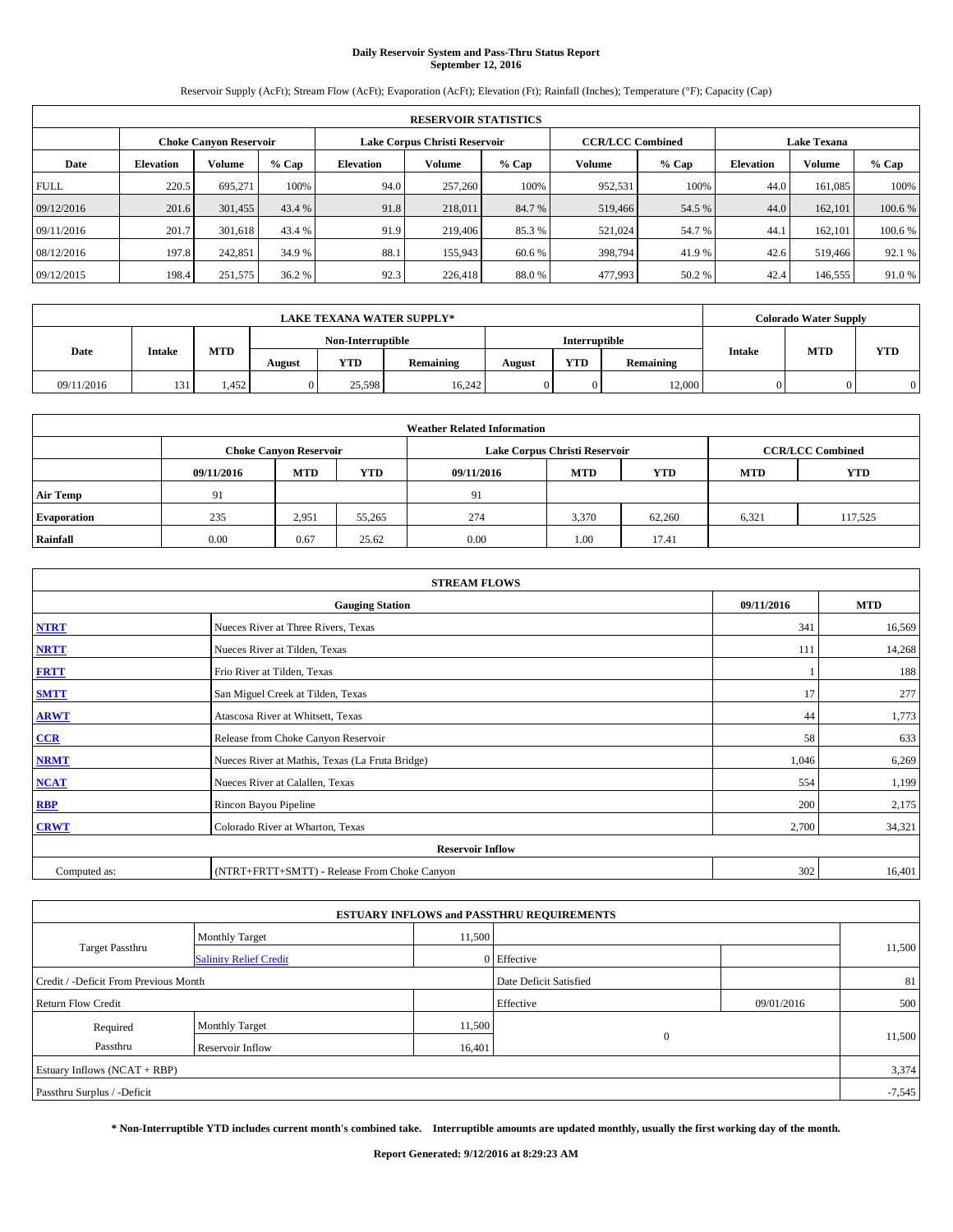# **Daily Reservoir System and Pass-Thru Status Report September 13, 2016**

Reservoir Supply (AcFt); Stream Flow (AcFt); Evaporation (AcFt); Elevation (Ft); Rainfall (Inches); Temperature (°F); Capacity (Cap)

|             | <b>RESERVOIR STATISTICS</b> |                        |         |                  |                               |                         |         |                                              |      |                    |         |  |
|-------------|-----------------------------|------------------------|---------|------------------|-------------------------------|-------------------------|---------|----------------------------------------------|------|--------------------|---------|--|
|             |                             | Choke Canvon Reservoir |         |                  | Lake Corpus Christi Reservoir | <b>CCR/LCC Combined</b> |         |                                              |      | <b>Lake Texana</b> |         |  |
| Date        | <b>Elevation</b>            | Volume                 | $%$ Cap | <b>Elevation</b> | Volume                        | $%$ Cap                 | Volume  | <b>Volume</b><br>$%$ Cap<br><b>Elevation</b> |      |                    | % Cap   |  |
| <b>FULL</b> | 220.5                       | 695.271                | 100%    | 94.0             | 257,260                       | 100%                    | 952,531 | 100%                                         | 44.0 | 161.085            | 100%    |  |
| 09/13/2016  | 201.7                       | 301,944                | 43.4 %  | 91.7             | 216,966                       | 84.3 %                  | 518,910 | 54.5 %                                       | 44.  | 162,101            | 100.6%  |  |
| 09/12/2016  | 201.6                       | 301.455                | 43.4 %  | 91.8             | 218,011                       | 84.7 %                  | 519,466 | 54.5 %                                       | 44.  | 162,101            | 100.6 % |  |
| 08/13/2016  | 197.8                       | 242,851                | 34.9 %  | 88.0             | 155.633                       | 60.5 %                  | 398,484 | 41.8%                                        | 42.6 | 518,910            | 92.1 %  |  |
| 09/13/2015  | 198.4                       | 252,149                | 36.3 %  | 92.3             | 225,890                       | 87.8%                   | 478,039 | 50.2%                                        | 42.4 | 146,555            | 91.0 %  |  |

|            | <b>LAKE TEXANA WATER SUPPLY*</b> |            |        |                   |           |               |            |           |               | <b>Colorado Water Supply</b> |            |
|------------|----------------------------------|------------|--------|-------------------|-----------|---------------|------------|-----------|---------------|------------------------------|------------|
|            |                                  |            |        | Non-Interruptible |           | Interruptible |            |           |               |                              |            |
| Date       | <b>Intake</b>                    | <b>MTD</b> | August | <b>YTD</b>        | Remaining | August        | <b>YTD</b> | Remaining | <b>Intake</b> | <b>MTD</b>                   | <b>YTD</b> |
| 09/12/2016 | 131                              | 1.583      |        | 25.728            | 16.112    |               | 0          | 12,000    |               |                              |            |

| <b>Weather Related Information</b> |                               |                                                                                  |        |                               |                         |        |       |         |  |  |
|------------------------------------|-------------------------------|----------------------------------------------------------------------------------|--------|-------------------------------|-------------------------|--------|-------|---------|--|--|
|                                    | <b>Choke Canyon Reservoir</b> |                                                                                  |        | Lake Corpus Christi Reservoir | <b>CCR/LCC Combined</b> |        |       |         |  |  |
|                                    | 09/12/2016                    | <b>YTD</b><br><b>MTD</b><br><b>MTD</b><br><b>YTD</b><br><b>MTD</b><br>09/12/2016 |        |                               |                         |        |       |         |  |  |
| <b>Air Temp</b>                    | 91                            |                                                                                  |        | 93                            |                         |        |       |         |  |  |
| <b>Evaporation</b>                 | 273                           | 3,224                                                                            | 55,538 | 314                           | 3,684                   | 62,574 | 6,908 | 118,112 |  |  |
| Rainfall                           | 0.00                          | 0.67                                                                             | 25.62  | 0.00                          | 1.00                    | 17.41  |       |         |  |  |

| <b>STREAM FLOWS</b> |                                                 |            |            |  |  |  |  |  |  |
|---------------------|-------------------------------------------------|------------|------------|--|--|--|--|--|--|
|                     | <b>Gauging Station</b>                          | 09/12/2016 | <b>MTD</b> |  |  |  |  |  |  |
| <b>NTRT</b>         | Nueces River at Three Rivers, Texas             | 292        | 16,861     |  |  |  |  |  |  |
| <b>NRTT</b>         | Nueces River at Tilden, Texas                   | 91         | 14,359     |  |  |  |  |  |  |
| <b>FRTT</b>         | Frio River at Tilden, Texas                     |            | 189        |  |  |  |  |  |  |
| <b>SMTT</b>         | San Miguel Creek at Tilden, Texas               | 16         | 293        |  |  |  |  |  |  |
| <b>ARWT</b>         | Atascosa River at Whitsett, Texas               | 40         | 1,812      |  |  |  |  |  |  |
| $CCR$               | Release from Choke Canyon Reservoir             | 58         | 691        |  |  |  |  |  |  |
| <b>NRMT</b>         | Nueces River at Mathis, Texas (La Fruta Bridge) | 1,044      | 7,313      |  |  |  |  |  |  |
| <b>NCAT</b>         | Nueces River at Calallen, Texas                 | 588        | 1,786      |  |  |  |  |  |  |
| RBP                 | Rincon Bayou Pipeline                           | 198        | 2,373      |  |  |  |  |  |  |
| <b>CRWT</b>         | Colorado River at Wharton, Texas                | 2,680      | 37,000     |  |  |  |  |  |  |
|                     | <b>Reservoir Inflow</b>                         |            |            |  |  |  |  |  |  |
| Computed as:        | (NTRT+FRTT+SMTT) - Release From Choke Canyon    |            |            |  |  |  |  |  |  |

| <b>ESTUARY INFLOWS and PASSTHRU REQUIREMENTS</b> |                               |        |                        |            |        |  |  |  |  |  |
|--------------------------------------------------|-------------------------------|--------|------------------------|------------|--------|--|--|--|--|--|
|                                                  | <b>Monthly Target</b>         | 11,500 |                        |            |        |  |  |  |  |  |
| Target Passthru                                  | <b>Salinity Relief Credit</b> |        | 0 Effective            |            | 11,500 |  |  |  |  |  |
| Credit / -Deficit From Previous Month            |                               |        | Date Deficit Satisfied |            | 81     |  |  |  |  |  |
| <b>Return Flow Credit</b>                        |                               |        | Effective              | 09/01/2016 | 500    |  |  |  |  |  |
| Required                                         | Monthly Target                | 11,500 |                        |            |        |  |  |  |  |  |
| Passthru                                         | <b>Reservoir Inflow</b>       | 16,652 | $\Omega$               |            | 11,500 |  |  |  |  |  |
| Estuary Inflows (NCAT + RBP)                     |                               |        |                        |            |        |  |  |  |  |  |
| Passthru Surplus / -Deficit                      |                               |        |                        |            |        |  |  |  |  |  |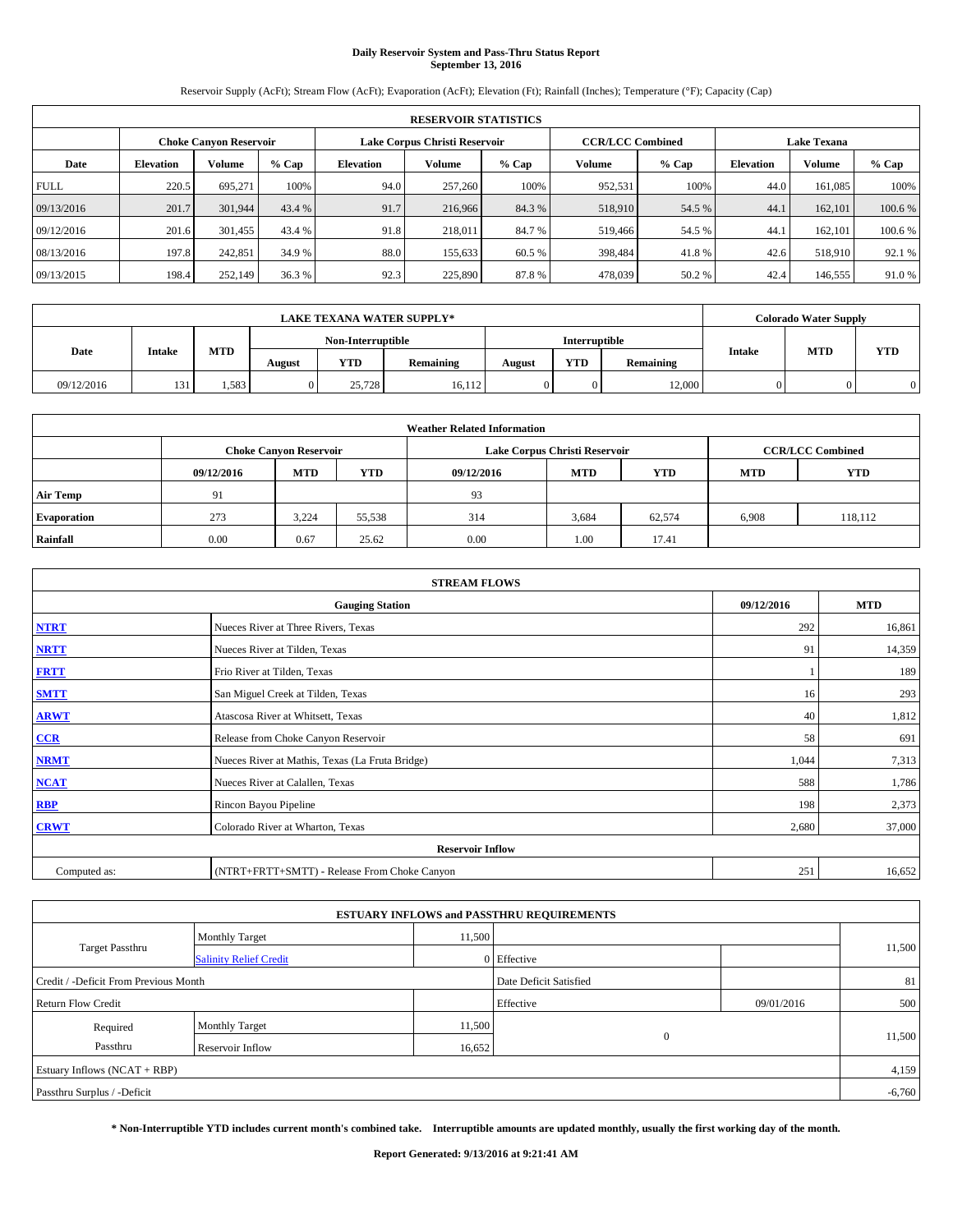# **Daily Reservoir System and Pass-Thru Status Report September 14, 2016**

Reservoir Supply (AcFt); Stream Flow (AcFt); Evaporation (AcFt); Elevation (Ft); Rainfall (Inches); Temperature (°F); Capacity (Cap)

|             | <b>RESERVOIR STATISTICS</b> |                        |         |                  |                               |         |                         |         |                    |         |         |
|-------------|-----------------------------|------------------------|---------|------------------|-------------------------------|---------|-------------------------|---------|--------------------|---------|---------|
|             |                             | Choke Canvon Reservoir |         |                  | Lake Corpus Christi Reservoir |         | <b>CCR/LCC Combined</b> |         | <b>Lake Texana</b> |         |         |
| Date        | <b>Elevation</b>            | Volume                 | $%$ Cap | <b>Elevation</b> | Volume                        | $%$ Cap | Volume                  | $%$ Cap | <b>Elevation</b>   | % Cap   |         |
| <b>FULL</b> | 220.5                       | 695.271                | 100%    | 94.0             | 257,260                       | 100%    | 952,531                 | 100%    | 44.0               | 161.085 | 100%    |
| 09/14/2016  | 201.6                       | 301,455                | 43.4 %  | 91.7             | 216,097                       | 84.0 %  | 517,552                 | 54.3 %  | 44.0               | 162,101 | 100.6%  |
| 09/13/2016  | 201.7                       | 301.944                | 43.4 %  | 91.7             | 216,966                       | 84.3 %  | 518,910                 | 54.5 %  | 44.                | 162,101 | 100.6 % |
| 08/14/2016  | 197.9                       | 244,672                | 35.2 %  | 88.1             | 157,032                       | 61.0 %  | 401.704                 | 42.2 %  | 42.6               | 517,552 | 92.1 %  |
| 09/14/2015  | 198.4                       | 252,005                | 36.2 %  | 92.2             | 225,186                       | 87.5 %  | 477,191                 | 50.1 %  | 42.4               | 146,555 | 91.0 %  |

|            | <b>LAKE TEXANA WATER SUPPLY*</b> |            |                   |            |           |               |            |           |               | <b>Colorado Water Supply</b> |            |
|------------|----------------------------------|------------|-------------------|------------|-----------|---------------|------------|-----------|---------------|------------------------------|------------|
|            |                                  |            | Non-Interruptible |            |           | Interruptible |            |           |               |                              |            |
| Date       | <b>Intake</b>                    | <b>MTD</b> | August            | <b>YTD</b> | Remaining | August        | <b>YTD</b> | Remaining | <b>Intake</b> | <b>MTD</b>                   | <b>YTD</b> |
| 09/13/2016 | 131                              | 1.714      |                   | 25,859     | 15,981    |               | 0          | 12,000    |               |                              |            |

| <b>Weather Related Information</b> |                                                                                  |       |        |      |                               |                         |       |            |  |  |
|------------------------------------|----------------------------------------------------------------------------------|-------|--------|------|-------------------------------|-------------------------|-------|------------|--|--|
|                                    | <b>Choke Canyon Reservoir</b>                                                    |       |        |      | Lake Corpus Christi Reservoir | <b>CCR/LCC Combined</b> |       |            |  |  |
|                                    | <b>YTD</b><br><b>MTD</b><br><b>MTD</b><br><b>YTD</b><br>09/13/2016<br>09/13/2016 |       |        |      |                               |                         |       | <b>YTD</b> |  |  |
| <b>Air Temp</b>                    | 93                                                                               |       |        | 92   |                               |                         |       |            |  |  |
| <b>Evaporation</b>                 | 254                                                                              | 3,478 | 55,792 | 273  | 3,957                         | 62,847                  | 7,435 | 118,639    |  |  |
| Rainfall                           | 0.00                                                                             | 0.67  | 25.62  | 0.00 | 1.00                          | 17.41                   |       |            |  |  |

| <b>STREAM FLOWS</b> |                                                 |            |            |  |  |  |  |  |  |
|---------------------|-------------------------------------------------|------------|------------|--|--|--|--|--|--|
|                     | <b>Gauging Station</b>                          | 09/13/2016 | <b>MTD</b> |  |  |  |  |  |  |
| <b>NTRT</b>         | Nueces River at Three Rivers, Texas             | 262        | 17,123     |  |  |  |  |  |  |
| <b>NRTT</b>         | Nueces River at Tilden, Texas                   | 73         | 14,433     |  |  |  |  |  |  |
| <b>FRTT</b>         | Frio River at Tilden, Texas                     |            | 189        |  |  |  |  |  |  |
| <b>SMTT</b>         | San Miguel Creek at Tilden, Texas               | 15         | 308        |  |  |  |  |  |  |
| <b>ARWT</b>         | Atascosa River at Whitsett, Texas               | 38         | 1,850      |  |  |  |  |  |  |
| $CCR$               | Release from Choke Canyon Reservoir             | 58         | 748        |  |  |  |  |  |  |
| <b>NRMT</b>         | Nueces River at Mathis, Texas (La Fruta Bridge) | 1,042      | 8,355      |  |  |  |  |  |  |
| <b>NCAT</b>         | Nueces River at Calallen, Texas                 | 588        | 2,374      |  |  |  |  |  |  |
| RBP                 | Rincon Bayou Pipeline                           | 196        | 2,568      |  |  |  |  |  |  |
| <b>CRWT</b>         | Colorado River at Wharton, Texas                | 2,581      | 39,581     |  |  |  |  |  |  |
|                     | <b>Reservoir Inflow</b>                         |            |            |  |  |  |  |  |  |
| Computed as:        | (NTRT+FRTT+SMTT) - Release From Choke Canyon    |            |            |  |  |  |  |  |  |

| <b>ESTUARY INFLOWS and PASSTHRU REQUIREMENTS</b> |                               |        |                        |            |        |  |  |  |  |  |
|--------------------------------------------------|-------------------------------|--------|------------------------|------------|--------|--|--|--|--|--|
|                                                  | <b>Monthly Target</b>         | 11,500 |                        |            |        |  |  |  |  |  |
| Target Passthru                                  | <b>Salinity Relief Credit</b> |        | 0 Effective            |            | 11,500 |  |  |  |  |  |
| Credit / -Deficit From Previous Month            |                               |        | Date Deficit Satisfied |            | 81     |  |  |  |  |  |
| <b>Return Flow Credit</b>                        |                               |        | Effective              | 09/01/2016 | 500    |  |  |  |  |  |
| Required                                         | Monthly Target                | 11,500 |                        |            |        |  |  |  |  |  |
| Passthru                                         | <b>Reservoir Inflow</b>       | 16,872 | $\Omega$               |            | 11,500 |  |  |  |  |  |
| Estuary Inflows (NCAT + RBP)                     |                               |        |                        |            |        |  |  |  |  |  |
| Passthru Surplus / -Deficit                      |                               |        |                        |            |        |  |  |  |  |  |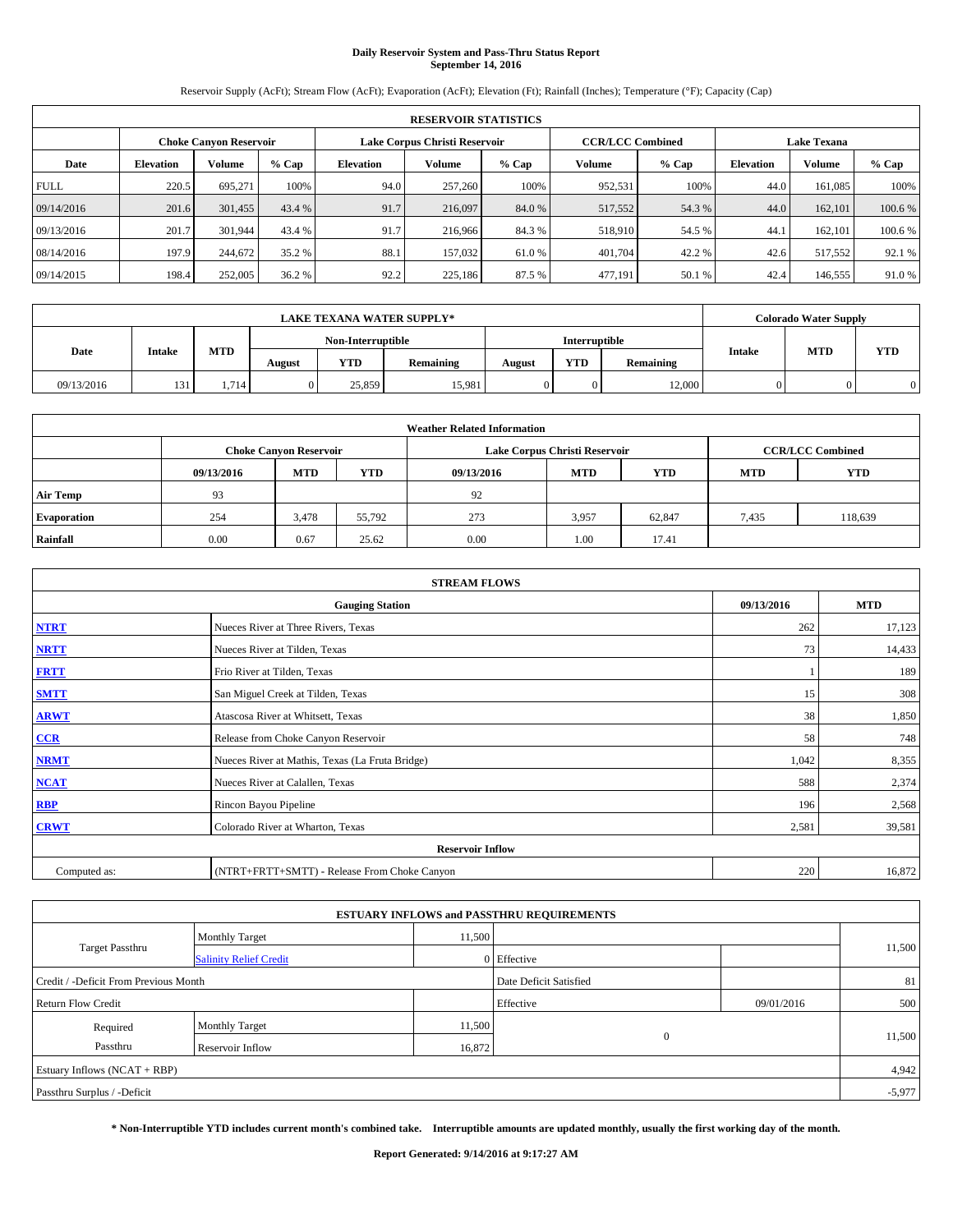# **Daily Reservoir System and Pass-Thru Status Report September 15, 2016**

Reservoir Supply (AcFt); Stream Flow (AcFt); Evaporation (AcFt); Elevation (Ft); Rainfall (Inches); Temperature (°F); Capacity (Cap)

|             | <b>RESERVOIR STATISTICS</b> |                        |         |                  |                               |         |                         |         |                  |                    |         |  |
|-------------|-----------------------------|------------------------|---------|------------------|-------------------------------|---------|-------------------------|---------|------------------|--------------------|---------|--|
|             |                             | Choke Canvon Reservoir |         |                  | Lake Corpus Christi Reservoir |         | <b>CCR/LCC Combined</b> |         |                  | <b>Lake Texana</b> |         |  |
| Date        | <b>Elevation</b>            | Volume                 | $%$ Cap | <b>Elevation</b> | Volume                        | $%$ Cap | Volume                  | $%$ Cap | <b>Elevation</b> | % Cap              |         |  |
| <b>FULL</b> | 220.5                       | 695.271                | 100%    | 94.0             | 257,260                       | 100%    | 952,531                 | 100%    | 44.0             | 161.085            | 100%    |  |
| 09/15/2016  | 201.6                       | 300,482                | 43.2 %  | 91.6             | 215,054                       | 83.6 %  | 515,536                 | 54.1 %  | 44.0             | 161,085            | 100.0%  |  |
| 09/14/2016  | 201.6                       | 301.455                | 43.4 %  | 91.7             | 216,097                       | 84.0 %  | 517,552                 | 54.3 %  | 44.              | 162,101            | 100.6 % |  |
| 08/15/2016  | 198.0                       | 246,492                | 35.5 %  | 88.2             | 157,813                       | 61.3 %  | 404,305                 | 42.4 %  | 42.6             | 515,536            | 92.1 %  |  |
| 09/15/2015  | 198.4                       | 251,433                | 36.2 %  | 92.2             | 224,308                       | 87.2%   | 475,741                 | 49.9%   | 43.              | 152,823            | 94.9 %  |  |

|            | <b>LAKE TEXANA WATER SUPPLY*</b> |            |                   |            |           |               |            |           |               | <b>Colorado Water Supply</b> |            |
|------------|----------------------------------|------------|-------------------|------------|-----------|---------------|------------|-----------|---------------|------------------------------|------------|
|            |                                  |            | Non-Interruptible |            |           | Interruptible |            |           |               |                              |            |
| Date       | <b>Intake</b>                    | <b>MTD</b> | August            | <b>YTD</b> | Remaining | August        | <b>YTD</b> | Remaining | <b>Intake</b> | <b>MTD</b>                   | <b>YTD</b> |
| 09/14/2016 | 130                              | .844       |                   | 25,990     | 15,850    |               | 0          | 12,000    |               |                              |            |

| <b>Weather Related Information</b> |            |                               |            |            |                               |                         |            |            |  |
|------------------------------------|------------|-------------------------------|------------|------------|-------------------------------|-------------------------|------------|------------|--|
|                                    |            | <b>Choke Canyon Reservoir</b> |            |            | Lake Corpus Christi Reservoir | <b>CCR/LCC Combined</b> |            |            |  |
|                                    | 09/14/2016 | <b>MTD</b>                    | <b>YTD</b> | 09/14/2016 | <b>MTD</b>                    | <b>YTD</b>              | <b>MTD</b> | <b>YTD</b> |  |
| <b>Air Temp</b>                    | 92         |                               |            | 90         |                               |                         |            |            |  |
| <b>Evaporation</b>                 | 197        | 3,675                         | 55,989     | 202        | 4,159                         | 63,049                  | 7,834      | 119.038    |  |
| Rainfall                           | 0.00       | 0.67                          | 25.62      | 0.00       | 1.00                          | 17.41                   |            |            |  |

| <b>STREAM FLOWS</b> |                                                 |              |        |  |  |  |  |  |
|---------------------|-------------------------------------------------|--------------|--------|--|--|--|--|--|
|                     | 09/14/2016                                      | <b>MTD</b>   |        |  |  |  |  |  |
| <b>NTRT</b>         | Nueces River at Three Rivers, Texas             | 238          | 17,361 |  |  |  |  |  |
| <b>NRTT</b>         | Nueces River at Tilden, Texas                   | 58           | 14,491 |  |  |  |  |  |
| <b>FRTT</b>         | Frio River at Tilden, Texas                     | $\mathbf{0}$ | 190    |  |  |  |  |  |
| <b>SMTT</b>         | San Miguel Creek at Tilden, Texas               | 14           | 322    |  |  |  |  |  |
| <b>ARWT</b>         | Atascosa River at Whitsett, Texas               | 34           | 1,884  |  |  |  |  |  |
| $CCR$               | Release from Choke Canyon Reservoir             | 58           | 806    |  |  |  |  |  |
| <b>NRMT</b>         | Nueces River at Mathis, Texas (La Fruta Bridge) | 1,040        | 9,395  |  |  |  |  |  |
| <b>NCAT</b>         | Nueces River at Calallen, Texas                 | 580          | 2,954  |  |  |  |  |  |
| RBP                 | Rincon Bayou Pipeline                           | 196          | 2,764  |  |  |  |  |  |
| <b>CRWT</b>         | Colorado River at Wharton, Texas                | 2,600        | 42,181 |  |  |  |  |  |
|                     | <b>Reservoir Inflow</b>                         |              |        |  |  |  |  |  |
| Computed as:        | (NTRT+FRTT+SMTT) - Release From Choke Canyon    | 195          | 17,067 |  |  |  |  |  |

|                                       |                                 |        | <b>ESTUARY INFLOWS and PASSTHRU REQUIREMENTS</b> |            |        |  |  |  |
|---------------------------------------|---------------------------------|--------|--------------------------------------------------|------------|--------|--|--|--|
|                                       | 11,500<br><b>Monthly Target</b> |        |                                                  |            |        |  |  |  |
| Target Passthru                       | <b>Salinity Relief Credit</b>   |        | 0 Effective                                      |            | 11,500 |  |  |  |
| Credit / -Deficit From Previous Month |                                 |        | Date Deficit Satisfied                           |            | 81     |  |  |  |
| <b>Return Flow Credit</b>             |                                 |        | Effective                                        | 09/01/2016 | 500    |  |  |  |
| Required                              | <b>Monthly Target</b>           | 11,500 |                                                  |            |        |  |  |  |
| Passthru                              | Reservoir Inflow                | 17,067 | $\Omega$                                         |            | 11,500 |  |  |  |
| Estuary Inflows (NCAT + RBP)          |                                 |        |                                                  |            |        |  |  |  |
| Passthru Surplus / -Deficit           |                                 |        |                                                  |            |        |  |  |  |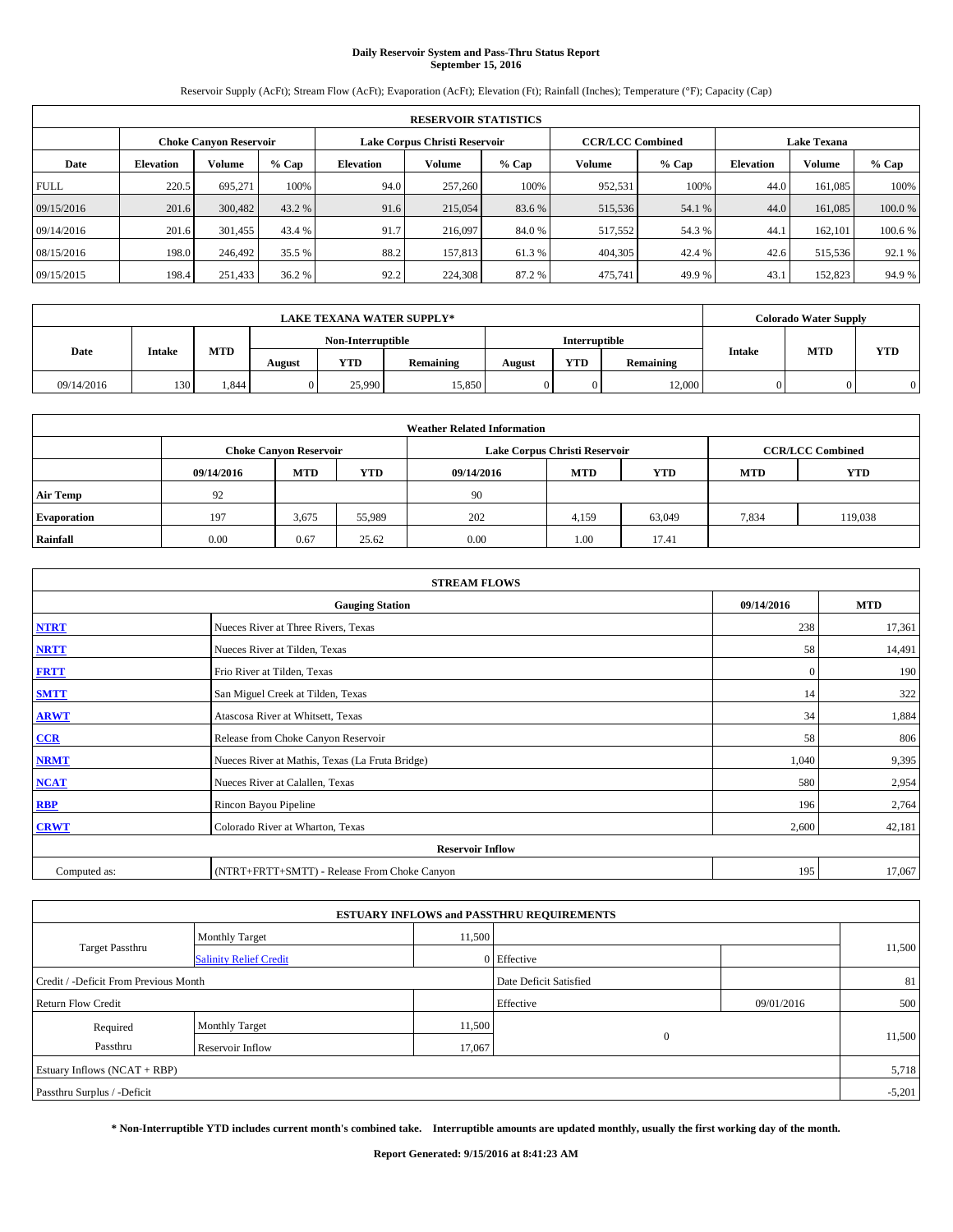# **Daily Reservoir System and Pass-Thru Status Report September 16, 2016**

Reservoir Supply (AcFt); Stream Flow (AcFt); Evaporation (AcFt); Elevation (Ft); Rainfall (Inches); Temperature (°F); Capacity (Cap)

|             | <b>RESERVOIR STATISTICS</b> |                               |         |                  |                               |         |                         |         |                  |                    |        |
|-------------|-----------------------------|-------------------------------|---------|------------------|-------------------------------|---------|-------------------------|---------|------------------|--------------------|--------|
|             |                             | <b>Choke Canyon Reservoir</b> |         |                  | Lake Corpus Christi Reservoir |         | <b>CCR/LCC Combined</b> |         |                  | <b>Lake Texana</b> |        |
| Date        | <b>Elevation</b>            | Volume                        | $%$ Cap | <b>Elevation</b> | Volume                        | $%$ Cap | Volume                  | $%$ Cap | <b>Elevation</b> | <b>Volume</b>      | % Cap  |
| <b>FULL</b> | 220.5                       | 695.271                       | 100%    | 94.0             | 257,260                       | 100%    | 952,531                 | 100%    | 44.0             | 161.085            | 100%   |
| 09/16/2016  | 201.5                       | 299,839                       | 43.1 %  | 91.6             | 213,840                       | 83.1 %  | 513,679                 | 53.9 %  | 44.0             | 161.085            | 100.0% |
| 09/15/2016  | 201.6                       | 300,482                       | 43.2 %  | 91.6             | 215,054                       | 83.6 %  | 515,536                 | 54.1 %  | 44.0             | 161.085            | 100.0% |
| 08/16/2016  | 198.1                       | 247.192                       | 35.6 %  | 88.3             | 159.852                       | 62.1 %  | 407,044                 | 42.7 %  | 43.5             | 513,679            | 97.1 % |
| 09/16/2015  | 198.3                       | 250,436                       | 36.0 %  | 92.2             | 224,132                       | 87.1 %  | 474,568                 | 49.8%   | 43.2             | 153,730            | 95.4 % |

| <b>LAKE TEXANA WATER SUPPLY*</b> |               |            |        |                   |           |               |            |           |               | <b>Colorado Water Supply</b> |            |
|----------------------------------|---------------|------------|--------|-------------------|-----------|---------------|------------|-----------|---------------|------------------------------|------------|
|                                  |               |            |        | Non-Interruptible |           | Interruptible |            |           |               |                              |            |
| Date                             | <b>Intake</b> | <b>MTD</b> | August | <b>YTD</b>        | Remaining | August        | <b>YTD</b> | Remaining | <b>Intake</b> | <b>MTD</b>                   | <b>YTD</b> |
| 09/15/2016                       | 130           | 1.975      |        | 26.120            | 15,720    |               | 0          | 12,000    |               |                              |            |

| <b>Weather Related Information</b> |            |                               |            |            |                               |                         |            |            |  |
|------------------------------------|------------|-------------------------------|------------|------------|-------------------------------|-------------------------|------------|------------|--|
|                                    |            | <b>Choke Canyon Reservoir</b> |            |            | Lake Corpus Christi Reservoir | <b>CCR/LCC Combined</b> |            |            |  |
|                                    | 09/15/2016 | <b>MTD</b>                    | <b>YTD</b> | 09/15/2016 | <b>MTD</b>                    | <b>YTD</b>              | <b>MTD</b> | <b>YTD</b> |  |
| <b>Air Temp</b>                    | 93         |                               |            | 91         |                               |                         |            |            |  |
| <b>Evaporation</b>                 | 253        | 3,928                         | 56,242     | 202        | 4,361                         | 63,251                  | 8,289      | 119,493    |  |
| Rainfall                           | 0.00       | 0.67                          | 25.62      | 0.00       | 1.00                          | 17.41                   |            |            |  |

| <b>STREAM FLOWS</b> |                                                 |              |        |  |  |  |  |  |
|---------------------|-------------------------------------------------|--------------|--------|--|--|--|--|--|
|                     | 09/15/2016                                      | <b>MTD</b>   |        |  |  |  |  |  |
| <b>NTRT</b>         | Nueces River at Three Rivers, Texas             | 216          | 17,577 |  |  |  |  |  |
| <b>NRTT</b>         | Nueces River at Tilden, Texas                   | 48           | 14,538 |  |  |  |  |  |
| <b>FRTT</b>         | Frio River at Tilden, Texas                     | $\mathbf{0}$ | 190    |  |  |  |  |  |
| <b>SMTT</b>         | San Miguel Creek at Tilden, Texas               | 14           | 336    |  |  |  |  |  |
| <b>ARWT</b>         | Atascosa River at Whitsett, Texas               | 32           | 1,916  |  |  |  |  |  |
| $CCR$               | Release from Choke Canyon Reservoir             | 58           | 863    |  |  |  |  |  |
| <b>NRMT</b>         | Nueces River at Mathis, Texas (La Fruta Bridge) | 1,038        | 10,433 |  |  |  |  |  |
| <b>NCAT</b>         | Nueces River at Calallen, Texas                 | 615          | 3,569  |  |  |  |  |  |
| RBP                 | Rincon Bayou Pipeline                           | 200          | 2,964  |  |  |  |  |  |
| <b>CRWT</b>         | Colorado River at Wharton, Texas                | 2,501        | 44,682 |  |  |  |  |  |
|                     |                                                 |              |        |  |  |  |  |  |
| Computed as:        | (NTRT+FRTT+SMTT) - Release From Choke Canyon    | 173          | 17,240 |  |  |  |  |  |

|                                       |                               |        | <b>ESTUARY INFLOWS and PASSTHRU REQUIREMENTS</b> |            |        |  |  |  |
|---------------------------------------|-------------------------------|--------|--------------------------------------------------|------------|--------|--|--|--|
|                                       | <b>Monthly Target</b>         | 11,500 |                                                  |            |        |  |  |  |
| Target Passthru                       | <b>Salinity Relief Credit</b> |        | 0 Effective                                      |            | 11,500 |  |  |  |
| Credit / -Deficit From Previous Month |                               |        | Date Deficit Satisfied                           |            | 81     |  |  |  |
| <b>Return Flow Credit</b>             |                               |        | Effective                                        | 09/01/2016 | 500    |  |  |  |
| Required                              | Monthly Target                | 11,500 |                                                  |            |        |  |  |  |
| Passthru                              | <b>Reservoir Inflow</b>       | 17,240 | $\Omega$                                         |            | 11,500 |  |  |  |
| Estuary Inflows (NCAT + RBP)          |                               |        |                                                  |            |        |  |  |  |
| Passthru Surplus / -Deficit           |                               |        |                                                  |            |        |  |  |  |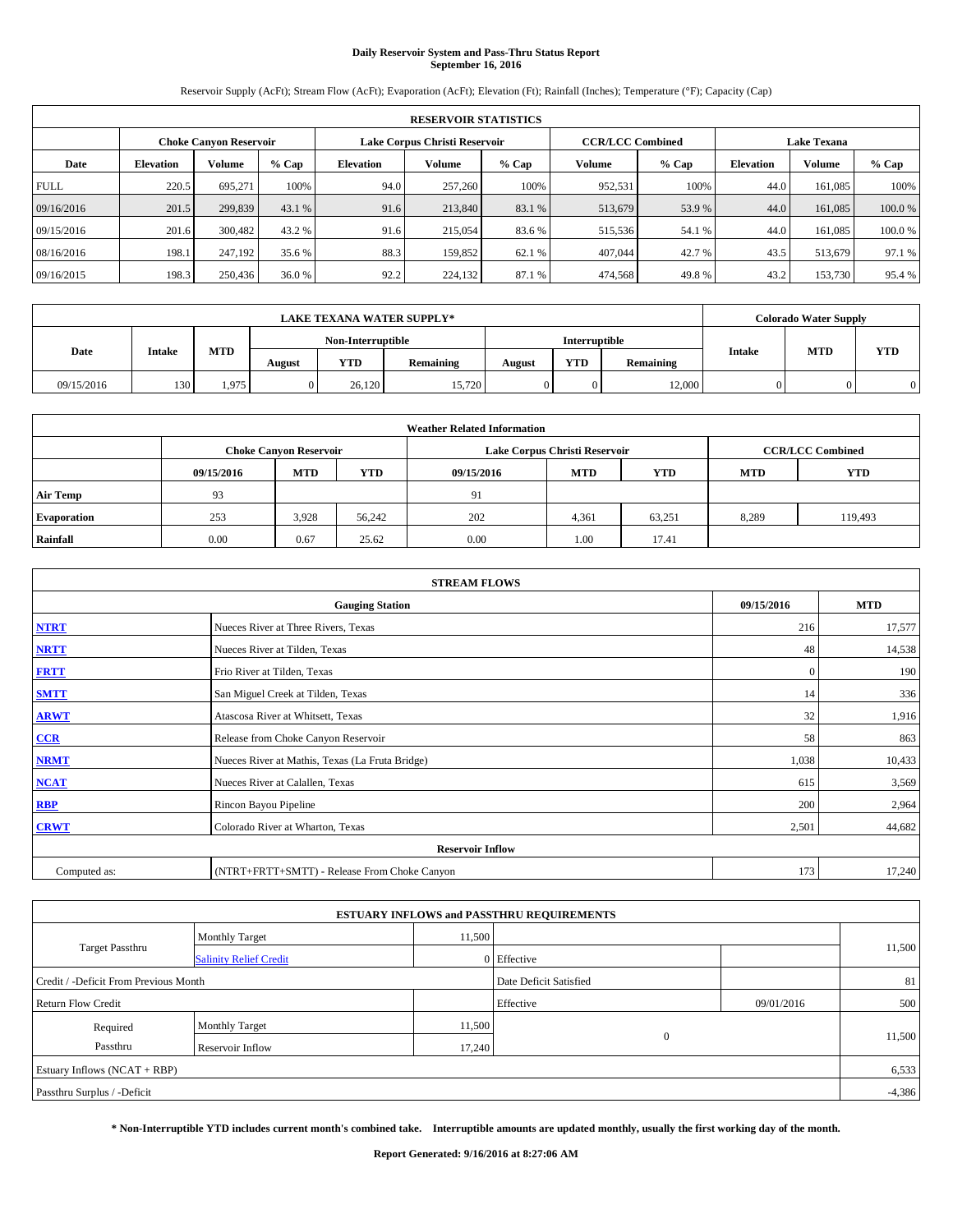# **Daily Reservoir System and Pass-Thru Status Report September 17, 2016**

Reservoir Supply (AcFt); Stream Flow (AcFt); Evaporation (AcFt); Elevation (Ft); Rainfall (Inches); Temperature (°F); Capacity (Cap)

|             | <b>RESERVOIR STATISTICS</b> |                        |         |                  |                               |         |                         |         |                  |                    |         |  |
|-------------|-----------------------------|------------------------|---------|------------------|-------------------------------|---------|-------------------------|---------|------------------|--------------------|---------|--|
|             |                             | Choke Canvon Reservoir |         |                  | Lake Corpus Christi Reservoir |         | <b>CCR/LCC Combined</b> |         |                  | <b>Lake Texana</b> |         |  |
| Date        | <b>Elevation</b>            | Volume                 | $%$ Cap | <b>Elevation</b> | Volume                        | $%$ Cap | Volume                  | $%$ Cap | <b>Elevation</b> | <b>Volume</b>      | % Cap   |  |
| <b>FULL</b> | 220.5                       | 695.271                | 100%    | 94.0             | 257,260                       | 100%    | 952,531                 | 100%    | 44.0             | 161.085            | 100%    |  |
| 09/17/2016  | 201.6                       | 300,642                | 43.2 %  | 91.5             | 212,628                       | 82.7 %  | 513,270                 | 53.9%   | 44.0             | 161,085            | 100.0%  |  |
| 09/16/2016  | 201.5                       | 299.839                | 43.1 %  | 91.6             | 213,840                       | 83.1 %  | 513,679                 | 53.9 %  | 44.0             | 161.085            | 100.0%  |  |
| 08/17/2016  | 198.1                       | 248,172                | 35.7 %  | 88.4             | 161.271                       | 62.7 %  | 409,443                 | 43.0 %  | 44.3             | 513,270            | 101.9 % |  |
| 09/17/2015  | 198.3                       | 250,863                | 36.1 %  | 92.2             | 224,132                       | 87.1 %  | 474,995                 | 49.9%   | 43.              | 152,823            | 94.9 %  |  |

| <b>LAKE TEXANA WATER SUPPLY*</b> |               |            |        |                   |           |               |            |           |               | <b>Colorado Water Supply</b> |            |
|----------------------------------|---------------|------------|--------|-------------------|-----------|---------------|------------|-----------|---------------|------------------------------|------------|
|                                  |               |            |        | Non-Interruptible |           | Interruptible |            |           |               |                              |            |
| Date                             | <b>Intake</b> | <b>MTD</b> | August | <b>YTD</b>        | Remaining | August        | <b>YTD</b> | Remaining | <b>Intake</b> | <b>MTD</b>                   | <b>YTD</b> |
| 09/16/2016                       | 130           | 2.105      |        | 26,250            | 15,590    |               | 0          | 12,000    |               |                              |            |

| <b>Weather Related Information</b> |            |                               |            |            |                                  |                         |       |         |  |  |  |
|------------------------------------|------------|-------------------------------|------------|------------|----------------------------------|-------------------------|-------|---------|--|--|--|
|                                    |            | <b>Choke Canyon Reservoir</b> |            |            | Lake Corpus Christi Reservoir    | <b>CCR/LCC Combined</b> |       |         |  |  |  |
|                                    | 09/16/2016 | <b>MTD</b>                    | <b>YTD</b> | 09/16/2016 | <b>MTD</b><br>YTD.<br><b>MTD</b> |                         |       |         |  |  |  |
| <b>Air Temp</b>                    | 92         |                               |            | 94         |                                  |                         |       |         |  |  |  |
| <b>Evaporation</b>                 | 235        | 4,163                         | 56,477     | 282        | 4,643                            | 63,533                  | 8,806 | 120,010 |  |  |  |
| Rainfall                           | 0.00       | 0.67                          | 25.62      | 0.00       | 1.00                             | 17.41                   |       |         |  |  |  |

| <b>STREAM FLOWS</b> |                                                 |              |        |  |  |  |  |  |
|---------------------|-------------------------------------------------|--------------|--------|--|--|--|--|--|
|                     | 09/16/2016                                      | <b>MTD</b>   |        |  |  |  |  |  |
| <b>NTRT</b>         | Nueces River at Three Rivers, Texas             | 197          | 17,774 |  |  |  |  |  |
| <b>NRTT</b>         | Nueces River at Tilden, Texas                   | 42           | 14,580 |  |  |  |  |  |
| <b>FRTT</b>         | Frio River at Tilden, Texas                     | $\mathbf{0}$ | 191    |  |  |  |  |  |
| <b>SMTT</b>         | San Miguel Creek at Tilden, Texas               | 13           | 349    |  |  |  |  |  |
| <b>ARWT</b>         | Atascosa River at Whitsett, Texas               | 30           | 1,945  |  |  |  |  |  |
| CCR                 | Release from Choke Canyon Reservoir             | 58           | 921    |  |  |  |  |  |
| <b>NRMT</b>         | Nueces River at Mathis, Texas (La Fruta Bridge) | 1,040        | 11,473 |  |  |  |  |  |
| <b>NCAT</b>         | Nueces River at Calallen, Texas                 | 619          | 4,188  |  |  |  |  |  |
| <b>RBP</b>          | Rincon Bayou Pipeline                           | 200          | 3,164  |  |  |  |  |  |
| <b>CRWT</b>         | Colorado River at Wharton, Texas                | 2,382        | 47,064 |  |  |  |  |  |
|                     | <b>Reservoir Inflow</b>                         |              |        |  |  |  |  |  |
| Computed as:        | (NTRT+FRTT+SMTT) - Release From Choke Canyon    | 153          | 17,393 |  |  |  |  |  |

|                                       |                               |        | <b>ESTUARY INFLOWS and PASSTHRU REQUIREMENTS</b> |            |        |  |  |  |
|---------------------------------------|-------------------------------|--------|--------------------------------------------------|------------|--------|--|--|--|
|                                       | <b>Monthly Target</b>         | 11,500 |                                                  |            |        |  |  |  |
| <b>Target Passthru</b>                | <b>Salinity Relief Credit</b> |        | 0 Effective                                      |            | 11,500 |  |  |  |
| Credit / -Deficit From Previous Month |                               |        | Date Deficit Satisfied                           |            | 81     |  |  |  |
| <b>Return Flow Credit</b>             |                               |        | Effective                                        | 09/01/2016 | 500    |  |  |  |
| Required                              | <b>Monthly Target</b>         | 11,500 |                                                  |            |        |  |  |  |
| Passthru                              | Reservoir Inflow              | 17,393 | $\mathbf{0}$                                     |            | 11,500 |  |  |  |
| Estuary Inflows (NCAT + RBP)          |                               |        |                                                  |            |        |  |  |  |
| Passthru Surplus / -Deficit           |                               |        |                                                  |            |        |  |  |  |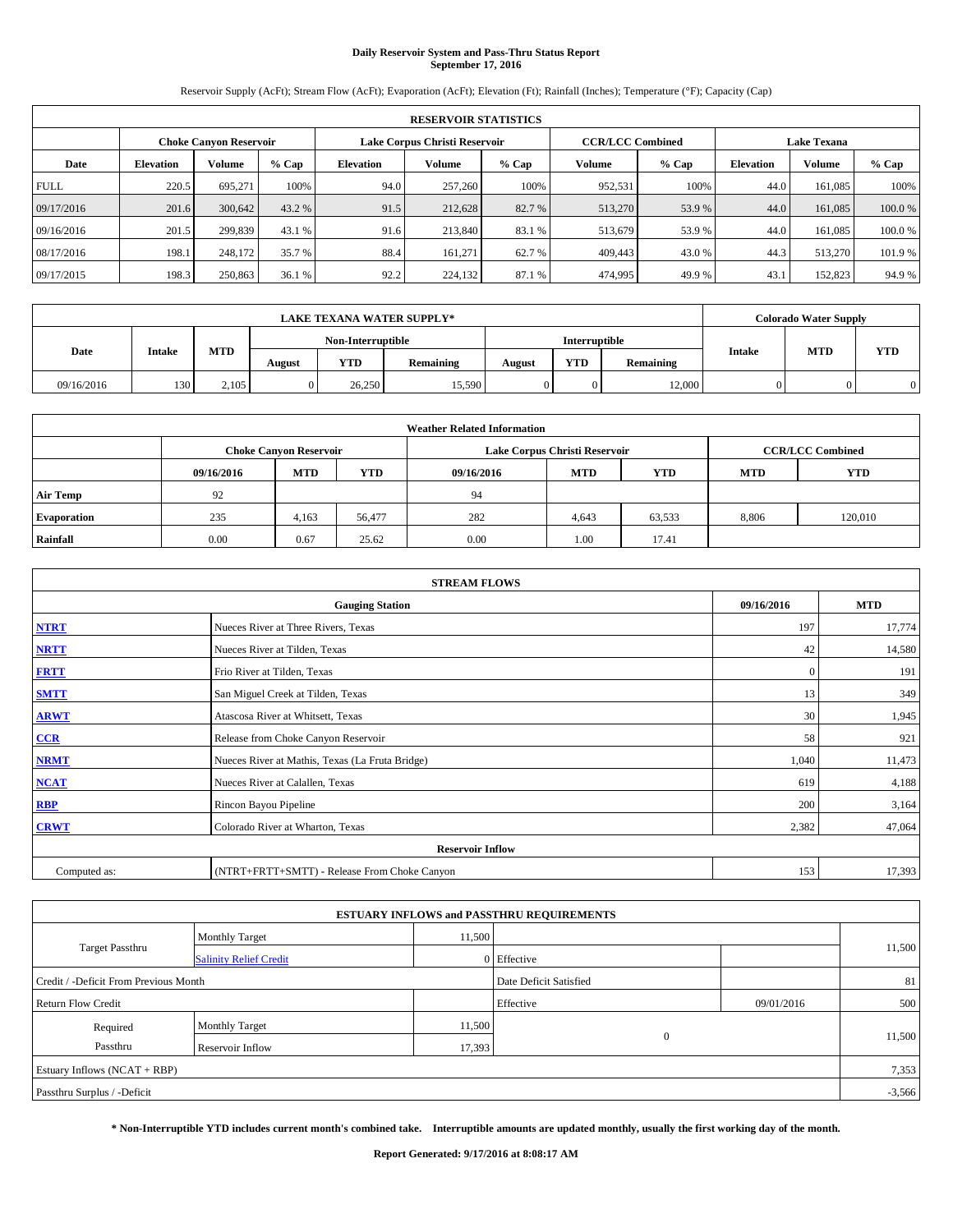# **Daily Reservoir System and Pass-Thru Status Report September 18, 2016**

Reservoir Supply (AcFt); Stream Flow (AcFt); Evaporation (AcFt); Elevation (Ft); Rainfall (Inches); Temperature (°F); Capacity (Cap)

|             | <b>RESERVOIR STATISTICS</b> |                               |         |                  |                               |         |                         |         |                    |               |         |  |
|-------------|-----------------------------|-------------------------------|---------|------------------|-------------------------------|---------|-------------------------|---------|--------------------|---------------|---------|--|
|             |                             | <b>Choke Canyon Reservoir</b> |         |                  | Lake Corpus Christi Reservoir |         | <b>CCR/LCC Combined</b> |         | <b>Lake Texana</b> |               |         |  |
| Date        | <b>Elevation</b>            | Volume                        | $%$ Cap | <b>Elevation</b> | Volume                        | $%$ Cap | Volume                  | $%$ Cap | <b>Elevation</b>   | <b>Volume</b> | % Cap   |  |
| <b>FULL</b> | 220.5                       | 695.271                       | 100%    | 94.0             | 257,260                       | 100%    | 952,531                 | 100%    | 44.0               | 161.085       | 100%    |  |
| 09/18/2016  | 201.6                       | 300,161                       | 43.2 %  | 91.4             | 211,417                       | 82.2 %  | 511,578                 | 53.7 %  | 44.0               | 161,085       | 100.0%  |  |
| 09/17/2016  | 201.6                       | 300.642                       | 43.2 %  | 91.5             | 212.628                       | 82.7 %  | 513,270                 | 53.9 %  | 44.0               | 161.085       | 100.0%  |  |
| 08/18/2016  | 198.2                       | 248,873                       | 35.8 %  | 88.4             | 161.745                       | 62.9 %  | 410,618                 | 43.1 %  | 44.1               | 511,578       | 100.6 % |  |
| 09/18/2015  | 198.3                       | 250,578                       | 36.0 %  | 92.1             | 223,781                       | 87.0 %  | 474,359                 | 49.8%   | 43.0               | 151,919       | 94.3%   |  |

|            |               |            |                   |            | <b>LAKE TEXANA WATER SUPPLY*</b> |               |            |           |               | <b>Colorado Water Supply</b> |            |
|------------|---------------|------------|-------------------|------------|----------------------------------|---------------|------------|-----------|---------------|------------------------------|------------|
|            |               |            | Non-Interruptible |            |                                  | Interruptible |            |           |               |                              |            |
| Date       | <b>Intake</b> | <b>MTD</b> | August            | <b>YTD</b> | Remaining                        | August        | <b>YTD</b> | Remaining | <b>Intake</b> | <b>MTD</b>                   | <b>YTD</b> |
| 09/17/2016 | 130           | 2.234      |                   | 26,380     | 15.460                           |               | 0          | 12,000    |               |                              |            |

| <b>Weather Related Information</b> |            |                                                                                  |        |      |                               |        |                         |            |  |  |  |
|------------------------------------|------------|----------------------------------------------------------------------------------|--------|------|-------------------------------|--------|-------------------------|------------|--|--|--|
|                                    |            | <b>Choke Canyon Reservoir</b>                                                    |        |      | Lake Corpus Christi Reservoir |        | <b>CCR/LCC Combined</b> |            |  |  |  |
|                                    | 09/17/2016 | <b>YTD</b><br><b>MTD</b><br><b>MTD</b><br><b>YTD</b><br>09/17/2016<br><b>MTD</b> |        |      |                               |        |                         | <b>YTD</b> |  |  |  |
| <b>Air Temp</b>                    | 95         |                                                                                  |        | 96   |                               |        |                         |            |  |  |  |
| <b>Evaporation</b>                 | 263        | 4,426                                                                            | 56,740 | 171  | 4,814                         | 63,704 | 9.240                   | 120,444    |  |  |  |
| Rainfall                           | 0.00       | 0.67                                                                             | 25.62  | 0.00 | 1.00                          | 17.41  |                         |            |  |  |  |

|              | <b>STREAM FLOWS</b>                             |              |            |  |  |  |  |  |  |  |
|--------------|-------------------------------------------------|--------------|------------|--|--|--|--|--|--|--|
|              | <b>Gauging Station</b>                          | 09/17/2016   | <b>MTD</b> |  |  |  |  |  |  |  |
| <b>NTRT</b>  | Nueces River at Three Rivers, Texas             | 185          | 17,958     |  |  |  |  |  |  |  |
| <b>NRTT</b>  | Nueces River at Tilden, Texas                   | 36           | 14,616     |  |  |  |  |  |  |  |
| <b>FRTT</b>  | Frio River at Tilden, Texas                     | $\mathbf{0}$ | 191        |  |  |  |  |  |  |  |
| <b>SMTT</b>  | San Miguel Creek at Tilden, Texas               | 13           | 362        |  |  |  |  |  |  |  |
| <b>ARWT</b>  | Atascosa River at Whitsett, Texas               | 30           | 1,975      |  |  |  |  |  |  |  |
| $CCR$        | Release from Choke Canyon Reservoir             | 58           | 979        |  |  |  |  |  |  |  |
| <b>NRMT</b>  | Nueces River at Mathis, Texas (La Fruta Bridge) | 1,038        | 12,511     |  |  |  |  |  |  |  |
| <b>NCAT</b>  | Nueces River at Calallen, Texas                 | 627          | 4,816      |  |  |  |  |  |  |  |
| RBP          | Rincon Bayou Pipeline                           | 200          | 3,364      |  |  |  |  |  |  |  |
| <b>CRWT</b>  | Colorado River at Wharton, Texas                | 2,104        | 49,168     |  |  |  |  |  |  |  |
|              | <b>Reservoir Inflow</b>                         |              |            |  |  |  |  |  |  |  |
| Computed as: | (NTRT+FRTT+SMTT) - Release From Choke Canyon    | 140          | 17,533     |  |  |  |  |  |  |  |

| <b>ESTUARY INFLOWS and PASSTHRU REQUIREMENTS</b> |                               |        |                        |            |        |  |  |  |  |  |
|--------------------------------------------------|-------------------------------|--------|------------------------|------------|--------|--|--|--|--|--|
|                                                  | <b>Monthly Target</b>         | 11,500 |                        |            |        |  |  |  |  |  |
| Target Passthru                                  | <b>Salinity Relief Credit</b> |        | 0 Effective            |            | 11,500 |  |  |  |  |  |
| Credit / -Deficit From Previous Month            |                               |        | Date Deficit Satisfied |            | 81     |  |  |  |  |  |
| <b>Return Flow Credit</b>                        |                               |        | Effective              | 09/01/2016 | 500    |  |  |  |  |  |
| Required                                         | Monthly Target                | 11,500 |                        |            |        |  |  |  |  |  |
| Passthru                                         | <b>Reservoir Inflow</b>       | 17,533 | $\Omega$               |            | 11,500 |  |  |  |  |  |
| Estuary Inflows (NCAT + RBP)                     |                               |        |                        |            |        |  |  |  |  |  |
| Passthru Surplus / -Deficit                      |                               |        |                        |            |        |  |  |  |  |  |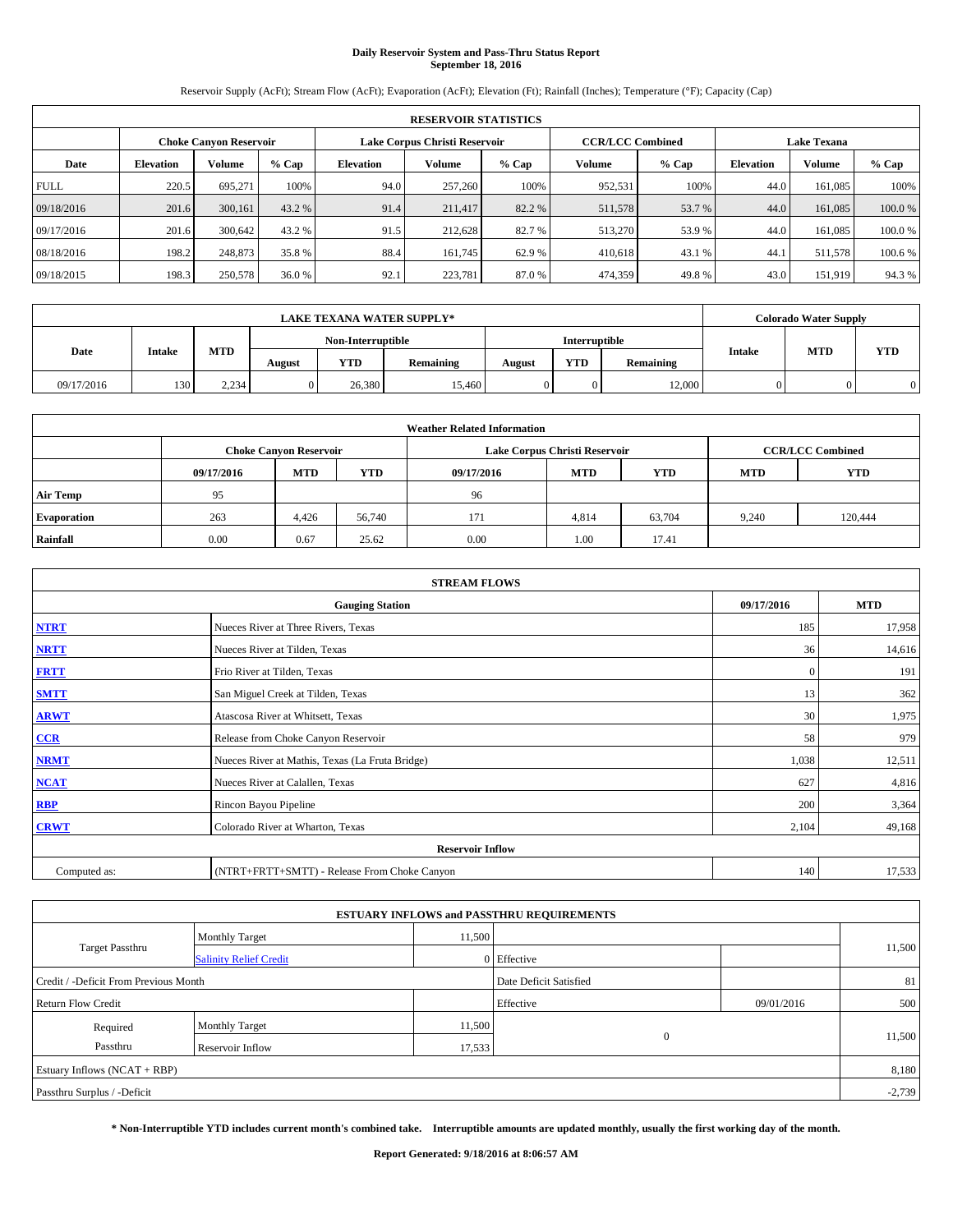# **Daily Reservoir System and Pass-Thru Status Report September 19, 2016**

Reservoir Supply (AcFt); Stream Flow (AcFt); Evaporation (AcFt); Elevation (Ft); Rainfall (Inches); Temperature (°F); Capacity (Cap)

|             | <b>RESERVOIR STATISTICS</b> |                        |         |                  |                               |         |                         |         |                  |                    |         |  |
|-------------|-----------------------------|------------------------|---------|------------------|-------------------------------|---------|-------------------------|---------|------------------|--------------------|---------|--|
|             |                             | Choke Canvon Reservoir |         |                  | Lake Corpus Christi Reservoir |         | <b>CCR/LCC Combined</b> |         |                  | <b>Lake Texana</b> |         |  |
| Date        | <b>Elevation</b>            | Volume                 | $%$ Cap | <b>Elevation</b> | Volume                        | $%$ Cap | Volume                  | $%$ Cap | <b>Elevation</b> | <b>Volume</b>      | % Cap   |  |
| <b>FULL</b> | 220.5                       | 695.271                | 100%    | 94.0             | 257,260                       | 100%    | 952,531                 | 100%    | 44.0             | 161.085            | 100%    |  |
| 09/19/2016  | 201.6                       | 300,000                | 43.1 %  | 91.3             | 210,209                       | 81.7 %  | 510,209                 | 53.6 %  | 44.0             | 161,085            | 100.0%  |  |
| 09/18/2016  | 201.6                       | 300,161                | 43.2 %  | 91.4             | 211.417                       | 82.2 %  | 511,578                 | 53.7 %  | 44.0             | 161.085            | 100.0%  |  |
| 08/19/2016  | 198.2                       | 248,313                | 35.7 %  | 88.4             | 161.745                       | 62.9 %  | 410,058                 | 43.0 %  | 44.2             | 510,209            | 101.3 % |  |
| 09/19/2015  | 198.3                       | 250,294                | 36.0 %  | 92.1             | 223,606                       | 86.9%   | 473,900                 | 49.8%   | 42.9             | 151.018            | 93.8%   |  |

|            |               |            |        |                   | <b>LAKE TEXANA WATER SUPPLY*</b> |        |               |           |               | <b>Colorado Water Supply</b> |            |
|------------|---------------|------------|--------|-------------------|----------------------------------|--------|---------------|-----------|---------------|------------------------------|------------|
|            |               |            |        | Non-Interruptible |                                  |        | Interruptible |           |               |                              |            |
| Date       | <b>Intake</b> | <b>MTD</b> | August | <b>YTD</b>        | Remaining                        | August | <b>YTD</b>    | Remaining | <b>Intake</b> | <b>MTD</b>                   | <b>YTD</b> |
| 09/18/2016 | 130           | 2.364      |        | 26,509            | 15,331                           |        | 0             | 12,000    |               |                              |            |

| <b>Weather Related Information</b> |            |                                                                                  |        |      |                               |        |                         |            |  |  |  |
|------------------------------------|------------|----------------------------------------------------------------------------------|--------|------|-------------------------------|--------|-------------------------|------------|--|--|--|
|                                    |            | <b>Choke Canyon Reservoir</b>                                                    |        |      | Lake Corpus Christi Reservoir |        | <b>CCR/LCC Combined</b> |            |  |  |  |
|                                    | 09/18/2016 | <b>YTD</b><br><b>MTD</b><br><b>MTD</b><br><b>YTD</b><br>09/18/2016<br><b>MTD</b> |        |      |                               |        |                         | <b>YTD</b> |  |  |  |
| <b>Air Temp</b>                    | 95         |                                                                                  |        | 97   |                               |        |                         |            |  |  |  |
| <b>Evaporation</b>                 | 300        | 4,726                                                                            | 57,040 | 442  | 5.256                         | 64,146 | 9.982                   | 121,186    |  |  |  |
| Rainfall                           | 0.00       | 0.67                                                                             | 25.62  | 0.00 | 1.00                          | 17.41  |                         |            |  |  |  |

|              | <b>STREAM FLOWS</b>                             |              |            |  |  |  |  |  |  |  |
|--------------|-------------------------------------------------|--------------|------------|--|--|--|--|--|--|--|
|              | <b>Gauging Station</b>                          | 09/18/2016   | <b>MTD</b> |  |  |  |  |  |  |  |
| <b>NTRT</b>  | Nueces River at Three Rivers, Texas             | 173          | 18,131     |  |  |  |  |  |  |  |
| <b>NRTT</b>  | Nueces River at Tilden, Texas                   | 30           | 14,645     |  |  |  |  |  |  |  |
| <b>FRTT</b>  | Frio River at Tilden, Texas                     | $\mathbf{0}$ | 191        |  |  |  |  |  |  |  |
| <b>SMTT</b>  | San Miguel Creek at Tilden, Texas               | 12           | 374        |  |  |  |  |  |  |  |
| <b>ARWT</b>  | Atascosa River at Whitsett, Texas               | 28           | 2,003      |  |  |  |  |  |  |  |
| $CCR$        | Release from Choke Canyon Reservoir             | 58           | 1,036      |  |  |  |  |  |  |  |
| <b>NRMT</b>  | Nueces River at Mathis, Texas (La Fruta Bridge) | 1,036        | 13,548     |  |  |  |  |  |  |  |
| <b>NCAT</b>  | Nueces River at Calallen, Texas                 | 661          | 5,477      |  |  |  |  |  |  |  |
| RBP          | Rincon Bayou Pipeline                           | 196          | 3,560      |  |  |  |  |  |  |  |
| <b>CRWT</b>  | Colorado River at Wharton, Texas                | 1,788        | 50,957     |  |  |  |  |  |  |  |
|              | <b>Reservoir Inflow</b>                         |              |            |  |  |  |  |  |  |  |
| Computed as: | (NTRT+FRTT+SMTT) - Release From Choke Canyon    | 128          | 17,660     |  |  |  |  |  |  |  |

| <b>ESTUARY INFLOWS and PASSTHRU REQUIREMENTS</b> |                               |        |                        |            |        |  |  |  |  |  |
|--------------------------------------------------|-------------------------------|--------|------------------------|------------|--------|--|--|--|--|--|
|                                                  | <b>Monthly Target</b>         | 11,500 |                        |            |        |  |  |  |  |  |
| <b>Target Passthru</b>                           | <b>Salinity Relief Credit</b> |        | 0 Effective            |            | 11,500 |  |  |  |  |  |
| Credit / -Deficit From Previous Month            |                               |        | Date Deficit Satisfied |            | 81     |  |  |  |  |  |
| <b>Return Flow Credit</b>                        |                               |        | Effective              | 09/01/2016 | 500    |  |  |  |  |  |
| Required                                         | <b>Monthly Target</b>         | 11,500 |                        |            |        |  |  |  |  |  |
| Passthru                                         | <b>Reservoir Inflow</b>       | 17,660 | $\Omega$               |            | 11,500 |  |  |  |  |  |
| Estuary Inflows (NCAT + RBP)                     |                               |        |                        |            |        |  |  |  |  |  |
| Passthru Surplus / -Deficit                      |                               |        |                        |            |        |  |  |  |  |  |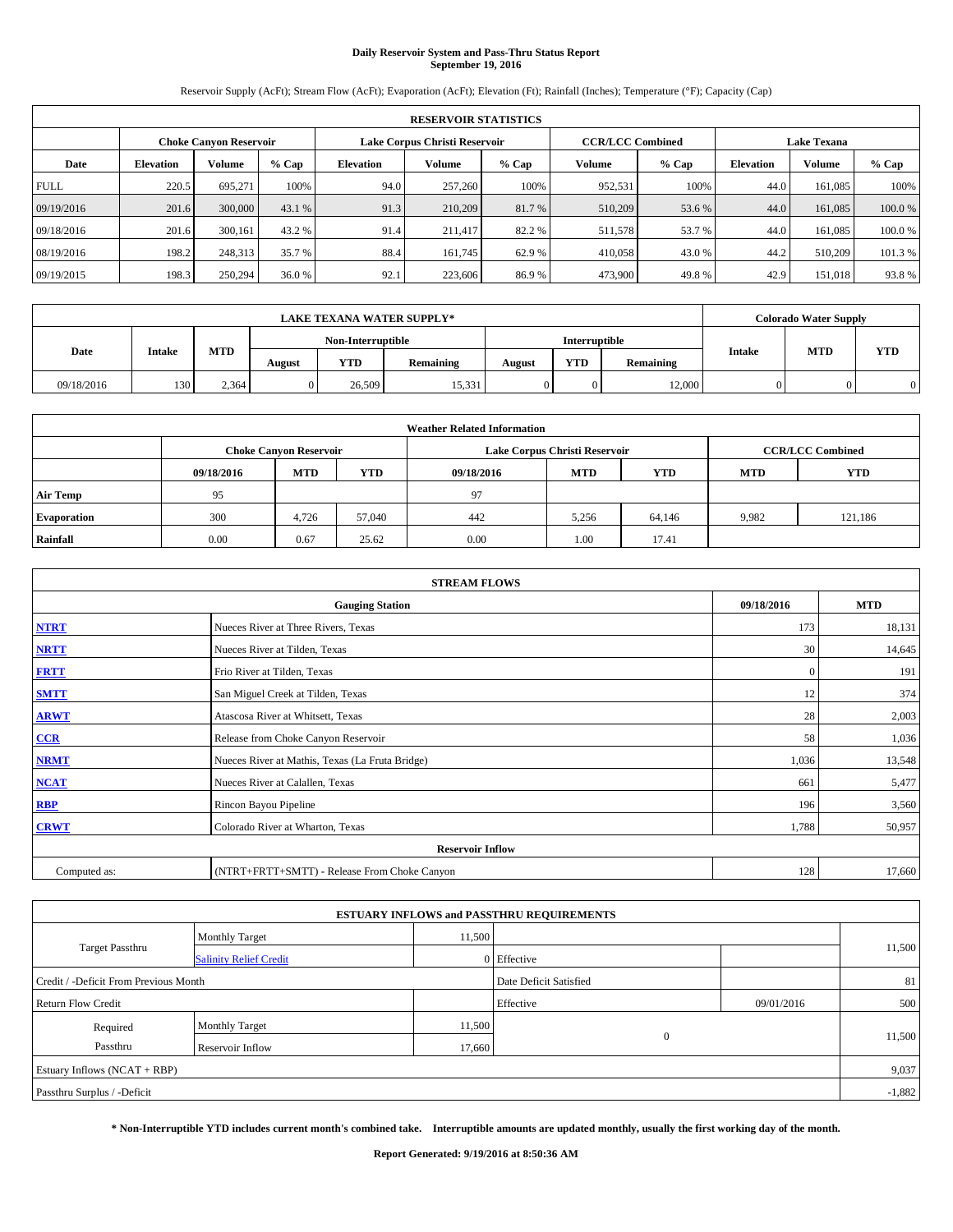## **Daily Reservoir System and Pass-Thru Status Report September 20, 2016**

Reservoir Supply (AcFt); Stream Flow (AcFt); Evaporation (AcFt); Elevation (Ft); Rainfall (Inches); Temperature (°F); Capacity (Cap)

|             | <b>RESERVOIR STATISTICS</b> |                        |         |                  |                               |         |                         |         |                    |               |         |  |
|-------------|-----------------------------|------------------------|---------|------------------|-------------------------------|---------|-------------------------|---------|--------------------|---------------|---------|--|
|             |                             | Choke Canvon Reservoir |         |                  | Lake Corpus Christi Reservoir |         | <b>CCR/LCC Combined</b> |         | <b>Lake Texana</b> |               |         |  |
| Date        | <b>Elevation</b>            | Volume                 | $%$ Cap | <b>Elevation</b> | Volume                        | $%$ Cap | Volume                  | $%$ Cap | <b>Elevation</b>   | <b>Volume</b> | % Cap   |  |
| <b>FULL</b> | 220.5                       | 695.271                | 100%    | 94.0             | 257,260                       | 100%    | 952,531                 | 100%    | 44.0               | 161.085       | 100%    |  |
| 09/20/2016  | 201.5                       | 299,679                | 43.1 %  | 91.3             | 209,519                       | 81.4 %  | 509,198                 | 53.5 %  | 44.9               | 160,085       | 99.4 %  |  |
| 09/19/2016  | 201.6                       | 300,000                | 43.1 %  | 91.3             | 210,209                       | 81.7 %  | 510.209                 | 53.6 %  | 44.0               | 161.085       | 100.0%  |  |
| 08/20/2016  | 198.1                       | 247,752                | 35.6 %  | 88.5             | 162,061                       | 63.0 %  | 409,813                 | 43.0 %  | 44.2               | 509,198       | 101.3 % |  |
| 09/20/2015  | 198.3                       | 250,009                | 36.0 %  | 92.1             | 223,606                       | 86.9%   | 473,615                 | 49.7%   | 42.9               | 151.018       | 93.8%   |  |

| <b>LAKE TEXANA WATER SUPPLY*</b><br><b>Interruptible</b><br>Non-Interruptible |               |            |        |            |           |        |            |           |               | <b>Colorado Water Supply</b> |            |
|-------------------------------------------------------------------------------|---------------|------------|--------|------------|-----------|--------|------------|-----------|---------------|------------------------------|------------|
|                                                                               |               |            |        |            |           |        |            |           |               |                              |            |
| Date                                                                          | <b>Intake</b> | <b>MTD</b> | August | <b>YTD</b> | Remaining | August | <b>YTD</b> | Remaining | <b>Intake</b> | <b>MTD</b>                   | <b>YTD</b> |
| 09/19/2016                                                                    | 130           | 2.494      |        | 26.639     | 15,201    |        | 0          | 12,000    |               |                              |            |

|                    | <b>Weather Related Information</b> |                                                                                  |        |      |                               |                         |        |            |  |  |  |  |
|--------------------|------------------------------------|----------------------------------------------------------------------------------|--------|------|-------------------------------|-------------------------|--------|------------|--|--|--|--|
|                    |                                    | <b>Choke Canyon Reservoir</b>                                                    |        |      | Lake Corpus Christi Reservoir | <b>CCR/LCC Combined</b> |        |            |  |  |  |  |
|                    | 09/19/2016                         | <b>YTD</b><br><b>MTD</b><br><b>MTD</b><br><b>YTD</b><br><b>MTD</b><br>09/19/2016 |        |      |                               |                         |        | <b>YTD</b> |  |  |  |  |
| <b>Air Temp</b>    | 95                                 |                                                                                  |        | 97   |                               |                         |        |            |  |  |  |  |
| <b>Evaporation</b> | 300                                | 5,026                                                                            | 57,340 | 321  | 5,577                         | 64,467                  | 10,603 | 121.807    |  |  |  |  |
| Rainfall           | 0.00                               | 0.67                                                                             | 25.62  | 0.00 | 1.00                          | 17.41                   |        |            |  |  |  |  |

| <b>STREAM FLOWS</b> |                                                 |              |            |  |  |  |  |  |
|---------------------|-------------------------------------------------|--------------|------------|--|--|--|--|--|
|                     | <b>Gauging Station</b>                          | 09/19/2016   | <b>MTD</b> |  |  |  |  |  |
| <b>NTRT</b>         | Nueces River at Three Rivers, Texas             | 163          | 18,294     |  |  |  |  |  |
| <b>NRTT</b>         | Nueces River at Tilden, Texas                   | 26           | 14,671     |  |  |  |  |  |
| <b>FRTT</b>         | Frio River at Tilden, Texas                     | $\mathbf{0}$ | 191        |  |  |  |  |  |
| <b>SMTT</b>         | San Miguel Creek at Tilden, Texas               | 12           | 386        |  |  |  |  |  |
| <b>ARWT</b>         | Atascosa River at Whitsett, Texas               | 26           | 2,029      |  |  |  |  |  |
| $CCR$               | Release from Choke Canyon Reservoir             | 58           | 1,094      |  |  |  |  |  |
| <b>NRMT</b>         | Nueces River at Mathis, Texas (La Fruta Bridge) | 987          | 14,534     |  |  |  |  |  |
| <b>NCAT</b>         | Nueces River at Calallen, Texas                 | 611          | 6,088      |  |  |  |  |  |
| RBP                 | Rincon Bayou Pipeline                           | 201          | 3,761      |  |  |  |  |  |
| <b>CRWT</b>         | Colorado River at Wharton, Texas                | 1,675        | 52,632     |  |  |  |  |  |
|                     | <b>Reservoir Inflow</b>                         |              |            |  |  |  |  |  |
| Computed as:        | (NTRT+FRTT+SMTT) - Release From Choke Canyon    | 117          | 17,777     |  |  |  |  |  |

|                                       |                               |        | <b>ESTUARY INFLOWS and PASSTHRU REQUIREMENTS</b> |            |          |
|---------------------------------------|-------------------------------|--------|--------------------------------------------------|------------|----------|
|                                       | <b>Monthly Target</b>         | 11,500 |                                                  |            | 11,500   |
| <b>Target Passthru</b>                | <b>Salinity Relief Credit</b> |        | 0 Effective                                      |            |          |
| Credit / -Deficit From Previous Month |                               |        | Date Deficit Satisfied                           |            | 81       |
| <b>Return Flow Credit</b>             |                               |        | Effective                                        | 09/01/2016 | 500      |
| Required                              | <b>Monthly Target</b>         | 11,500 |                                                  |            |          |
| Passthru                              | <b>Reservoir Inflow</b>       | 17,777 | $\Omega$                                         |            | 11,500   |
| Estuary Inflows (NCAT + RBP)          |                               |        |                                                  |            | 9,849    |
| Passthru Surplus / -Deficit           |                               |        |                                                  |            | $-1,070$ |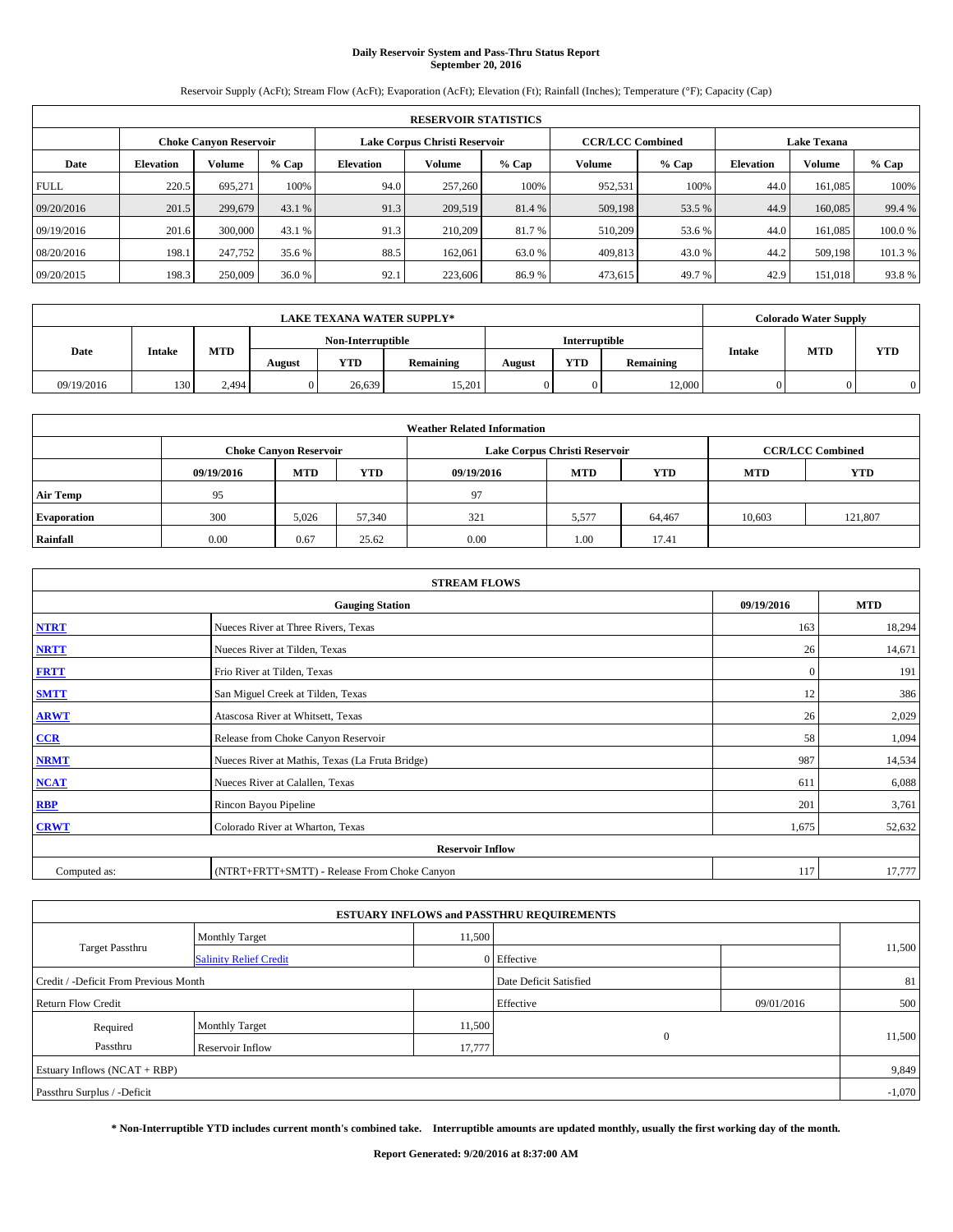# **Daily Reservoir System and Pass-Thru Status Report September 21, 2016**

Reservoir Supply (AcFt); Stream Flow (AcFt); Evaporation (AcFt); Elevation (Ft); Rainfall (Inches); Temperature (°F); Capacity (Cap)

|             | <b>RESERVOIR STATISTICS</b> |                               |         |                               |         |         |                         |         |                    |               |         |  |  |
|-------------|-----------------------------|-------------------------------|---------|-------------------------------|---------|---------|-------------------------|---------|--------------------|---------------|---------|--|--|
|             |                             | <b>Choke Canyon Reservoir</b> |         | Lake Corpus Christi Reservoir |         |         | <b>CCR/LCC Combined</b> |         | <b>Lake Texana</b> |               |         |  |  |
| Date        | <b>Elevation</b>            | Volume                        | $%$ Cap | Elevation                     | Volume  | $%$ Cap | Volume                  | $%$ Cap | <b>Elevation</b>   | <b>Volume</b> | $%$ Cap |  |  |
| <b>FULL</b> | 220.5                       | 695,271                       | 100%    | 94.0                          | 257,260 | 100%    | 952,531                 | 100%    | 44.0               | 161.085       | 100%    |  |  |
| 09/21/2016  | 201.5                       | 299,518                       | 43.1 %  | 91.3                          | 209,002 | 81.2%   | 508,520                 | 53.4 %  | 43.9               | 160,156       | 99.4 %  |  |  |
| 09/20/2016  | 201.5                       | 299.679                       | 43.1 %  | 91.3                          | 209,519 | 81.4 %  | 509,198                 | 53.5 %  | 44.9               | 160,085       | 99.4 %  |  |  |
| 08/21/2016  | 198.4                       | 252,149                       | 36.3 %  | 88.6                          | 164,283 | 63.9 %  | 416,432                 | 43.7 %  | 44.2               | 508,520       | 101.3 % |  |  |
| 09/21/2015  | 198.2                       | 249,298                       | 35.9 %  | 92.1                          | 223,255 | 86.8%   | 472,553                 | 49.6%   | 42.9               | 151.018       | 93.8%   |  |  |

|            | <b>LAKE TEXANA WATER SUPPLY*</b><br>Non-Interruptible<br>Interruptible |            |        |            |           |        |            |           |               | <b>Colorado Water Supply</b> |            |
|------------|------------------------------------------------------------------------|------------|--------|------------|-----------|--------|------------|-----------|---------------|------------------------------|------------|
|            |                                                                        |            |        |            |           |        |            |           |               | <b>MTD</b>                   |            |
| Date       | <b>Intake</b>                                                          | <b>MTD</b> | August | <b>YTD</b> | Remaining | August | <b>YTD</b> | Remaining | <b>Intake</b> |                              | <b>YTD</b> |
| 09/20/2016 | 130                                                                    | 2.623      |        | 26,769     | 15.071    |        | 0          | 12,000    |               |                              |            |

|                    | <b>Weather Related Information</b> |                                                                                  |        |      |                               |                         |        |         |  |  |  |  |
|--------------------|------------------------------------|----------------------------------------------------------------------------------|--------|------|-------------------------------|-------------------------|--------|---------|--|--|--|--|
|                    |                                    | <b>Choke Canyon Reservoir</b>                                                    |        |      | Lake Corpus Christi Reservoir | <b>CCR/LCC Combined</b> |        |         |  |  |  |  |
|                    | 09/20/2016                         | <b>YTD</b><br><b>MTD</b><br><b>MTD</b><br><b>YTD</b><br><b>MTD</b><br>09/20/2016 |        |      |                               |                         |        |         |  |  |  |  |
| <b>Air Temp</b>    | 95                                 |                                                                                  |        | 95   |                               |                         |        |         |  |  |  |  |
| <b>Evaporation</b> | 309                                | 5,335                                                                            | 57,649 | 321  | 5,898                         | 64,788                  | 11,233 | 122.437 |  |  |  |  |
| Rainfall           | 0.00                               | 0.67                                                                             | 25.62  | 0.00 | 1.00                          | 17.41                   |        |         |  |  |  |  |

| <b>STREAM FLOWS</b> |                                                 |              |        |  |  |  |  |  |
|---------------------|-------------------------------------------------|--------------|--------|--|--|--|--|--|
|                     | 09/20/2016                                      | <b>MTD</b>   |        |  |  |  |  |  |
| <b>NTRT</b>         | Nueces River at Three Rivers, Texas             | 157          | 18,451 |  |  |  |  |  |
| <b>NRTT</b>         | Nueces River at Tilden, Texas                   | 22           | 14,693 |  |  |  |  |  |
| <b>FRTT</b>         | Frio River at Tilden, Texas                     | $\mathbf{0}$ | 191    |  |  |  |  |  |
| <b>SMTT</b>         | San Miguel Creek at Tilden, Texas               | 12           | 398    |  |  |  |  |  |
| <b>ARWT</b>         | Atascosa River at Whitsett, Texas               | 24           | 2,052  |  |  |  |  |  |
| $CCR$               | Release from Choke Canyon Reservoir             | 58           | 1,151  |  |  |  |  |  |
| <b>NRMT</b>         | Nueces River at Mathis, Texas (La Fruta Bridge) | 379          | 14,913 |  |  |  |  |  |
| <b>NCAT</b>         | Nueces River at Calallen, Texas                 | 623          | 6,711  |  |  |  |  |  |
| RBP                 | Rincon Bayou Pipeline                           | 198          | 3,959  |  |  |  |  |  |
| <b>CRWT</b>         | Colorado River at Wharton, Texas                | 1,650        | 54,282 |  |  |  |  |  |
|                     | <b>Reservoir Inflow</b>                         |              |        |  |  |  |  |  |
| Computed as:        | (NTRT+FRTT+SMTT) - Release From Choke Canyon    | 111          | 17,889 |  |  |  |  |  |

|                                                                 |                               |        | <b>ESTUARY INFLOWS and PASSTHRU REQUIREMENTS</b> |            |         |  |  |
|-----------------------------------------------------------------|-------------------------------|--------|--------------------------------------------------|------------|---------|--|--|
|                                                                 | <b>Monthly Target</b>         | 11,500 |                                                  |            |         |  |  |
| Target Passthru                                                 | <b>Salinity Relief Credit</b> |        | 0 Effective                                      |            | 11,500  |  |  |
| Credit / -Deficit From Previous Month<br>Date Deficit Satisfied |                               |        |                                                  |            |         |  |  |
| <b>Return Flow Credit</b>                                       |                               |        | Effective                                        | 09/01/2016 | 500     |  |  |
| Required                                                        | <b>Monthly Target</b>         | 11,500 |                                                  |            |         |  |  |
| Passthru                                                        | <b>Reservoir Inflow</b>       | 17,889 | $\Omega$                                         |            | 11,500  |  |  |
| Estuary Inflows (NCAT + RBP)                                    |                               |        |                                                  |            | 10,670  |  |  |
| Passthru Surplus / -Deficit                                     |                               |        |                                                  |            | $-.249$ |  |  |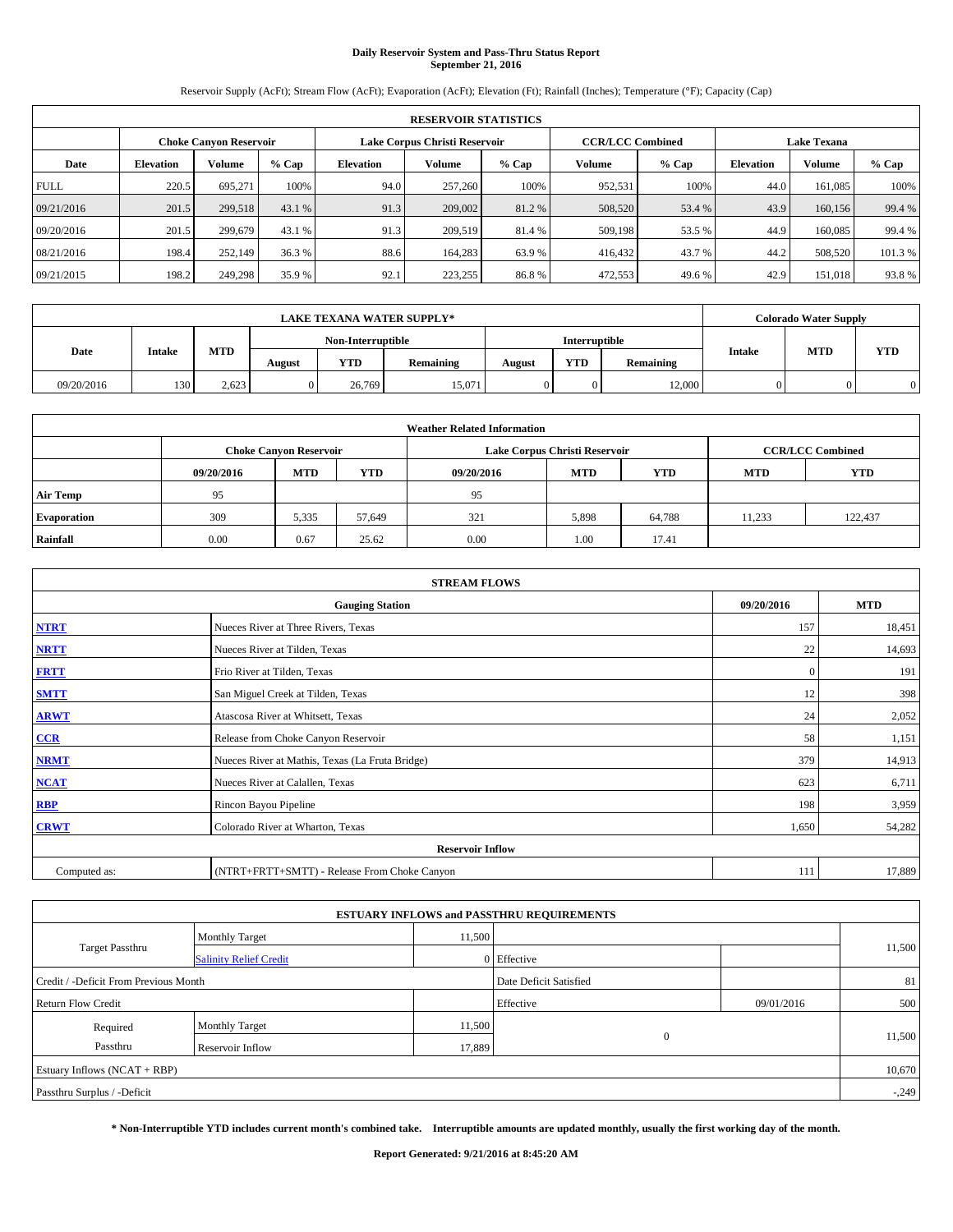# **Daily Reservoir System and Pass-Thru Status Report September 22, 2016**

Reservoir Supply (AcFt); Stream Flow (AcFt); Evaporation (AcFt); Elevation (Ft); Rainfall (Inches); Temperature (°F); Capacity (Cap)

|             | <b>RESERVOIR STATISTICS</b> |                               |         |                               |         |         |                         |         |                    |               |         |  |  |
|-------------|-----------------------------|-------------------------------|---------|-------------------------------|---------|---------|-------------------------|---------|--------------------|---------------|---------|--|--|
|             |                             | <b>Choke Canyon Reservoir</b> |         | Lake Corpus Christi Reservoir |         |         | <b>CCR/LCC Combined</b> |         | <b>Lake Texana</b> |               |         |  |  |
| Date        | <b>Elevation</b>            | Volume                        | $%$ Cap | Elevation                     | Volume  | $%$ Cap | Volume                  | $%$ Cap | <b>Elevation</b>   | <b>Volume</b> | $%$ Cap |  |  |
| <b>FULL</b> | 220.5                       | 695,271                       | 100%    | 94.0                          | 257,260 | 100%    | 952,531                 | 100%    | 44.0               | 161.085       | 100%    |  |  |
| 09/22/2016  | 201.5                       | 299,036                       | 43.0 %  | 91.3                          | 208,658 | 81.1 %  | 507,694                 | 53.3 %  | 43.8               | 159,229       | 98.8%   |  |  |
| 09/21/2016  | 201.5                       | 299.518                       | 43.1 %  | 91.3                          | 209,002 | 81.2%   | 508,520                 | 53.4 %  | 43.9               | 160,156       | 99.4 %  |  |  |
| 08/22/2016  | 199.2                       | 263,398                       | 37.9%   | 88.7                          | 166.517 | 64.7 %  | 429,915                 | 45.1 %  | 44.2               | 507.694       | 101.3 % |  |  |
| 09/22/2015  | 198.2                       | 249,155                       | 35.8 %  | 92.1                          | 222,729 | 86.6%   | 471,884                 | 49.5 %  | 42.5               | 147.442       | 91.5 %  |  |  |

|            | <b>LAKE TEXANA WATER SUPPLY*</b><br>Non-Interruptible<br>Interruptible |            |        |            |           |        |            |           |               | <b>Colorado Water Supply</b> |            |
|------------|------------------------------------------------------------------------|------------|--------|------------|-----------|--------|------------|-----------|---------------|------------------------------|------------|
|            |                                                                        |            |        |            |           |        |            |           |               | <b>MTD</b>                   |            |
| Date       | <b>Intake</b>                                                          | <b>MTD</b> | August | <b>YTD</b> | Remaining | August | <b>YTD</b> | Remaining | <b>Intake</b> |                              | <b>YTD</b> |
| 09/21/2016 | 131                                                                    | 2.756      |        | 26,902     | 14.938    |        | 0          | 12,000    |               |                              |            |

|                    | <b>Weather Related Information</b> |                               |            |            |                               |                         |            |            |  |  |  |  |
|--------------------|------------------------------------|-------------------------------|------------|------------|-------------------------------|-------------------------|------------|------------|--|--|--|--|
|                    |                                    | <b>Choke Canyon Reservoir</b> |            |            | Lake Corpus Christi Reservoir | <b>CCR/LCC Combined</b> |            |            |  |  |  |  |
|                    | 09/21/2016                         | <b>MTD</b>                    | <b>YTD</b> | 09/21/2016 | <b>MTD</b>                    | <b>YTD</b>              | <b>MTD</b> | <b>YTD</b> |  |  |  |  |
| <b>Air Temp</b>    | 94                                 |                               |            | 93         |                               |                         |            |            |  |  |  |  |
| <b>Evaporation</b> | 281                                | 5,616                         | 57,930     | 301        | 6,199                         | 65,089                  | 11,815     | 123,019    |  |  |  |  |
| Rainfall           | 0.00                               | 0.67                          | 25.62      | 0.00       | 1.00                          | 17.41                   |            |            |  |  |  |  |

| <b>STREAM FLOWS</b> |                                                 |              |        |  |  |  |  |  |
|---------------------|-------------------------------------------------|--------------|--------|--|--|--|--|--|
|                     | <b>Gauging Station</b>                          |              |        |  |  |  |  |  |
| <b>NTRT</b>         | Nueces River at Three Rivers, Texas             | 149          | 18,599 |  |  |  |  |  |
| <b>NRTT</b>         | Nueces River at Tilden, Texas                   | 19           | 14,712 |  |  |  |  |  |
| <b>FRTT</b>         | Frio River at Tilden, Texas                     | $\mathbf{0}$ | 191    |  |  |  |  |  |
| <b>SMTT</b>         | San Miguel Creek at Tilden, Texas               | 12           | 410    |  |  |  |  |  |
| <b>ARWT</b>         | Atascosa River at Whitsett, Texas               | 24           | 2,076  |  |  |  |  |  |
| $CCR$               | Release from Choke Canyon Reservoir             | 58           | 1,209  |  |  |  |  |  |
| <b>NRMT</b>         | Nueces River at Mathis, Texas (La Fruta Bridge) | 131          | 15,044 |  |  |  |  |  |
| <b>NCAT</b>         | Nueces River at Calallen, Texas                 | 262          | 6,973  |  |  |  |  |  |
| RBP                 | Rincon Bayou Pipeline                           | 171          | 4,130  |  |  |  |  |  |
| <b>CRWT</b>         | Colorado River at Wharton, Texas                | 1,419        | 55,701 |  |  |  |  |  |
|                     | <b>Reservoir Inflow</b>                         |              |        |  |  |  |  |  |
| Computed as:        | (NTRT+FRTT+SMTT) - Release From Choke Canyon    | 103          | 17,992 |  |  |  |  |  |

| <b>ESTUARY INFLOWS and PASSTHRU REQUIREMENTS</b> |                               |        |                        |            |        |  |  |  |  |  |
|--------------------------------------------------|-------------------------------|--------|------------------------|------------|--------|--|--|--|--|--|
|                                                  | <b>Monthly Target</b>         | 11,500 |                        |            |        |  |  |  |  |  |
| Target Passthru                                  | <b>Salinity Relief Credit</b> |        | 0 Effective            |            | 11,500 |  |  |  |  |  |
| Credit / -Deficit From Previous Month            |                               |        | Date Deficit Satisfied |            | 81     |  |  |  |  |  |
| <b>Return Flow Credit</b>                        |                               |        | Effective              | 09/01/2016 | 500    |  |  |  |  |  |
| Required                                         | Monthly Target                | 11,500 |                        |            |        |  |  |  |  |  |
| Passthru                                         | <b>Reservoir Inflow</b>       | 17,992 | $\Omega$               |            | 11,500 |  |  |  |  |  |
| Estuary Inflows (NCAT + RBP)                     |                               |        |                        |            |        |  |  |  |  |  |
| Passthru Surplus / -Deficit                      |                               |        |                        |            | 185    |  |  |  |  |  |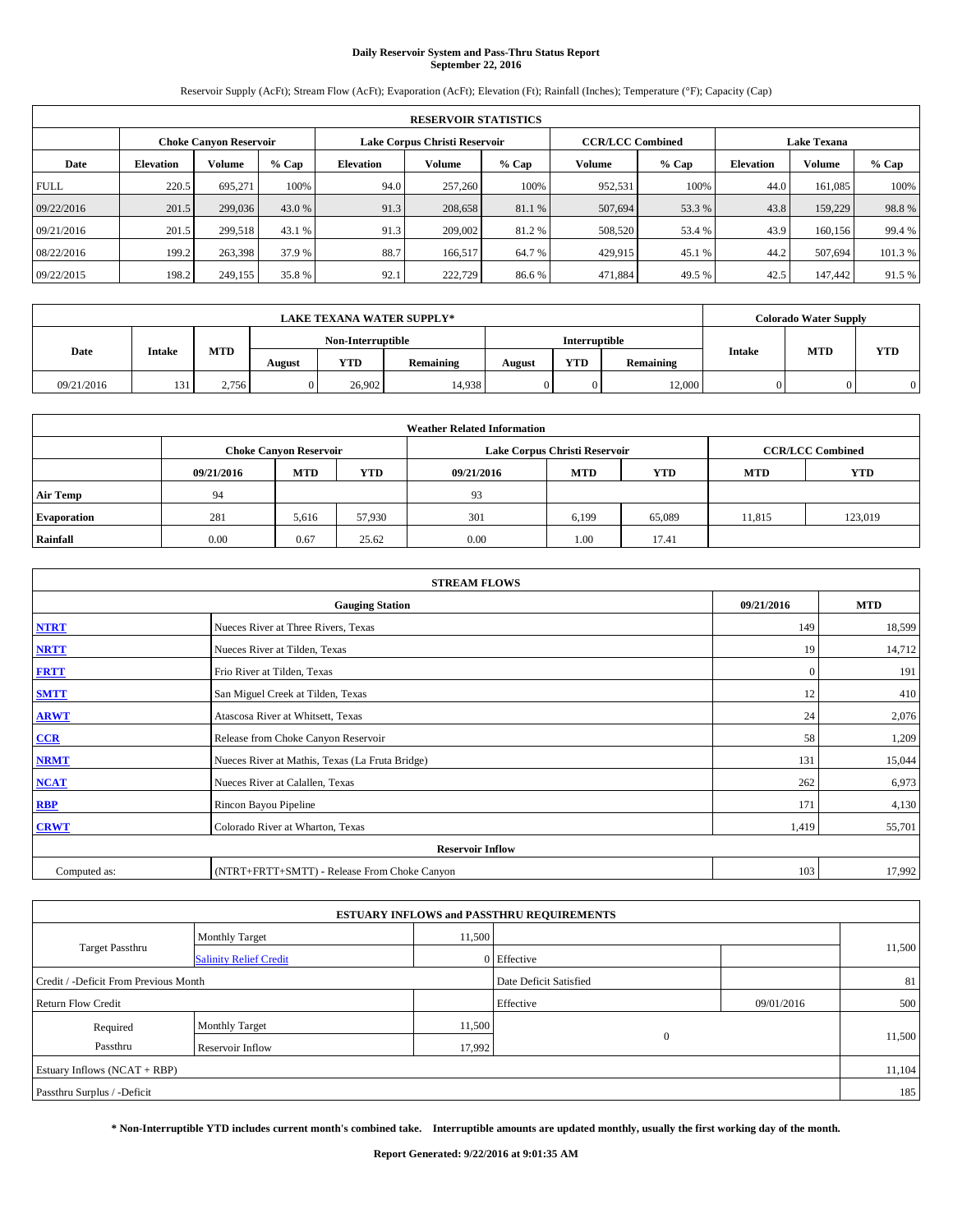# **Daily Reservoir System and Pass-Thru Status Report September 23, 2016**

Reservoir Supply (AcFt); Stream Flow (AcFt); Evaporation (AcFt); Elevation (Ft); Rainfall (Inches); Temperature (°F); Capacity (Cap)

|             | <b>RESERVOIR STATISTICS</b> |                        |         |                  |                               |         |                         |         |                  |                    |         |  |
|-------------|-----------------------------|------------------------|---------|------------------|-------------------------------|---------|-------------------------|---------|------------------|--------------------|---------|--|
|             |                             | Choke Canvon Reservoir |         |                  | Lake Corpus Christi Reservoir |         | <b>CCR/LCC Combined</b> |         |                  | <b>Lake Texana</b> |         |  |
| Date        | <b>Elevation</b>            | Volume                 | $%$ Cap | <b>Elevation</b> | Volume                        | $%$ Cap | Volume                  | $%$ Cap | <b>Elevation</b> | <b>Volume</b>      | % Cap   |  |
| <b>FULL</b> | 220.5                       | 695.271                | 100%    | 94.0             | 257,260                       | 100%    | 952,531                 | 100%    | 44.0             | 161.085            | 100%    |  |
| 09/23/2016  | 201.4                       | 297,108                | 42.7 %  | 91.2             | 208,141                       | 80.9 %  | 505,249                 | 53.0 %  | 43.8             | 159,229            | 98.8%   |  |
| 09/22/2016  | 201.5                       | 299,036                | 43.0 %  | 91.3             | 208,658                       | 81.1 %  | 507.694                 | 53.3 %  | 43.8             | 159,229            | 98.8%   |  |
| 08/23/2016  | 199.8                       | 273,028                | 39.3 %  | 88.9             | 169.889                       | 66.0%   | 442,917                 | 46.5 %  | 44.2             | 505,249            | 101.3 % |  |
| 09/23/2015  | 198.1                       | 247,612                | 35.6 %  | 92.0             | 222,203                       | 86.4 %  | 469,815                 | 49.3%   | 42.4             | 146,555            | 91.0 %  |  |

| <b>LAKE TEXANA WATER SUPPLY*</b> |               |            |        |                   |           |        | <b>Colorado Water Supply</b> |           |               |            |            |
|----------------------------------|---------------|------------|--------|-------------------|-----------|--------|------------------------------|-----------|---------------|------------|------------|
|                                  |               |            |        | Non-Interruptible |           |        | Interruptible                |           |               |            |            |
| Date                             | <b>Intake</b> | <b>MTD</b> | August | <b>YTD</b>        | Remaining | August | <b>YTD</b>                   | Remaining | <b>Intake</b> | <b>MTD</b> | <b>YTD</b> |
| 09/22/2016                       | 131           | 2.887      |        | 27.033            | 14,807    |        | 0                            | 12,000    |               |            |            |

| <b>Weather Related Information</b> |            |                               |            |            |                               |                         |            |            |  |  |  |
|------------------------------------|------------|-------------------------------|------------|------------|-------------------------------|-------------------------|------------|------------|--|--|--|
|                                    |            | <b>Choke Canyon Reservoir</b> |            |            | Lake Corpus Christi Reservoir | <b>CCR/LCC Combined</b> |            |            |  |  |  |
|                                    | 09/22/2016 | <b>MTD</b>                    | <b>YTD</b> | 09/22/2016 | <b>MTD</b>                    | <b>YTD</b>              | <b>MTD</b> | <b>YTD</b> |  |  |  |
| <b>Air Temp</b>                    | 91         |                               |            | 90         |                               |                         |            |            |  |  |  |
| <b>Evaporation</b>                 | 168        | 5,784                         | 58,098     | 180        | 6,379                         | 65,269                  | 12.163     | 123,367    |  |  |  |
| Rainfall                           | 0.00       | 0.67                          | 25.62      | 0.00       | 1.00                          | 17.41                   |            |            |  |  |  |

| <b>STREAM FLOWS</b> |                                                 |              |        |  |  |  |  |  |  |
|---------------------|-------------------------------------------------|--------------|--------|--|--|--|--|--|--|
|                     | <b>Gauging Station</b>                          |              |        |  |  |  |  |  |  |
| <b>NTRT</b>         | Nueces River at Three Rivers, Texas             | 143          | 18,742 |  |  |  |  |  |  |
| <b>NRTT</b>         | Nueces River at Tilden, Texas                   | 16           | 14,727 |  |  |  |  |  |  |
| <b>FRTT</b>         | Frio River at Tilden, Texas                     | $\mathbf{0}$ | 191    |  |  |  |  |  |  |
| <b>SMTT</b>         | San Miguel Creek at Tilden, Texas               | 11           | 421    |  |  |  |  |  |  |
| <b>ARWT</b>         | Atascosa River at Whitsett, Texas               | 22           | 2,098  |  |  |  |  |  |  |
| $CCR$               | Release from Choke Canyon Reservoir             | 58           | 1,266  |  |  |  |  |  |  |
| <b>NRMT</b>         | Nueces River at Mathis, Texas (La Fruta Bridge) | 127          | 15,171 |  |  |  |  |  |  |
| <b>NCAT</b>         | Nueces River at Calallen, Texas                 | 85           | 7,059  |  |  |  |  |  |  |
| <b>RBP</b>          | Rincon Bayou Pipeline                           | 49           | 4,179  |  |  |  |  |  |  |
| <b>CRWT</b>         | Colorado River at Wharton, Texas                | 1,243        | 56,944 |  |  |  |  |  |  |
|                     | <b>Reservoir Inflow</b>                         |              |        |  |  |  |  |  |  |
| Computed as:        | (NTRT+FRTT+SMTT) - Release From Choke Canyon    | 97           | 18,089 |  |  |  |  |  |  |

| <b>ESTUARY INFLOWS and PASSTHRU REQUIREMENTS</b> |                               |        |                        |            |        |  |  |  |  |  |
|--------------------------------------------------|-------------------------------|--------|------------------------|------------|--------|--|--|--|--|--|
|                                                  | <b>Monthly Target</b>         | 11,500 |                        |            |        |  |  |  |  |  |
| Target Passthru                                  | <b>Salinity Relief Credit</b> |        | 0 Effective            |            | 11,500 |  |  |  |  |  |
| Credit / -Deficit From Previous Month            |                               |        | Date Deficit Satisfied |            | 81     |  |  |  |  |  |
| <b>Return Flow Credit</b>                        |                               |        | Effective              | 09/01/2016 | 500    |  |  |  |  |  |
| Required                                         | Monthly Target                | 11,500 |                        |            |        |  |  |  |  |  |
| Passthru                                         | <b>Reservoir Inflow</b>       | 18,089 | $\Omega$               |            | 11,500 |  |  |  |  |  |
| Estuary Inflows (NCAT + RBP)                     |                               |        |                        |            |        |  |  |  |  |  |
| Passthru Surplus / -Deficit                      |                               |        |                        |            | 319    |  |  |  |  |  |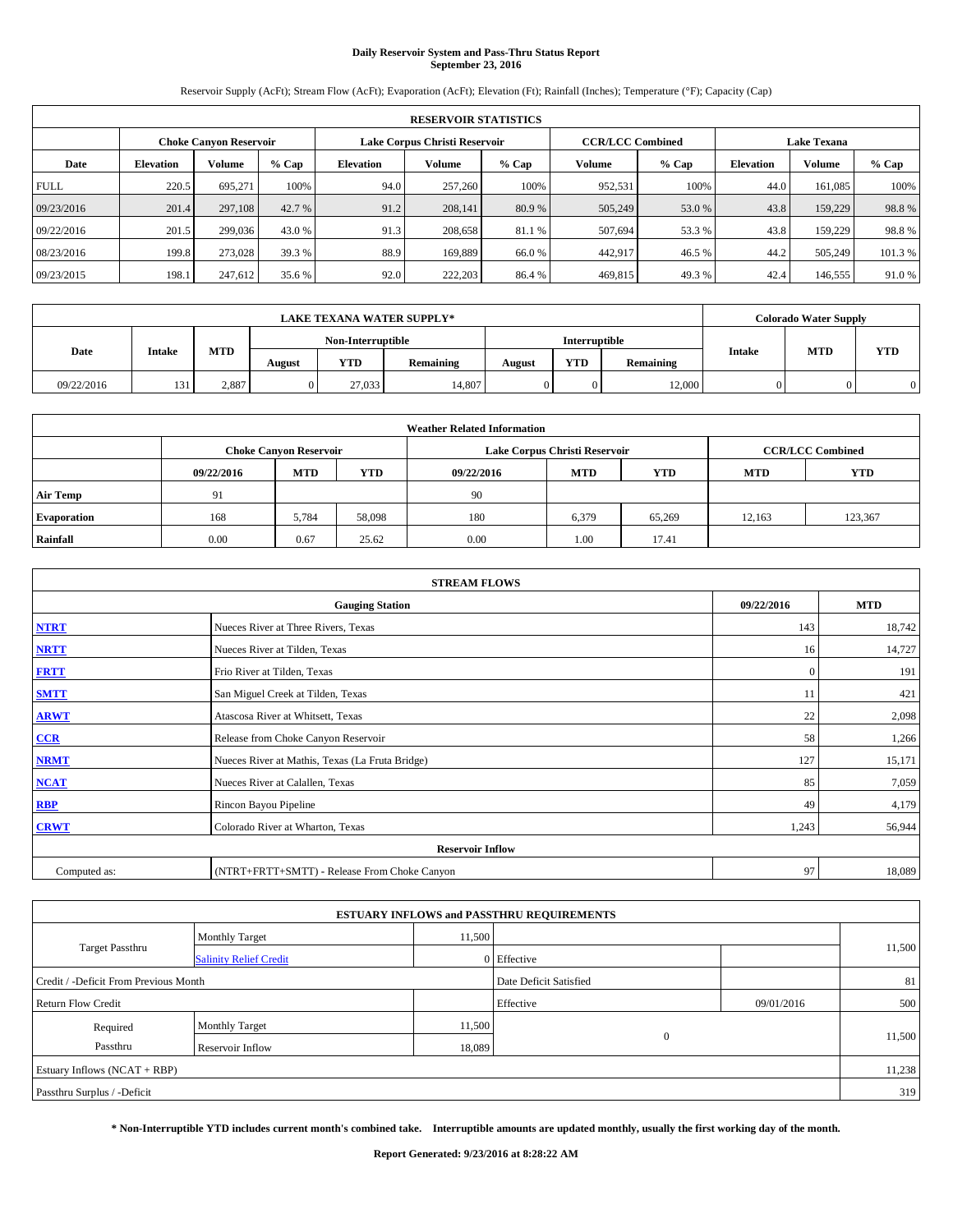# **Daily Reservoir System and Pass-Thru Status Report September 24, 2016**

Reservoir Supply (AcFt); Stream Flow (AcFt); Evaporation (AcFt); Elevation (Ft); Rainfall (Inches); Temperature (°F); Capacity (Cap)

|             | <b>RESERVOIR STATISTICS</b> |                        |         |                  |                               |         |                         |         |                  |                    |         |  |
|-------------|-----------------------------|------------------------|---------|------------------|-------------------------------|---------|-------------------------|---------|------------------|--------------------|---------|--|
|             |                             | Choke Canvon Reservoir |         |                  | Lake Corpus Christi Reservoir |         | <b>CCR/LCC Combined</b> |         |                  | <b>Lake Texana</b> |         |  |
| Date        | <b>Elevation</b>            | Volume                 | $%$ Cap | <b>Elevation</b> | Volume                        | $%$ Cap | Volume                  | $%$ Cap | <b>Elevation</b> | <b>Volume</b>      | % Cap   |  |
| <b>FULL</b> | 220.5                       | 695.271                | 100%    | 94.0             | 257,260                       | 100%    | 952,531                 | 100%    | 44.0             | 161.085            | 100%    |  |
| 09/24/2016  | 201.4                       | 297,751                | 42.8%   | 91.2             | 207,625                       | 80.7 %  | 505,376                 | 53.1 %  | 43.8             | 159,229            | 98.8%   |  |
| 09/23/2016  | 201.4                       | 297,108                | 42.7 %  | 91.2             | 208,141                       | 80.9 %  | 505,249                 | 53.0 %  | 43.8             | 159,229            | 98.8%   |  |
| 08/24/2016  | 200.6                       | 285,073                | 41.0 %  | 89.4             | 177,693                       | 69.1 %  | 462,766                 | 48.6%   | 44.2             | 505,376            | 101.3 % |  |
| 09/24/2015  | 198.1                       | 248,172                | 35.7 %  | 92.0             | 221,678                       | 86.2%   | 469,850                 | 49.3%   | 42.4             | 146,555            | 91.0 %  |  |

| <b>LAKE TEXANA WATER SUPPLY*</b> |               |            |        |                   |           | <b>Colorado Water Supply</b> |               |           |               |            |            |
|----------------------------------|---------------|------------|--------|-------------------|-----------|------------------------------|---------------|-----------|---------------|------------|------------|
|                                  |               |            |        | Non-Interruptible |           |                              | Interruptible |           |               |            |            |
| Date                             | <b>Intake</b> | <b>MTD</b> | August | <b>YTD</b>        | Remaining | August                       | <b>YTD</b>    | Remaining | <b>Intake</b> | <b>MTD</b> | <b>YTD</b> |
| 09/23/2016                       | 130           | 3,017      |        | 27.163            | 14,677    |                              | 0             | 12,000    |               |            |            |

| <b>Weather Related Information</b> |            |                               |            |            |                               |                         |            |            |  |  |
|------------------------------------|------------|-------------------------------|------------|------------|-------------------------------|-------------------------|------------|------------|--|--|
|                                    |            | <b>Choke Canyon Reservoir</b> |            |            | Lake Corpus Christi Reservoir | <b>CCR/LCC Combined</b> |            |            |  |  |
|                                    | 09/23/2016 | <b>MTD</b>                    | <b>YTD</b> | 09/23/2016 | <b>MTD</b>                    | <b>YTD</b>              | <b>MTD</b> | <b>YTD</b> |  |  |
| <b>Air Temp</b>                    | 94         |                               |            | 94         |                               |                         |            |            |  |  |
| <b>Evaporation</b>                 | 327        | 6,111                         | 58.425     | 321        | 6.700                         | 65,590                  | 12.811     | 124,015    |  |  |
| Rainfall                           | 0.00       | 0.67                          | 25.62      | 0.00       | 1.00                          | 17.41                   |            |            |  |  |

| <b>STREAM FLOWS</b> |                                                 |              |            |  |  |  |  |  |  |
|---------------------|-------------------------------------------------|--------------|------------|--|--|--|--|--|--|
|                     | <b>Gauging Station</b>                          | 09/23/2016   | <b>MTD</b> |  |  |  |  |  |  |
| <b>NTRT</b>         | Nueces River at Three Rivers, Texas             | 137          | 18,879     |  |  |  |  |  |  |
| <b>NRTT</b>         | Nueces River at Tilden, Texas                   | 14           | 14,741     |  |  |  |  |  |  |
| <b>FRTT</b>         | Frio River at Tilden, Texas                     | $\mathbf{0}$ | 191        |  |  |  |  |  |  |
| <b>SMTT</b>         | San Miguel Creek at Tilden, Texas               | 11           | 433        |  |  |  |  |  |  |
| <b>ARWT</b>         | Atascosa River at Whitsett, Texas               | 22           | 2,120      |  |  |  |  |  |  |
| $CCR$               | Release from Choke Canyon Reservoir             | 58           | 1,324      |  |  |  |  |  |  |
| <b>NRMT</b>         | Nueces River at Mathis, Texas (La Fruta Bridge) | 113          | 15,285     |  |  |  |  |  |  |
| <b>NCAT</b>         | Nueces River at Calallen, Texas                 | 71           | 7,130      |  |  |  |  |  |  |
| RBP                 | Rincon Bayou Pipeline                           | $\Omega$     | 4,179      |  |  |  |  |  |  |
| <b>CRWT</b>         | Colorado River at Wharton, Texas                | 1,227        | 58,170     |  |  |  |  |  |  |
|                     | <b>Reservoir Inflow</b>                         |              |            |  |  |  |  |  |  |
| Computed as:        | (NTRT+FRTT+SMTT) - Release From Choke Canyon    | 91           | 18,179     |  |  |  |  |  |  |

| <b>ESTUARY INFLOWS and PASSTHRU REQUIREMENTS</b> |                               |        |                        |            |        |  |  |  |  |  |
|--------------------------------------------------|-------------------------------|--------|------------------------|------------|--------|--|--|--|--|--|
|                                                  | <b>Monthly Target</b>         | 11,500 |                        |            |        |  |  |  |  |  |
| <b>Target Passthru</b>                           | <b>Salinity Relief Credit</b> |        | 0 Effective            |            | 11,500 |  |  |  |  |  |
| Credit / -Deficit From Previous Month            |                               |        | Date Deficit Satisfied |            | 81     |  |  |  |  |  |
| <b>Return Flow Credit</b>                        |                               |        | Effective              | 09/01/2016 | 500    |  |  |  |  |  |
| Required                                         | <b>Monthly Target</b>         | 11,500 |                        |            |        |  |  |  |  |  |
| Passthru                                         | <b>Reservoir Inflow</b>       | 18,179 | $\Omega$               |            | 11,500 |  |  |  |  |  |
| Estuary Inflows (NCAT + RBP)                     |                               |        |                        |            | 11,309 |  |  |  |  |  |
| Passthru Surplus / -Deficit                      |                               |        |                        |            | 390    |  |  |  |  |  |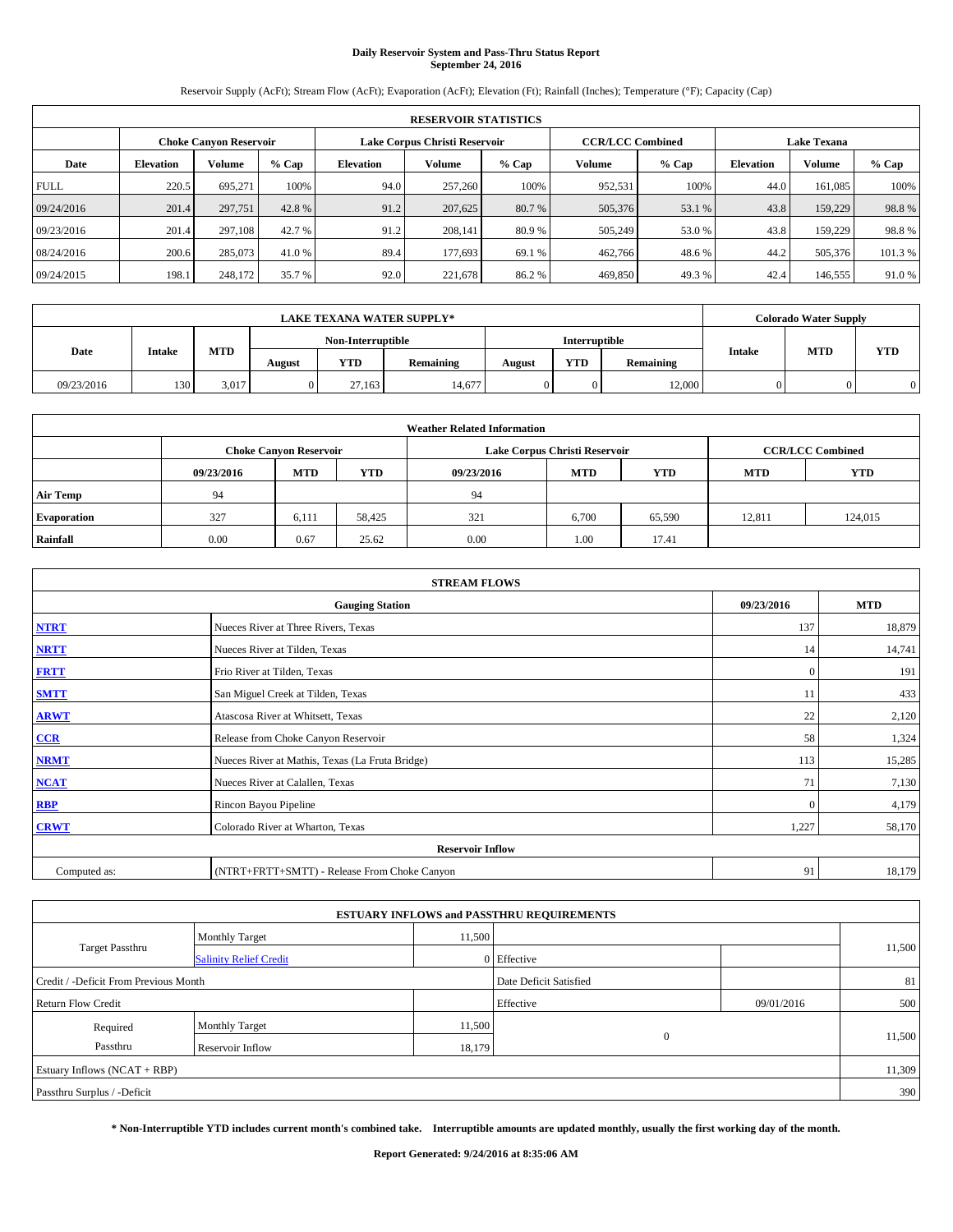# **Daily Reservoir System and Pass-Thru Status Report September 25, 2016**

Reservoir Supply (AcFt); Stream Flow (AcFt); Evaporation (AcFt); Elevation (Ft); Rainfall (Inches); Temperature (°F); Capacity (Cap)

|             | <b>RESERVOIR STATISTICS</b> |         |         |                  |                               |         |                         |                    |                  |               |         |
|-------------|-----------------------------|---------|---------|------------------|-------------------------------|---------|-------------------------|--------------------|------------------|---------------|---------|
|             | Choke Canvon Reservoir      |         |         |                  | Lake Corpus Christi Reservoir |         | <b>CCR/LCC Combined</b> | <b>Lake Texana</b> |                  |               |         |
| Date        | <b>Elevation</b>            | Volume  | $%$ Cap | <b>Elevation</b> | Volume                        | $%$ Cap | Volume                  | $%$ Cap            | <b>Elevation</b> | <b>Volume</b> | % Cap   |
| <b>FULL</b> | 220.5                       | 695.271 | 100%    | 94.0             | 257,260                       | 100%    | 952,531                 | 100%               | 44.0             | 161.085       | 100%    |
| 09/25/2016  | 201.3                       | 296,465 | 42.6 %  | 91.2             | 207,109                       | 80.5 %  | 503,574                 | 52.9%              | 43.8             | 159,229       | 98.8%   |
| 09/24/2016  | 201.4                       | 297,751 | 42.8%   | 91.2             | 207,625                       | 80.7 %  | 505,376                 | 53.1 %             | 43.8             | 159,229       | 98.8%   |
| 08/25/2016  | 201.2                       | 293.917 | 42.3 %  | 90.1             | 189.627                       | 73.7 %  | 483.544                 | 50.8%              | 44.2             | 503,574       | 101.3 % |
| 09/25/2015  | 198.1                       | 247,052 | 35.5 %  | 92.0             | 221,328                       | 86.0%   | 468,380                 | 49.2%              | 42.4             | 146,555       | 91.0%   |

|            | <b>LAKE TEXANA WATER SUPPLY*</b> |            |        |                   |           |        |                      |           |               | <b>Colorado Water Supply</b> |            |
|------------|----------------------------------|------------|--------|-------------------|-----------|--------|----------------------|-----------|---------------|------------------------------|------------|
|            |                                  |            |        | Non-Interruptible |           |        | <b>Interruptible</b> |           |               | <b>MTD</b>                   |            |
| Date       | <b>Intake</b>                    | <b>MTD</b> | August | <b>YTD</b>        | Remaining | August | <b>YTD</b>           | Remaining | <b>Intake</b> |                              | <b>YTD</b> |
| 09/24/2016 | 130                              | 3.147      |        | 27.292            | 14,548    |        | 0                    | 12,000    |               |                              |            |

| <b>Weather Related Information</b> |            |                                                                    |        |      |                               |                         |        |            |  |  |
|------------------------------------|------------|--------------------------------------------------------------------|--------|------|-------------------------------|-------------------------|--------|------------|--|--|
|                                    |            | <b>Choke Canyon Reservoir</b>                                      |        |      | Lake Corpus Christi Reservoir | <b>CCR/LCC Combined</b> |        |            |  |  |
|                                    | 09/24/2016 | <b>YTD</b><br><b>MTD</b><br><b>MTD</b><br><b>YTD</b><br>09/24/2016 |        |      |                               |                         |        | <b>YTD</b> |  |  |
| <b>Air Temp</b>                    | 93         |                                                                    |        | 92   |                               |                         |        |            |  |  |
| <b>Evaporation</b>                 | 280        | 6,391                                                              | 58,705 | 280  | 6.980                         | 65,870                  | 13,371 | 124,575    |  |  |
| Rainfall                           | 0.00       | 0.67                                                               | 25.62  | 0.00 | 1.00                          | 17.41                   |        |            |  |  |

| <b>STREAM FLOWS</b> |                                                 |              |            |  |  |  |  |  |  |
|---------------------|-------------------------------------------------|--------------|------------|--|--|--|--|--|--|
|                     | <b>Gauging Station</b>                          | 09/24/2016   | <b>MTD</b> |  |  |  |  |  |  |
| <b>NTRT</b>         | Nueces River at Three Rivers, Texas             | 131          | 19,010     |  |  |  |  |  |  |
| <b>NRTT</b>         | Nueces River at Tilden, Texas                   | 12           | 14,753     |  |  |  |  |  |  |
| <b>FRTT</b>         | Frio River at Tilden, Texas                     | $\mathbf{0}$ | 191        |  |  |  |  |  |  |
| <b>SMTT</b>         | San Miguel Creek at Tilden, Texas               | 11           | 444        |  |  |  |  |  |  |
| <b>ARWT</b>         | Atascosa River at Whitsett, Texas               |              |            |  |  |  |  |  |  |
| CCR                 | Release from Choke Canyon Reservoir             | 58           | 1,382      |  |  |  |  |  |  |
| <b>NRMT</b>         | Nueces River at Mathis, Texas (La Fruta Bridge) | 113          | 15,398     |  |  |  |  |  |  |
| <b>NCAT</b>         | Nueces River at Calallen, Texas                 | $\Omega$     | 7,130      |  |  |  |  |  |  |
| <b>RBP</b>          | Rincon Bayou Pipeline                           | $\Omega$     | 4,179      |  |  |  |  |  |  |
| <b>CRWT</b>         | Colorado River at Wharton, Texas                | 1,310        | 59,481     |  |  |  |  |  |  |
|                     | <b>Reservoir Inflow</b>                         |              |            |  |  |  |  |  |  |
| Computed as:        | (NTRT+FRTT+SMTT) - Release From Choke Canyon    |              |            |  |  |  |  |  |  |

| <b>ESTUARY INFLOWS and PASSTHRU REQUIREMENTS</b> |                               |        |                        |            |        |  |  |  |  |  |
|--------------------------------------------------|-------------------------------|--------|------------------------|------------|--------|--|--|--|--|--|
|                                                  | <b>Monthly Target</b>         | 11,500 |                        |            |        |  |  |  |  |  |
| Target Passthru                                  | <b>Salinity Relief Credit</b> |        | 0 Effective            |            | 11,500 |  |  |  |  |  |
| Credit / -Deficit From Previous Month            |                               |        | Date Deficit Satisfied |            | 81     |  |  |  |  |  |
| <b>Return Flow Credit</b>                        |                               |        | Effective              | 09/01/2016 | 500    |  |  |  |  |  |
| Required                                         | Monthly Target                | 11,500 |                        |            |        |  |  |  |  |  |
| Passthru                                         | <b>Reservoir Inflow</b>       | 18,264 | $\Omega$               |            | 11,500 |  |  |  |  |  |
| Estuary Inflows (NCAT + RBP)                     |                               |        |                        |            |        |  |  |  |  |  |
| Passthru Surplus / -Deficit                      |                               |        |                        |            |        |  |  |  |  |  |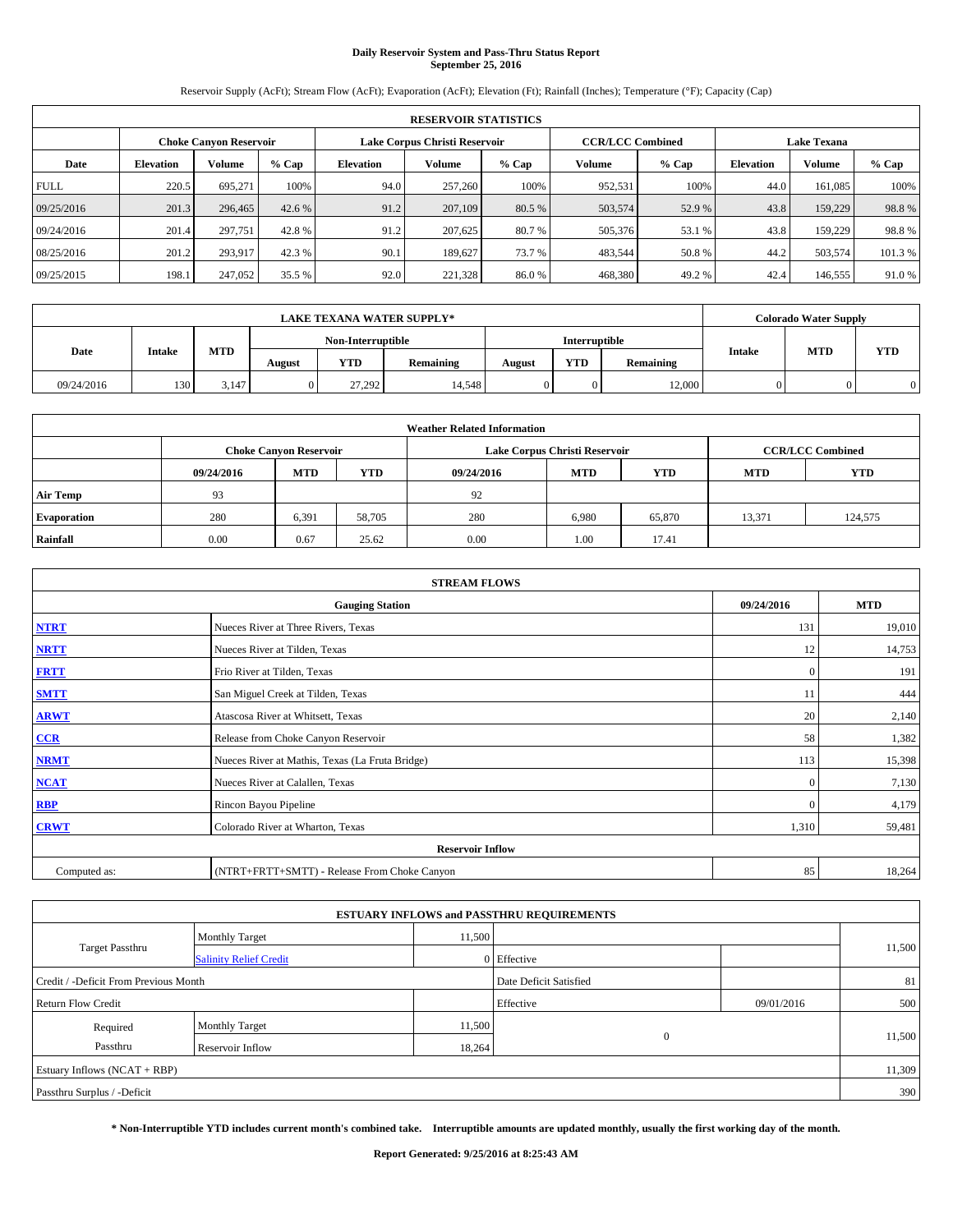# **Daily Reservoir System and Pass-Thru Status Report September 26, 2016**

Reservoir Supply (AcFt); Stream Flow (AcFt); Evaporation (AcFt); Elevation (Ft); Rainfall (Inches); Temperature (°F); Capacity (Cap)

|             | <b>RESERVOIR STATISTICS</b> |                   |        |                  |                               |         |                    |         |                  |               |         |
|-------------|-----------------------------|-------------------|--------|------------------|-------------------------------|---------|--------------------|---------|------------------|---------------|---------|
|             | Choke Canvon Reservoir      |                   |        |                  | Lake Corpus Christi Reservoir |         | <b>Lake Texana</b> |         |                  |               |         |
| Date        | <b>Elevation</b>            | $%$ Cap<br>Volume |        | <b>Elevation</b> | Volume                        | $%$ Cap | Volume             | $%$ Cap | <b>Elevation</b> | <b>Volume</b> | % Cap   |
| <b>FULL</b> | 220.5                       | 695.271           | 100%   | 94.0             | 257,260                       | 100%    | 952,531            | 100%    | 44.0             | 161.085       | 100%    |
| 09/26/2016  | 201.8                       | 303,558           | 43.7 % | 91.4             | 210,899                       | 82.0 %  | 514,457            | 54.0%   | 43.8             | 159,229       | 98.8%   |
| 09/25/2016  | 201.3                       | 296,465           | 42.6 % | 91.2             | 207,109                       | 80.5 %  | 503,574            | 52.9 %  | 43.8             | 159,229       | 98.8%   |
| 08/26/2016  | 201.5                       | 298,554           | 42.9 % | 90.8             | 200,097                       | 77.8%   | 498.651            | 52.4 %  | 44.2             | 514,457       | 101.3 % |
| 09/26/2015  | 198.1                       | 247,472           | 35.6 % | 92.0             | 220,629                       | 85.8%   | 468,101            | 49.1 %  | 42.2             | 144,790       | 89.9%   |

|            | <b>LAKE TEXANA WATER SUPPLY*</b> |            |        |                   |           |        |               |           |               | <b>Colorado Water Supply</b> |            |
|------------|----------------------------------|------------|--------|-------------------|-----------|--------|---------------|-----------|---------------|------------------------------|------------|
|            |                                  |            |        | Non-Interruptible |           |        | Interruptible |           |               |                              |            |
| Date       | <b>Intake</b>                    | <b>MTD</b> | August | <b>YTD</b>        | Remaining | August | <b>YTD</b>    | Remaining | <b>Intake</b> | <b>MTD</b>                   | <b>YTD</b> |
| 09/25/2016 | 130                              | 3,277      |        | 27.422            | 14.418    |        | 0             | 12,000    |               |                              |            |

| <b>Weather Related Information</b> |                                                                    |                               |        |      |                               |                         |            |            |  |  |
|------------------------------------|--------------------------------------------------------------------|-------------------------------|--------|------|-------------------------------|-------------------------|------------|------------|--|--|
|                                    |                                                                    | <b>Choke Canyon Reservoir</b> |        |      | Lake Corpus Christi Reservoir | <b>CCR/LCC Combined</b> |            |            |  |  |
|                                    | <b>YTD</b><br><b>MTD</b><br><b>MTD</b><br>09/25/2016<br>09/25/2016 |                               |        |      |                               |                         | <b>MTD</b> | <b>YTD</b> |  |  |
| <b>Air Temp</b>                    | 93                                                                 |                               |        | 92   |                               |                         |            |            |  |  |
| <b>Evaporation</b>                 | 274                                                                | 6,665                         | 58,979 | 523  | 7,503                         | 66,393                  | 14,168     | 125.372    |  |  |
| Rainfall                           | 1.50                                                               | 2.17                          | 27.12  | 2.70 | 3.70                          | 20.11                   |            |            |  |  |

| <b>STREAM FLOWS</b> |                                                 |              |            |  |  |  |  |  |  |
|---------------------|-------------------------------------------------|--------------|------------|--|--|--|--|--|--|
|                     | <b>Gauging Station</b>                          | 09/25/2016   | <b>MTD</b> |  |  |  |  |  |  |
| <b>NTRT</b>         | Nueces River at Three Rivers, Texas             | 125          | 19,135     |  |  |  |  |  |  |
| <b>NRTT</b>         | 14                                              | 14,767       |            |  |  |  |  |  |  |
| <b>FRTT</b>         | Frio River at Tilden, Texas                     | 15           | 207        |  |  |  |  |  |  |
| <b>SMTT</b>         | San Miguel Creek at Tilden, Texas               | 11           | 455        |  |  |  |  |  |  |
| <b>ARWT</b>         | Atascosa River at Whitsett, Texas               | 26           | 2,166      |  |  |  |  |  |  |
| $CCR$               | Release from Choke Canyon Reservoir             | 58           | 1,439      |  |  |  |  |  |  |
| <b>NRMT</b>         | Nueces River at Mathis, Texas (La Fruta Bridge) | 129          | 15,527     |  |  |  |  |  |  |
| <b>NCAT</b>         | Nueces River at Calallen, Texas                 | $\mathbf{0}$ | 7,130      |  |  |  |  |  |  |
| RBP                 | Rincon Bayou Pipeline                           | $\Omega$     | 4,179      |  |  |  |  |  |  |
| <b>CRWT</b>         | Colorado River at Wharton, Texas                | 1,356        | 60,836     |  |  |  |  |  |  |
|                     |                                                 |              |            |  |  |  |  |  |  |
| Computed as:        | (NTRT+FRTT+SMTT) - Release From Choke Canyon    | 94           | 18,358     |  |  |  |  |  |  |

| <b>ESTUARY INFLOWS and PASSTHRU REQUIREMENTS</b> |                               |        |                        |            |        |  |  |  |  |  |
|--------------------------------------------------|-------------------------------|--------|------------------------|------------|--------|--|--|--|--|--|
|                                                  | <b>Monthly Target</b>         | 11,500 |                        |            |        |  |  |  |  |  |
| Target Passthru                                  | <b>Salinity Relief Credit</b> |        | 0 Effective            |            | 11,500 |  |  |  |  |  |
| Credit / -Deficit From Previous Month            |                               |        | Date Deficit Satisfied |            | 81     |  |  |  |  |  |
| <b>Return Flow Credit</b>                        |                               |        | Effective              | 09/01/2016 | 500    |  |  |  |  |  |
| Required                                         | Monthly Target                | 11,500 |                        |            |        |  |  |  |  |  |
| Passthru                                         | <b>Reservoir Inflow</b>       | 18,358 | $\Omega$               |            | 11,500 |  |  |  |  |  |
| Estuary Inflows (NCAT + RBP)                     |                               |        |                        |            |        |  |  |  |  |  |
| Passthru Surplus / -Deficit                      |                               |        |                        |            |        |  |  |  |  |  |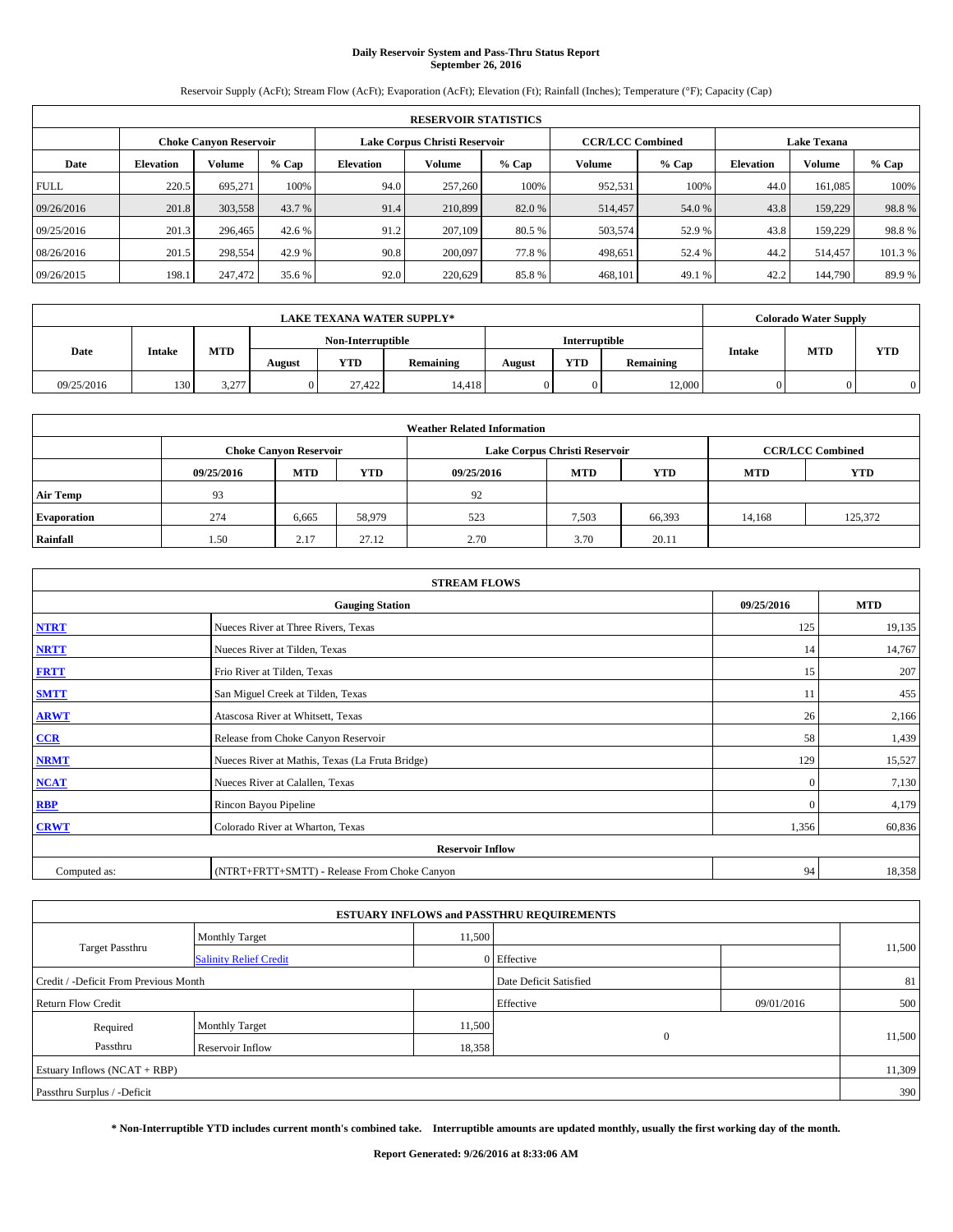# **Daily Reservoir System and Pass-Thru Status Report September 27, 2016**

Reservoir Supply (AcFt); Stream Flow (AcFt); Evaporation (AcFt); Elevation (Ft); Rainfall (Inches); Temperature (°F); Capacity (Cap)

|             | <b>RESERVOIR STATISTICS</b> |                   |        |                  |                               |         |                         |         |                  |                    |         |
|-------------|-----------------------------|-------------------|--------|------------------|-------------------------------|---------|-------------------------|---------|------------------|--------------------|---------|
|             | Choke Canvon Reservoir      |                   |        |                  | Lake Corpus Christi Reservoir |         | <b>CCR/LCC Combined</b> |         |                  | <b>Lake Texana</b> |         |
| Date        | <b>Elevation</b>            | $%$ Cap<br>Volume |        | <b>Elevation</b> | Volume                        | $%$ Cap | Volume                  | $%$ Cap | <b>Elevation</b> | <b>Volume</b>      | % Cap   |
| <b>FULL</b> | 220.5                       | 695.271           | 100%   | 94.0             | 257,260                       | 100%    | 952,531                 | 100%    | 44.0             | 161.085            | 100%    |
| 09/27/2016  | 201.7                       | 302,915           | 43.6 % | 91.5             | 211,936                       | 82.4 %  | 514,851                 | 54.1 %  | 43.7             | 158,306            | 98.3%   |
| 09/26/2016  | 201.8                       | 303,558           | 43.7%  | 91.4             | 210,899                       | 82.0 %  | 514,457                 | 54.0 %  | 43.8             | 159,229            | 98.8%   |
| 08/27/2016  | 201.6                       | 300.642           | 43.2 % | 91.1             | 206,422                       | 80.2 %  | 507,064                 | 53.2 %  | 44.2             | 514,851            | 101.3 % |
| 09/27/2015  | 198.1                       | 247,892           | 35.7 % | 91.9             | 220,279                       | 85.6%   | 468,171                 | 49.2%   | 42.2             | 144,790            | 89.9%   |

|            | <b>LAKE TEXANA WATER SUPPLY*</b> |            |        |                   |           |        |               |           |               | <b>Colorado Water Supply</b> |            |
|------------|----------------------------------|------------|--------|-------------------|-----------|--------|---------------|-----------|---------------|------------------------------|------------|
| Date       |                                  |            |        | Non-Interruptible |           |        | Interruptible |           |               |                              |            |
|            | <b>Intake</b>                    | <b>MTD</b> | August | <b>YTD</b>        | Remaining | August | <b>YTD</b>    | Remaining | <b>Intake</b> | <b>MTD</b>                   | <b>YTD</b> |
| 09/26/2016 | 130                              | 3.407      |        | 27.552            | 14,288    |        | 0             | 12,000    |               |                              |            |

| <b>Weather Related Information</b> |            |                               |            |            |                               |                         |        |         |  |
|------------------------------------|------------|-------------------------------|------------|------------|-------------------------------|-------------------------|--------|---------|--|
|                                    |            | <b>Choke Canyon Reservoir</b> |            |            | Lake Corpus Christi Reservoir | <b>CCR/LCC Combined</b> |        |         |  |
|                                    | 09/26/2016 | <b>MTD</b>                    | <b>YTD</b> | 09/26/2016 | <b>YTD</b>                    |                         |        |         |  |
| <b>Air Temp</b>                    | 85         |                               |            | 85         |                               |                         |        |         |  |
| <b>Evaporation</b>                 | 142        | 6.807                         | 59.121     | 141        | 7,644                         | 66,534                  | 14,451 | 125,655 |  |
| Rainfall                           | 0.00       | 2.17                          | 27.12      | 0.10       | 3.80                          | 20.21                   |        |         |  |

| <b>STREAM FLOWS</b> |                                                 |              |        |  |  |  |  |  |
|---------------------|-------------------------------------------------|--------------|--------|--|--|--|--|--|
|                     | 09/26/2016                                      | <b>MTD</b>   |        |  |  |  |  |  |
| <b>NTRT</b>         | Nueces River at Three Rivers, Texas             | 466          | 19,602 |  |  |  |  |  |
| <b>NRTT</b>         | Nueces River at Tilden, Texas                   | 145          | 14,912 |  |  |  |  |  |
| <b>FRTT</b>         | Frio River at Tilden, Texas                     | 252          | 459    |  |  |  |  |  |
| <b>SMTT</b>         | San Miguel Creek at Tilden, Texas               | 15           | 470    |  |  |  |  |  |
| <b>ARWT</b>         | Atascosa River at Whitsett, Texas               | 1,800        | 3,966  |  |  |  |  |  |
| $CCR$               | Release from Choke Canyon Reservoir             | 58           | 1,497  |  |  |  |  |  |
| <b>NRMT</b>         | Nueces River at Mathis, Texas (La Fruta Bridge) | 129          | 15,656 |  |  |  |  |  |
| <b>NCAT</b>         | Nueces River at Calallen, Texas                 | $\mathbf{0}$ | 7,130  |  |  |  |  |  |
| RBP                 | Rincon Bayou Pipeline                           | $\Omega$     | 4,179  |  |  |  |  |  |
| <b>CRWT</b>         | Colorado River at Wharton, Texas                | 1,519        | 62,355 |  |  |  |  |  |
|                     | <b>Reservoir Inflow</b>                         |              |        |  |  |  |  |  |
| Computed as:        | (NTRT+FRTT+SMTT) - Release From Choke Canyon    | 676          | 19,034 |  |  |  |  |  |

|                                       |                               |        | <b>ESTUARY INFLOWS and PASSTHRU REQUIREMENTS</b> |            |        |  |  |  |
|---------------------------------------|-------------------------------|--------|--------------------------------------------------|------------|--------|--|--|--|
|                                       | <b>Monthly Target</b>         | 11,500 |                                                  |            |        |  |  |  |
| Target Passthru                       | <b>Salinity Relief Credit</b> |        | 0 Effective                                      |            | 11,500 |  |  |  |
| Credit / -Deficit From Previous Month |                               |        | Date Deficit Satisfied                           |            | 81     |  |  |  |
| <b>Return Flow Credit</b>             |                               |        | Effective                                        | 09/01/2016 | 500    |  |  |  |
| Required                              | Monthly Target                | 11,500 |                                                  |            |        |  |  |  |
| Passthru                              | <b>Reservoir Inflow</b>       | 19,034 | $\Omega$                                         |            | 11,500 |  |  |  |
| Estuary Inflows (NCAT + RBP)          |                               |        |                                                  |            |        |  |  |  |
| Passthru Surplus / -Deficit           |                               |        |                                                  |            |        |  |  |  |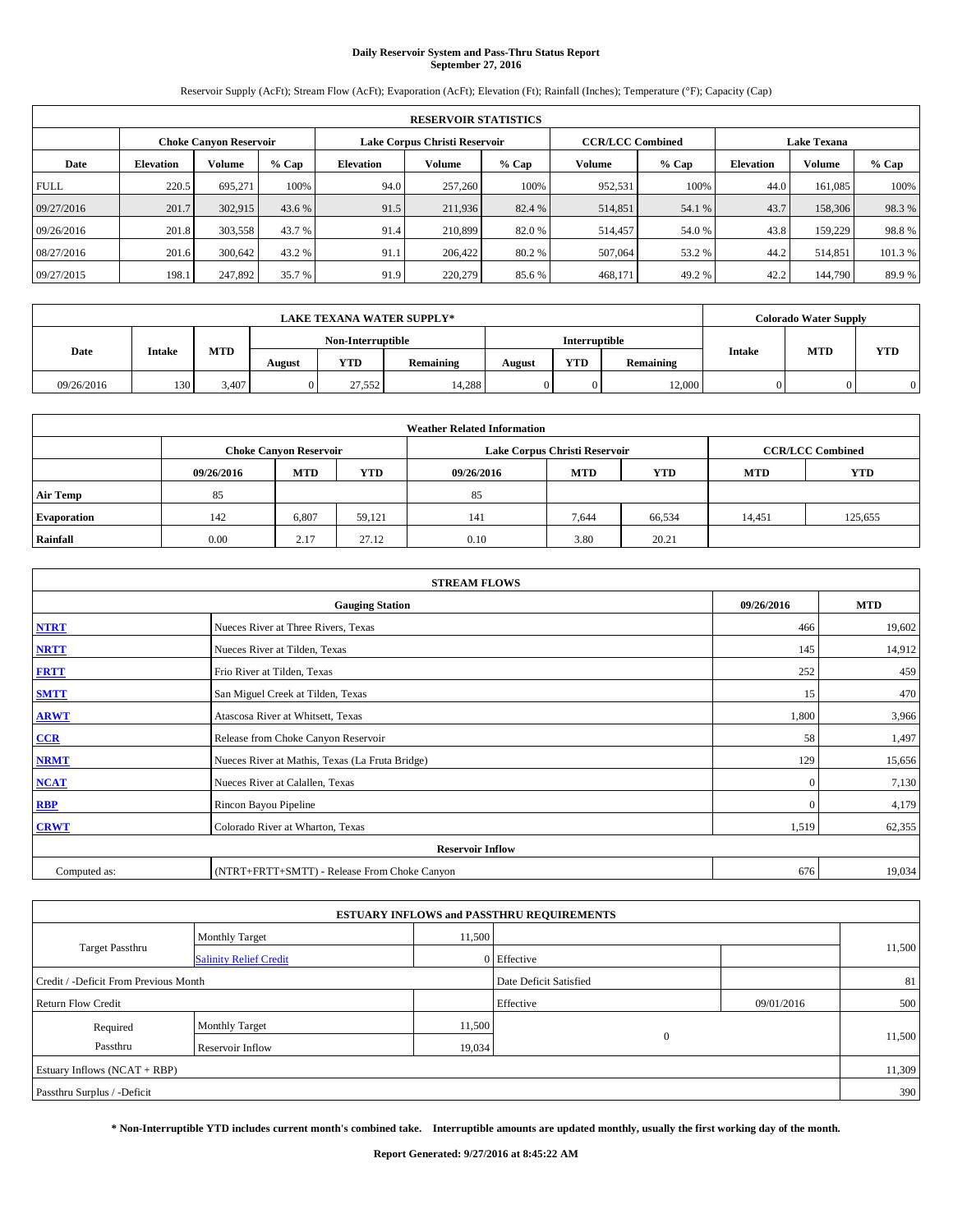# **Daily Reservoir System and Pass-Thru Status Report September 28, 2016**

Reservoir Supply (AcFt); Stream Flow (AcFt); Evaporation (AcFt); Elevation (Ft); Rainfall (Inches); Temperature (°F); Capacity (Cap)

| <b>RESERVOIR STATISTICS</b> |                  |                        |         |                  |                               |         |                         |         |                  |                    |         |
|-----------------------------|------------------|------------------------|---------|------------------|-------------------------------|---------|-------------------------|---------|------------------|--------------------|---------|
|                             |                  | Choke Canvon Reservoir |         |                  | Lake Corpus Christi Reservoir |         | <b>CCR/LCC Combined</b> |         |                  | <b>Lake Texana</b> |         |
| Date                        | <b>Elevation</b> | Volume                 | $%$ Cap | <b>Elevation</b> | Volume                        | $%$ Cap | Volume                  | $%$ Cap | <b>Elevation</b> | <b>Volume</b>      | % Cap   |
| <b>FULL</b>                 | 220.5            | 695.271                | 100%    | 94.0             | 257,260                       | 100%    | 952,531                 | 100%    | 44.0             | 161.085            | 100%    |
| 09/28/2016                  | 201.7            | 303,076                | 43.6 %  | 91.6             | 213,840                       | 83.1 %  | 516,916                 | 54.3 %  | 43.8             | 159,229            | 98.8%   |
| 09/27/2016                  | 201.7            | 302,915                | 43.6 %  | 91.5             | 211.936                       | 82.4 %  | 514,851                 | 54.1 %  | 43.7             | 158,306            | 98.3 %  |
| 08/28/2016                  | 201.7            | 302,594                | 43.5 %  | 91.2             | 207,969                       | 80.8%   | 510,563                 | 53.6 %  | 44.2             | 516,916            | 101.3 % |
| 09/28/2015                  | 198.1            | 247,332                | 35.6 %  | 91.9             | 219,406                       | 85.3%   | 466,738                 | 49.0%   | 42.2             | 144,790            | 89.9%   |

| <b>LAKE TEXANA WATER SUPPLY*</b> |               |            |        |                   |           |        |                      |           |               | <b>Colorado Water Supply</b> |            |
|----------------------------------|---------------|------------|--------|-------------------|-----------|--------|----------------------|-----------|---------------|------------------------------|------------|
|                                  |               |            |        | Non-Interruptible |           |        | <b>Interruptible</b> |           |               |                              |            |
| Date                             | <b>Intake</b> | <b>MTD</b> | August | <b>YTD</b>        | Remaining | August | <b>YTD</b>           | Remaining | <b>Intake</b> | <b>MTD</b>                   | <b>YTD</b> |
| 09/27/2016                       | 130           | 3,537      |        | 27.682            | 14,158    |        | 0                    | 12,000    |               |                              |            |

| <b>Weather Related Information</b> |            |                               |            |            |                               |                         |        |         |  |
|------------------------------------|------------|-------------------------------|------------|------------|-------------------------------|-------------------------|--------|---------|--|
|                                    |            | <b>Choke Canyon Reservoir</b> |            |            | Lake Corpus Christi Reservoir | <b>CCR/LCC Combined</b> |        |         |  |
|                                    | 09/27/2016 | <b>MTD</b>                    | <b>YTD</b> | 09/27/2016 | <b>YTD</b>                    |                         |        |         |  |
| <b>Air Temp</b>                    | 80         |                               |            | 80         |                               |                         |        |         |  |
| <b>Evaporation</b>                 | 104        | 6,911                         | 59.225     | 121        | 7.765                         | 66,655                  | 14.676 | 125,880 |  |
| Rainfall                           | 0.00       | 2.17                          | 27.12      | 0.00       | 3.80                          | 20.21                   |        |         |  |

| <b>STREAM FLOWS</b> |                                                 |              |        |  |  |  |  |  |  |
|---------------------|-------------------------------------------------|--------------|--------|--|--|--|--|--|--|
|                     | 09/27/2016                                      | <b>MTD</b>   |        |  |  |  |  |  |  |
| <b>NTRT</b>         | Nueces River at Three Rivers, Texas             | 3,116        | 22,718 |  |  |  |  |  |  |
| <b>NRTT</b>         | Nueces River at Tilden, Texas                   | 703          | 15,614 |  |  |  |  |  |  |
| <b>FRTT</b>         | Frio River at Tilden, Texas                     | 24           | 482    |  |  |  |  |  |  |
| <b>SMTT</b>         | San Miguel Creek at Tilden, Texas               | 12           | 482    |  |  |  |  |  |  |
| <b>ARWT</b>         | Atascosa River at Whitsett, Texas               | 5,240        | 9,206  |  |  |  |  |  |  |
| $CCR$               | Release from Choke Canyon Reservoir             | 58           | 1,554  |  |  |  |  |  |  |
| <b>NRMT</b>         | Nueces River at Mathis, Texas (La Fruta Bridge) | 113          | 15,769 |  |  |  |  |  |  |
| <b>NCAT</b>         | Nueces River at Calallen, Texas                 | $\Omega$     | 7,130  |  |  |  |  |  |  |
| RBP                 | Rincon Bayou Pipeline                           | $\mathbf{0}$ | 4,179  |  |  |  |  |  |  |
| <b>CRWT</b>         | Colorado River at Wharton, Texas                | 3,057        | 65,412 |  |  |  |  |  |  |
|                     | <b>Reservoir Inflow</b>                         |              |        |  |  |  |  |  |  |
| Computed as:        | (NTRT+FRTT+SMTT) - Release From Choke Canyon    | 3,095        | 22,129 |  |  |  |  |  |  |

|                                       |                               |        | <b>ESTUARY INFLOWS and PASSTHRU REQUIREMENTS</b> |            |        |  |  |  |
|---------------------------------------|-------------------------------|--------|--------------------------------------------------|------------|--------|--|--|--|
|                                       | <b>Monthly Target</b>         | 11,500 |                                                  |            |        |  |  |  |
| Target Passthru                       | <b>Salinity Relief Credit</b> |        | 0 Effective                                      |            | 11,500 |  |  |  |
| Credit / -Deficit From Previous Month |                               |        | Date Deficit Satisfied                           |            | 81     |  |  |  |
| <b>Return Flow Credit</b>             |                               |        | Effective                                        | 09/01/2016 | 500    |  |  |  |
| Required                              | <b>Monthly Target</b>         | 11,500 |                                                  |            |        |  |  |  |
| Passthru                              | <b>Reservoir Inflow</b>       | 22,129 | $\Omega$                                         |            | 11,500 |  |  |  |
| Estuary Inflows (NCAT + RBP)          |                               |        |                                                  |            |        |  |  |  |
| Passthru Surplus / -Deficit           |                               |        |                                                  |            | 390    |  |  |  |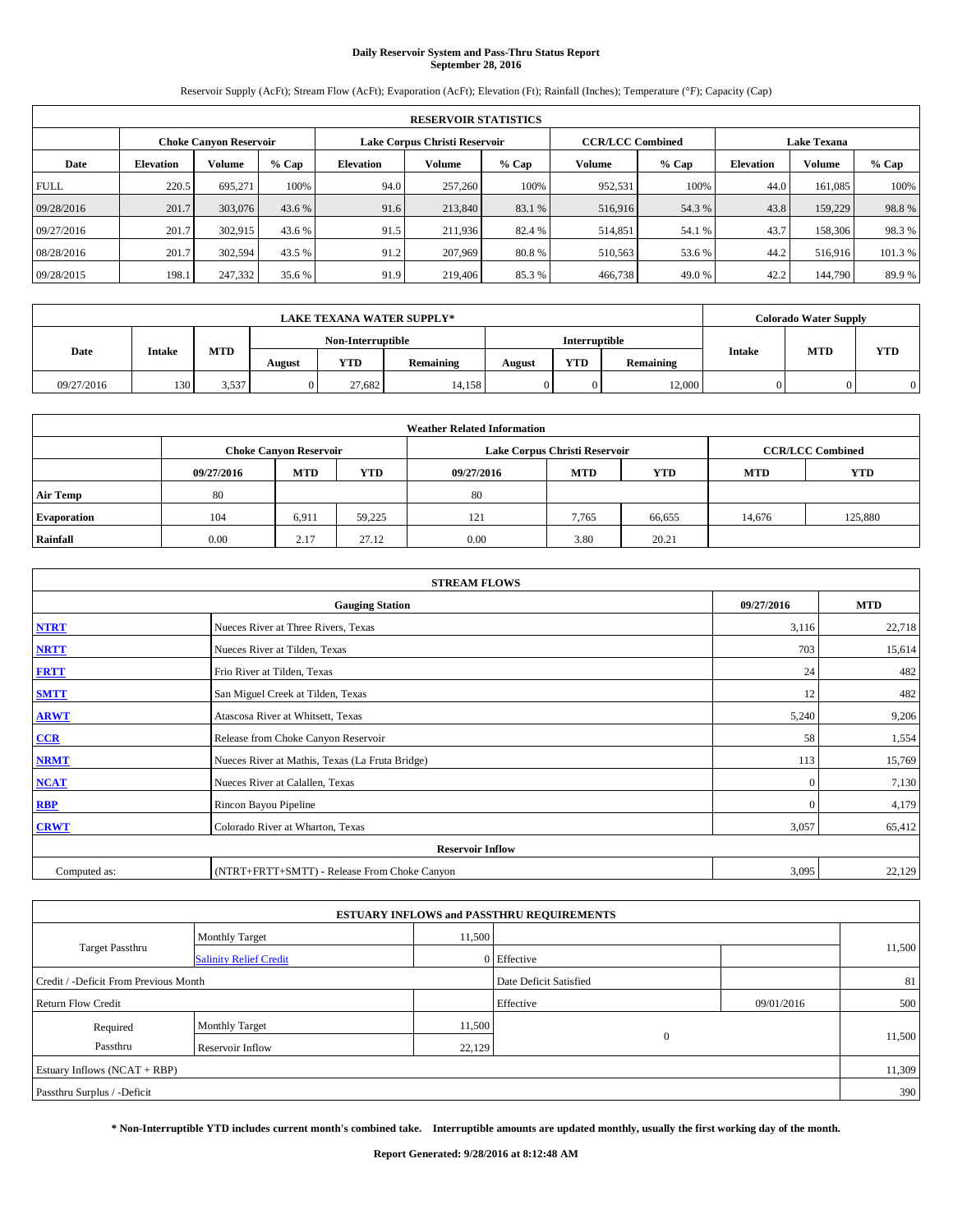# **Daily Reservoir System and Pass-Thru Status Report September 29, 2016**

Reservoir Supply (AcFt); Stream Flow (AcFt); Evaporation (AcFt); Elevation (Ft); Rainfall (Inches); Temperature (°F); Capacity (Cap)

| <b>RESERVOIR STATISTICS</b> |                  |                        |         |                  |                               |         |                         |         |                  |                    |         |
|-----------------------------|------------------|------------------------|---------|------------------|-------------------------------|---------|-------------------------|---------|------------------|--------------------|---------|
|                             |                  | Choke Canvon Reservoir |         |                  | Lake Corpus Christi Reservoir |         | <b>CCR/LCC Combined</b> |         |                  | <b>Lake Texana</b> |         |
| Date                        | <b>Elevation</b> | Volume                 | $%$ Cap | <b>Elevation</b> | Volume                        | $%$ Cap | Volume                  | $%$ Cap | <b>Elevation</b> | <b>Volume</b>      | % Cap   |
| <b>FULL</b>                 | 220.5            | 695.271                | 100%    | 94.0             | 257,260                       | 100%    | 952,531                 | 100%    | 44.0             | 161.085            | 100%    |
| 09/29/2016                  | 201.7            | 302,754                | 43.5 %  | 91.8             | 217,488                       | 84.5 %  | 520,242                 | 54.6 %  | 43.8             | 159,229            | 98.8%   |
| 09/28/2016                  | 201.7            | 303,076                | 43.6 %  | 91.6             | 213,840                       | 83.1 %  | 516,916                 | 54.3 %  | 43.8             | 159,229            | 98.8%   |
| 08/29/2016                  | 201.8            | 303,558                | 43.7 %  | 91.3             | 209.174                       | 81.3 %  | 512.732                 | 53.8%   | 44.2             | 520,242            | 101.3 % |
| 09/29/2015                  | 198.0            | 246,072                | 35.4 %  | 91.9             | 219,231                       | 85.2%   | 465,303                 | 48.8%   | 42.2             | 144,790            | 89.9%   |

| <b>LAKE TEXANA WATER SUPPLY*</b> |               |            |                   |            |           |        |               |           | <b>Colorado Water Supply</b> |            |            |
|----------------------------------|---------------|------------|-------------------|------------|-----------|--------|---------------|-----------|------------------------------|------------|------------|
|                                  |               |            | Non-Interruptible |            |           |        | Interruptible |           |                              |            |            |
| Date                             | <b>Intake</b> | <b>MTD</b> | August            | <b>YTD</b> | Remaining | August | <b>YTD</b>    | Remaining | <b>Intake</b>                | <b>MTD</b> | <b>YTD</b> |
| 09/28/2016                       | 131           | 3.667      |                   | 27.813     | 14.027    |        | 0             | 12,000    |                              |            |            |

| <b>Weather Related Information</b> |            |                               |            |            |                               |                         |        |         |  |
|------------------------------------|------------|-------------------------------|------------|------------|-------------------------------|-------------------------|--------|---------|--|
|                                    |            | <b>Choke Canyon Reservoir</b> |            |            | Lake Corpus Christi Reservoir | <b>CCR/LCC Combined</b> |        |         |  |
|                                    | 09/28/2016 | <b>MTD</b>                    | <b>YTD</b> | 09/28/2016 | <b>YTD</b>                    |                         |        |         |  |
| <b>Air Temp</b>                    | 87         |                               |            | 87         |                               |                         |        |         |  |
| <b>Evaporation</b>                 | 217        | 7,128                         | 59.442     | 264        | 8,029                         | 66.919                  | 15,157 | 126,361 |  |
| Rainfall                           | 0.00       | 2.17                          | 27.12      | 0.00       | 3.80                          | 20.21                   |        |         |  |

| <b>STREAM FLOWS</b> |                                                 |              |        |  |  |  |  |  |  |
|---------------------|-------------------------------------------------|--------------|--------|--|--|--|--|--|--|
|                     | 09/28/2016                                      | <b>MTD</b>   |        |  |  |  |  |  |  |
| <b>NTRT</b>         | Nueces River at Three Rivers, Texas             | 4,804        | 27,522 |  |  |  |  |  |  |
| <b>NRTT</b>         | Nueces River at Tilden, Texas                   | 1,120        | 16,734 |  |  |  |  |  |  |
| <b>FRTT</b>         | Frio River at Tilden, Texas                     |              | 489    |  |  |  |  |  |  |
| <b>SMTT</b>         | San Miguel Creek at Tilden, Texas               | 11           | 493    |  |  |  |  |  |  |
| <b>ARWT</b>         | Atascosa River at Whitsett, Texas               | 1,401        | 10,608 |  |  |  |  |  |  |
| $CCR$               | Release from Choke Canyon Reservoir             | 58           | 1,612  |  |  |  |  |  |  |
| <b>NRMT</b>         | Nueces River at Mathis, Texas (La Fruta Bridge) | 316          | 16,084 |  |  |  |  |  |  |
| <b>NCAT</b>         | Nueces River at Calallen, Texas                 | $\Omega$     | 7,130  |  |  |  |  |  |  |
| RBP                 | Rincon Bayou Pipeline                           | $\mathbf{0}$ | 4,179  |  |  |  |  |  |  |
| <b>CRWT</b>         | Colorado River at Wharton, Texas                | 5,757        | 71,168 |  |  |  |  |  |  |
|                     | <b>Reservoir Inflow</b>                         |              |        |  |  |  |  |  |  |
| Computed as:        | (NTRT+FRTT+SMTT) - Release From Choke Canyon    | 4,764        | 26,893 |  |  |  |  |  |  |

| <b>ESTUARY INFLOWS and PASSTHRU REQUIREMENTS</b> |                               |                        |             |            |        |  |  |  |
|--------------------------------------------------|-------------------------------|------------------------|-------------|------------|--------|--|--|--|
| Target Passthru                                  | <b>Monthly Target</b>         | 11,500                 |             |            |        |  |  |  |
|                                                  | <b>Salinity Relief Credit</b> |                        | 0 Effective |            | 11,500 |  |  |  |
| Credit / -Deficit From Previous Month            |                               | Date Deficit Satisfied |             | 81         |        |  |  |  |
| <b>Return Flow Credit</b>                        |                               |                        | Effective   | 09/01/2016 | 500    |  |  |  |
| Required                                         | <b>Monthly Target</b>         | 11,500                 |             |            |        |  |  |  |
| Passthru                                         | <b>Reservoir Inflow</b>       | 26,893                 | $\Omega$    |            | 11,500 |  |  |  |
| Estuary Inflows (NCAT + RBP)                     |                               |                        |             |            |        |  |  |  |
| Passthru Surplus / -Deficit                      |                               |                        |             |            |        |  |  |  |